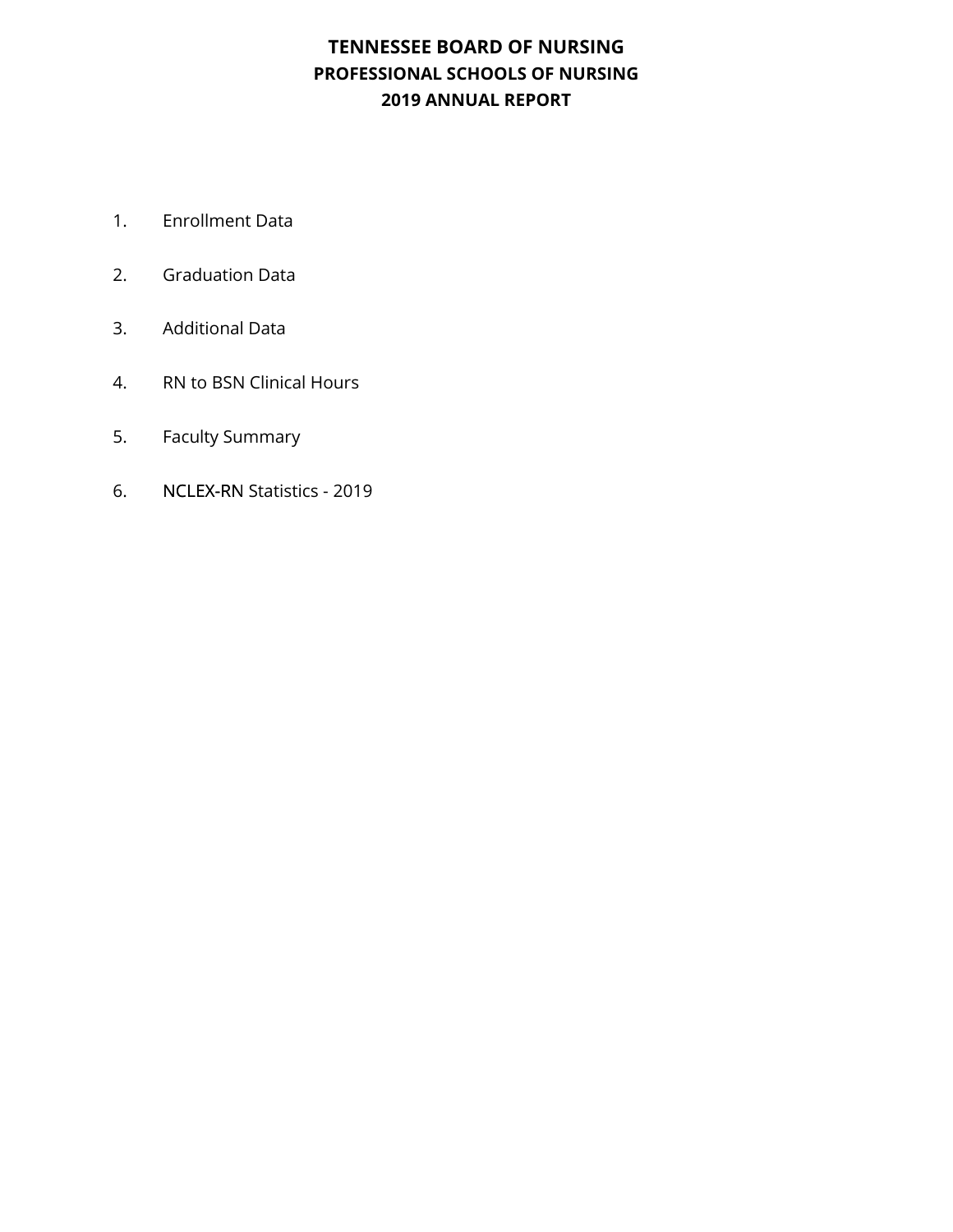|                |                                                                             |                                                    | 2020 Approval Status                     |                                                                 |
|----------------|-----------------------------------------------------------------------------|----------------------------------------------------|------------------------------------------|-----------------------------------------------------------------|
|                | PROFESSIONAL NURSING<br><b>SCHOOL</b>                                       | SCHOOL/PROGRAM<br><b>NAME</b>                      | Associate<br>Degree<br>Program           | Comments                                                        |
| 1              | <b>Aquinas College</b>                                                      | <b>Nursing Program</b>                             | Conditional                              | Enrollment closed                                               |
| $\overline{2}$ | <b>Chattanooga State</b><br><b>Community College</b>                        | <b>Nursing Program</b>                             | Full                                     |                                                                 |
| $\overline{3}$ | <b>Cleveland State</b><br><b>Community College</b>                          | <b>Nursing Program</b>                             | Full                                     |                                                                 |
| $\overline{4}$ | <b>Columbia State</b><br><b>Community College</b>                           | Department of Nursing                              | Full                                     | 100% NCLEX pass rate;<br>certificate                            |
| 5              | <b>Concorde Career College</b>                                              | <b>Nursing Program</b>                             | appear for<br>hearing                    |                                                                 |
| 6              | <b>Dyersburg State</b><br><b>Community College</b>                          | Division of Nursing and<br><b>Allied Health</b>    | Full                                     |                                                                 |
| 7              | <b>Excelsior College-TN</b>                                                 | Nursing Program                                    | Initial                                  | 71% pass rate; letter of<br>concern; progress-Aug 2020          |
| 8              | <b>Fortis Institute -</b><br><b>Cookeville</b>                              | <b>Nursing Program</b>                             | Initial                                  |                                                                 |
| 9              | <b>Fortis Institute -</b><br><b>Nashville</b>                               | <b>Nursing Program</b>                             | Full                                     |                                                                 |
| 10             | <b>Jackson State</b><br><b>Community College</b><br><b>Lincoln Memorial</b> | Division of Nursing                                | Full                                     |                                                                 |
| 11             | <b>University</b>                                                           | <b>Caylor School of Nursing</b><br>& Allied Health | Full                                     |                                                                 |
| 12             | <b>Motlow State</b><br><b>Community College</b>                             | Department of Nursing                              | Full                                     |                                                                 |
| 13             | <b>Nashville State</b><br><b>Community College</b>                          | Department of Nursing                              | Full                                     | 100% NCLEX pass rate for 2<br>consecutive years;<br>certificate |
| 14             | <b>Northeast State</b><br><b>Community College</b>                          | Division of Nursing                                | Full                                     |                                                                 |
| 15             | <b>Pellissippi State</b><br><b>Community College</b>                        | Department of Nursing                              | Full                                     |                                                                 |
| 16             | <b>Roane State Community</b><br><b>College</b>                              | Division of Nursing                                | Full                                     |                                                                 |
| 17             | <b>Southern Adventist</b><br><b>University</b>                              | <b>School of Nursing</b>                           | Full                                     |                                                                 |
| 18             | <b>Southwest Tennessee</b><br><b>Community College</b>                      | <b>Department of Nursing</b>                       | Full                                     |                                                                 |
| 19             | <b>Tennessee State</b><br><b>University</b>                                 | Division of Nursing                                | Conditional;<br>suspended<br>enrollment: | Program closing                                                 |
| 20             | <b>Volunteer State</b><br><b>Community College</b>                          | Department of Nursing                              | Initial                                  |                                                                 |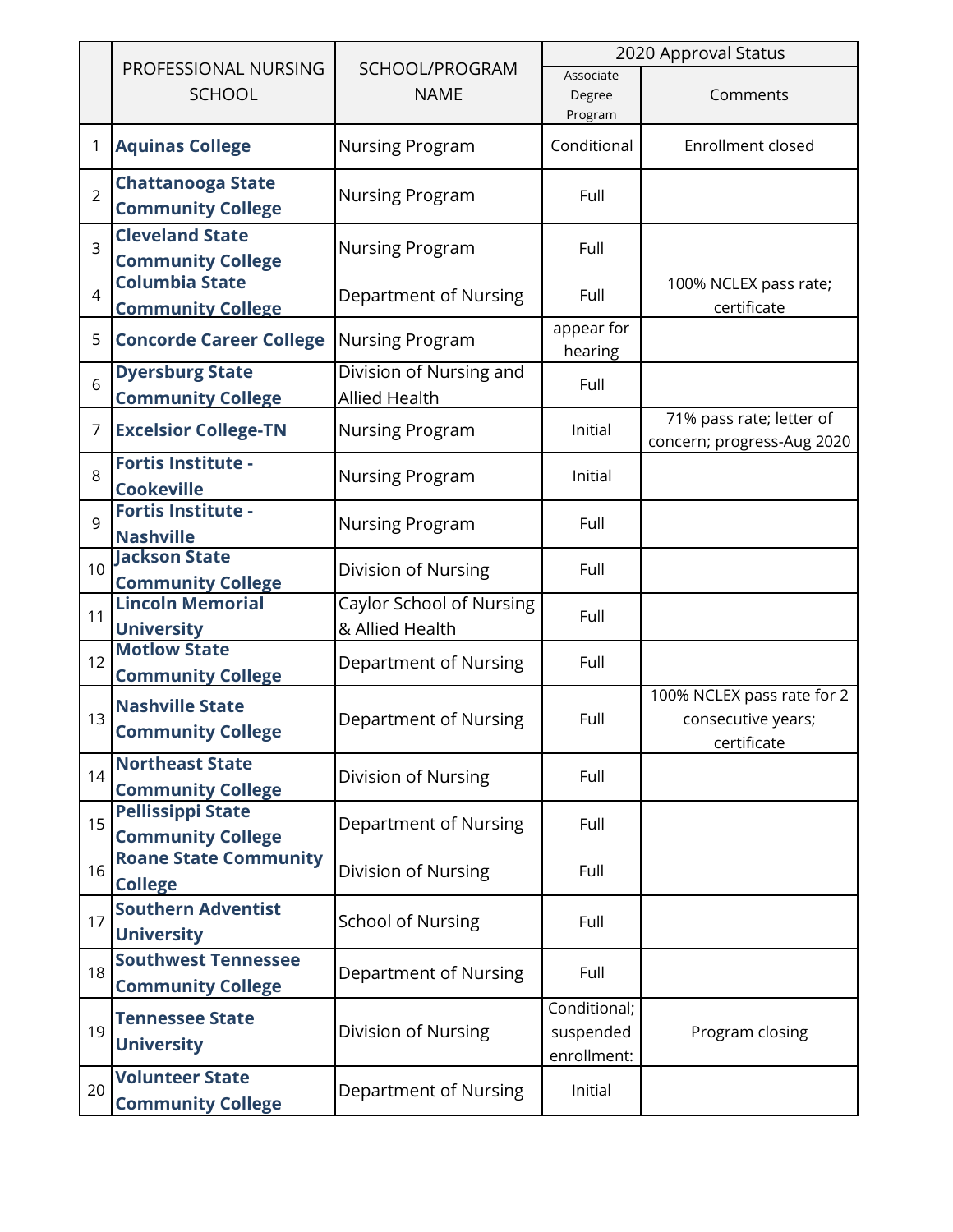|                                                  |                               | 2020 Approval Status           |          |  |  |
|--------------------------------------------------|-------------------------------|--------------------------------|----------|--|--|
| PROFESSIONAL NURSING<br><b>SCHOOL</b>            | SCHOOL/PROGRAM<br><b>NAME</b> | Associate<br>Degree<br>Program | Comments |  |  |
| <b>Walters State</b><br><b>Community College</b> | Department of Nursing         | Full                           |          |  |  |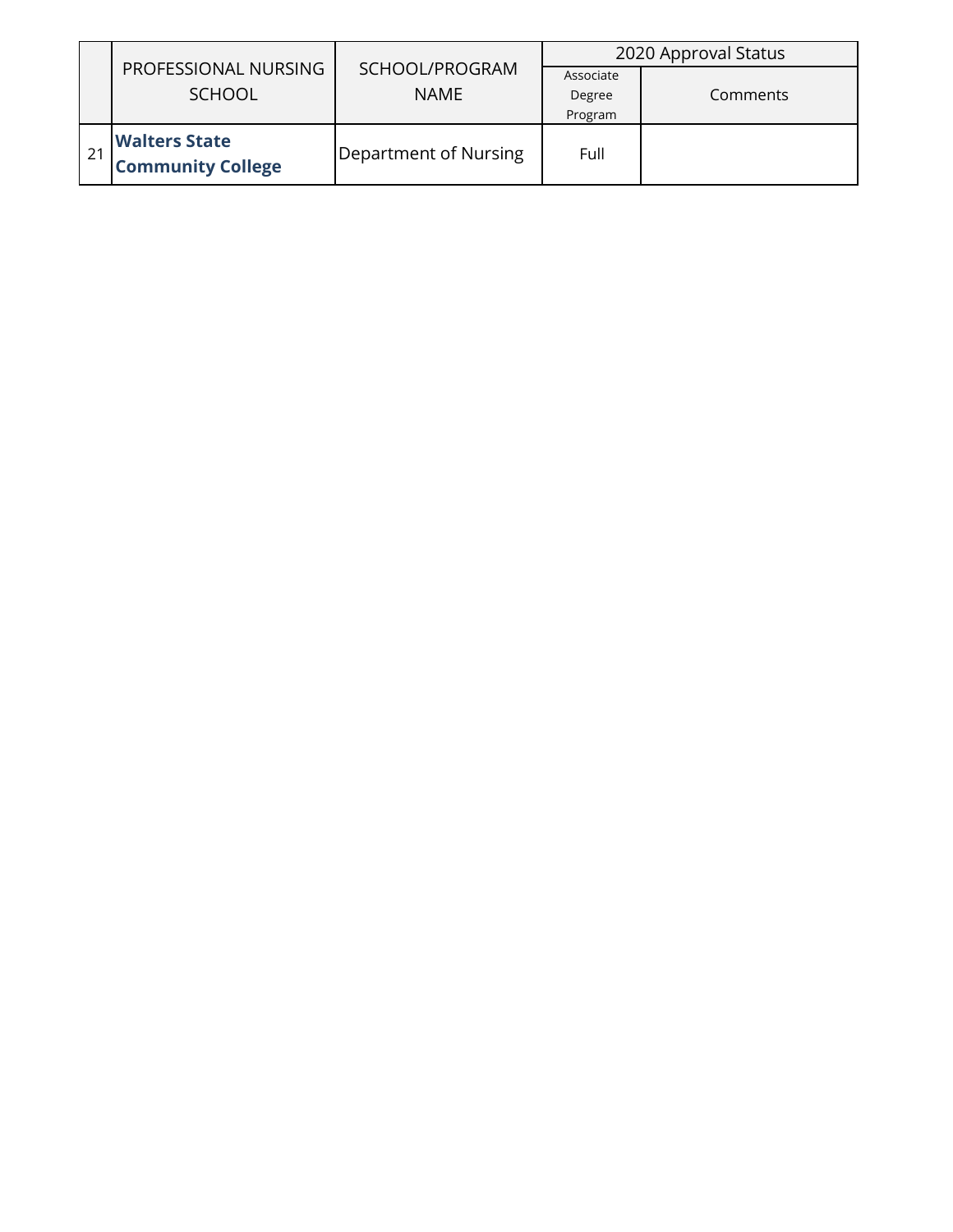## **2020 Approval Recommendations for Baccalaureate Degree Nursing Program**

|                | PROFESSIONAL NURSING                             | SCHOOL/PROGRAM                                                        |           | 2020 Approval Status  |                                                        |
|----------------|--------------------------------------------------|-----------------------------------------------------------------------|-----------|-----------------------|--------------------------------------------------------|
|                | <b>SCHOOL</b>                                    | <b>NAME</b>                                                           | State     | <b>BSN</b><br>Program | Comments                                               |
| 1              | <b>American Sentinel</b><br><b>University</b>    | <b>Nursing Program</b>                                                | CO        | Full                  | RN-BSN only                                            |
| $\overline{2}$ | <b>Aquinas College</b>                           | <b>School of Nursing</b>                                              | <b>TN</b> | Initial               | Enrollment closed                                      |
| 3              | <b>Arkansas State University</b>                 | <b>School of Nursing</b>                                              | <b>AR</b> | Initial               | RN-BSN only                                            |
| 4              | <b>Aspen University</b>                          | <b>School of Nursing</b>                                              | CO        | Initial               | RN-BSN only                                            |
| 5              | <b>Auburn University</b>                         | <b>School of Nursing</b>                                              | <b>AL</b> | Initial               | RN-BSN only                                            |
| 6              | <b>Austin Peay State</b><br><b>University</b>    | <b>School of Nursing</b>                                              | <b>TN</b> | Full                  |                                                        |
| 7              | <b>Baptist Memorial College</b>                  | Division of Nursing                                                   | <b>TN</b> | Full                  |                                                        |
| 8              | <b>Belmont University</b>                        | Gordon E. Inman<br>College of Health<br><b>Sciences &amp; Nursing</b> | <b>TN</b> | Full                  |                                                        |
| 9              | <b>Bethel University</b>                         | <b>Department of Nursing</b>                                          | <b>TN</b> | Full                  |                                                        |
| 10             | <b>Carson Newman</b><br><b>University</b>        | Division of Nursing and<br><b>Behavioral Health</b>                   | <b>TN</b> | Full                  |                                                        |
| 11             | <b>Chamberlain University</b>                    | <b>College of Nursing</b>                                             | IL        | Full                  | RN-BSN only                                            |
| 12             | <b>Christian Brothers</b><br><b>University</b>   | <b>Nursing Program</b>                                                | <b>TN</b> | Full                  | RN-BSN only                                            |
|                | 13 Cumberland University                         | Jeanette C. Rudy School<br>of Nursing                                 | <b>TN</b> | Full                  |                                                        |
|                | 14 Drexel University                             | Department of Nursing                                                 | PA        | Initial               | RN-BSN only                                            |
| 15             | <b>East Tennessee State</b><br><b>University</b> | <b>College of Nursing</b>                                             | <b>TN</b> | Full                  | 78% pass rate; letter of<br>concern; progress-Aug 2020 |
|                | 16 Excelsior College TN                          | Nursing Program                                                       | <b>NY</b> | Initial               | RN-BSN only                                            |
| 17             | Freed-Hardeman<br><b>University</b>              | Department of Nursing                                                 | <b>TN</b> | Full                  | 100% NCLEX pass rate;<br>certificate                   |
|                | 18 Herzing University                            | <b>School of Nursing</b>                                              | WI        | Initial               | RN-BSN only                                            |
| 19             | Jacksonville State<br><b>University</b>          | <b>School of Health</b><br>Professions and<br>Wellness                | AL        | Initial               | RN-BSN only                                            |
| 20             | <b>King University</b>                           | <b>School of Nursing</b>                                              | <b>TN</b> | Full                  | 100% NCLEX pass rate;<br>certificate                   |
|                | 21 Lee University                                | <b>School of Nursing</b>                                              | <b>TN</b> | Full                  |                                                        |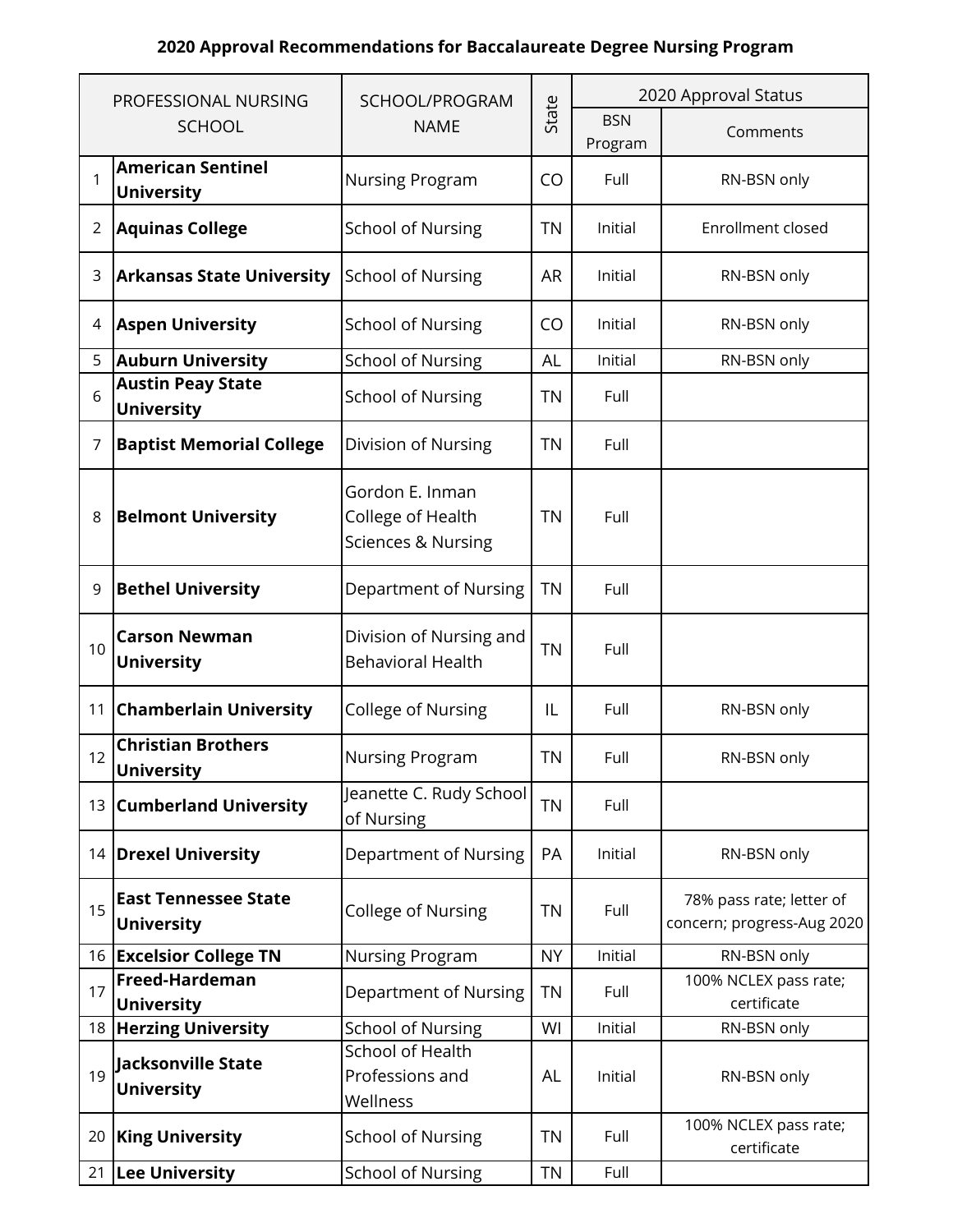## **2020 Approval Recommendations for Baccalaureate Degree Nursing Program**

|    | PROFESSIONAL NURSING                                | SCHOOL/PROGRAM                                                |           | 2020 Approval Status                                      |                                                              |
|----|-----------------------------------------------------|---------------------------------------------------------------|-----------|-----------------------------------------------------------|--------------------------------------------------------------|
|    | <b>SCHOOL</b>                                       | <b>NAME</b>                                                   | State     | <b>BSN</b><br>Program                                     | Comments                                                     |
| 22 | <b>Liberty University</b>                           | <b>School of Nursing</b>                                      | VA        | Initial                                                   | RN-BSN only                                                  |
| 23 | <b>Lincoln Memorial</b><br><b>University</b>        | Caylor School of<br>Nursing & Allied Health                   | <b>TN</b> | Full                                                      |                                                              |
|    | 24 Lindsey Wilson College                           | Program of Nursing                                            | KY        | Initial                                                   | RN-BSN only                                                  |
| 25 | <b>Lipscomb University</b>                          | <b>School of Nursing</b>                                      | <b>TN</b> | Full BSN;<br>Initial<br>RN-BSN                            |                                                              |
| 26 | <b>Loyola University</b>                            | <b>School of Nursing</b>                                      | LA        | Initial                                                   | RN-BSN only                                                  |
| 27 | <b>Marian University</b>                            | School of Nursing, St.<br><b>Thomas Health</b><br>Partnership | IN        | Full                                                      |                                                              |
|    | 28 Martin Methodist College                         | Division of Nursing                                           | <b>TN</b> | Full                                                      |                                                              |
| 29 | <b>Middle Tennessee State</b><br><b>University</b>  | <b>School of Nursing</b>                                      | <b>TN</b> | Full                                                      |                                                              |
| 30 | Milligan College                                    | Area of Nursing                                               | <b>TN</b> | Full                                                      | 100% NCLEX pass rate two<br>consecutive years;<br>certifcate |
| 31 | <b>Regis University</b>                             | Loretto Heights School<br>of Nursing                          | CO        | Initial                                                   | RN-BSN only                                                  |
|    | 32 Sacred Heart University                          | College of Nursing                                            | <b>CT</b> | Initial                                                   | RN-BSN only                                                  |
| 33 | <b>Saint Joseph's College of</b><br><b>Maine</b>    | <b>School of Nursing</b>                                      | ME        | Initial                                                   | RN-BSN only                                                  |
|    | 34 South College                                    | <b>School of Nursing</b>                                      | TN        | Full BSN;<br>Initial<br>LPN-BSN                           |                                                              |
| 35 | <b>Southern Adventist</b><br><b>University</b>      | <b>School of Nursing</b>                                      | <b>TN</b> | Initial                                                   |                                                              |
| 36 | <b>Southern Hew Hampshire</b><br><b>University</b>  | Department of Nursing                                         | <b>NH</b> | Full                                                      | RN-BSN only                                                  |
| 37 | <b>Tennessee State</b><br><b>University</b>         | Division of Nursing                                           | <b>TN</b> | BSN:<br>appear for<br>hearing; RN-<br><b>BSN: Initial</b> |                                                              |
|    | 38 Spring Arbor Univeristy                          | <b>School of Nursing</b>                                      | MI        | Initial                                                   | RN-BSN only                                                  |
| 39 | <b>Tennessee Technological</b><br><b>University</b> | Whitson-Hester School<br>of Nursing                           | <b>TN</b> | Full                                                      |                                                              |
| 40 | <b>Tennessee Wesleyan</b><br><b>University</b>      | <b>Fort Sanders Nursing</b><br>Department                     | <b>TN</b> | Full                                                      |                                                              |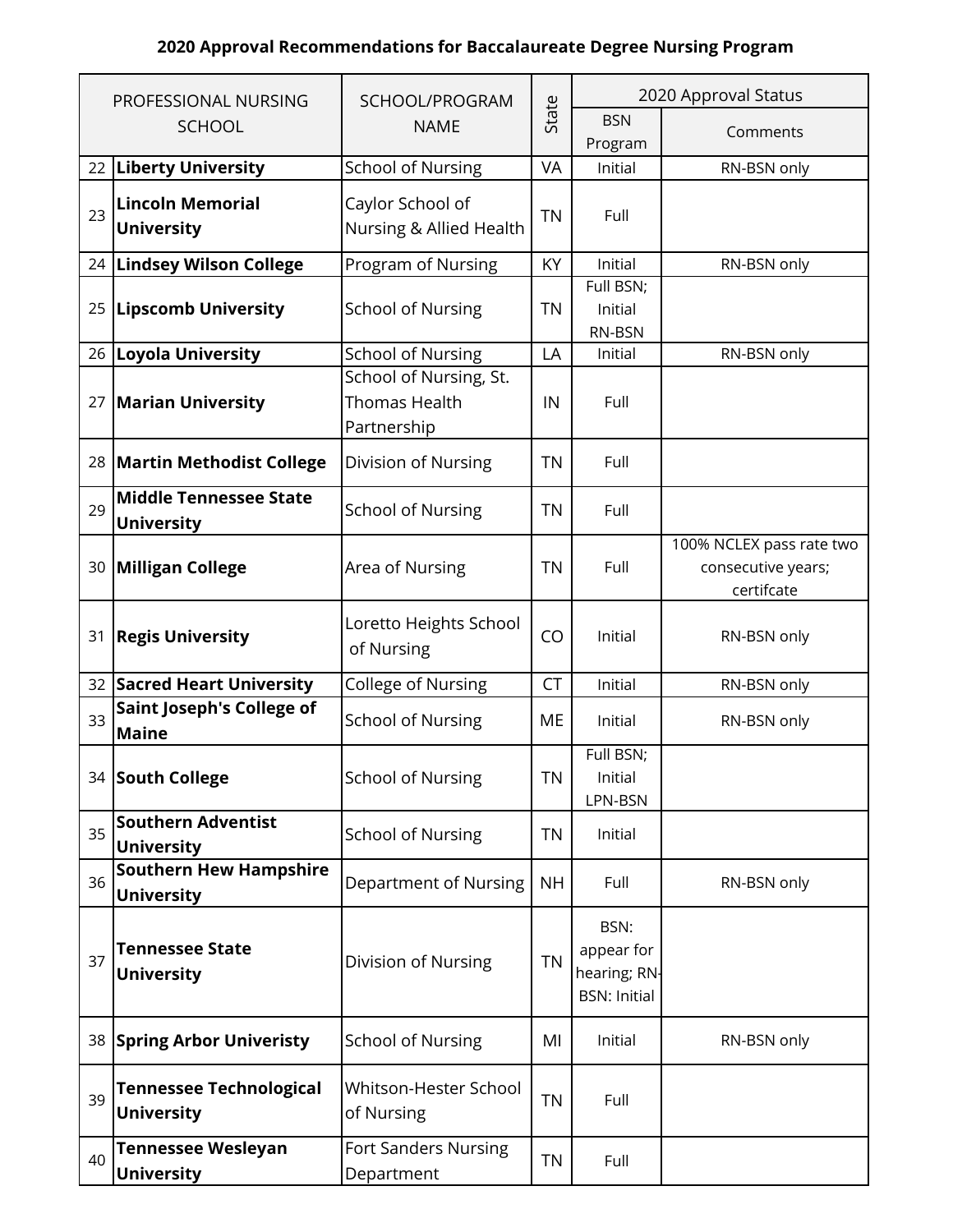## **2020 Approval Recommendations for Baccalaureate Degree Nursing Program**

|    | PROFESSIONAL NURSING                                    | SCHOOL/PROGRAM                          |           | 2020 Approval Status  |                                                        |  |
|----|---------------------------------------------------------|-----------------------------------------|-----------|-----------------------|--------------------------------------------------------|--|
|    | <b>SCHOOL</b>                                           | <b>NAME</b>                             | State     | <b>BSN</b><br>Program | Comments                                               |  |
| 41 | <b>Trevecca Nazarene</b><br><b>University</b>           | Trevecca/Belmont<br>Partnership Program | <b>TN</b> | Conditional           | Program closed                                         |  |
|    | 42 Tusculum University                                  | <b>School of Nursing</b>                | <b>TN</b> | Full                  | 78% pass rate; letter of<br>concern; progress-Aug 2020 |  |
| 43 | <b>Union University</b>                                 | <b>School of Nursing</b>                | <b>TN</b> | Full                  |                                                        |  |
|    | 44 United States University                             |                                         | CA        | Initial               | RN-BSN only                                            |  |
|    | 45 University of Alabama                                | Capstone College of<br><b>Nursing</b>   | AL        | Initial               | RN-BSN only                                            |  |
| 46 | <b>University of Arkansas</b>                           | Eleanor Mann School<br>of Nursing       | <b>AR</b> | Initial               | RN-BSN only                                            |  |
|    | 47 University of Memphis                                | Loewenburg College of<br>Nursing        | <b>TN</b> | Full                  |                                                        |  |
| 48 | <b>University of Michigan-</b><br><b>Flint</b>          | Department of Nursing                   | MI        | Initial               | RN-BSN only                                            |  |
| 49 | <b>University of North</b><br><b>Alabama</b>            | Anderson College of<br><b>Nursing</b>   | <b>AL</b> | Initial               | RN-BSN only                                            |  |
| 50 | <b>University of South</b><br><b>Alabama</b>            | <b>College of Nursing</b>               | <b>AL</b> | Full                  | RN-BSN only                                            |  |
| 51 | University of the<br><b>Cumberlands</b>                 | Department of Nursing                   | KY        | Initial               | RN-BSN only                                            |  |
|    | 52 UT - Chattanooga                                     | <b>School of Nursing</b>                | <b>TN</b> | Full                  | 100% NCLEX pass rate;<br>certificate                   |  |
|    | 53 <b>UT - Health Science Center</b> College of Nursing |                                         | <b>TN</b> | Full                  |                                                        |  |
|    | 54 UT - Knoxville                                       | <b>College of Nursing</b>               | <b>TN</b> | Full                  |                                                        |  |
| 55 | <b>UT - Martin</b>                                      | Department of Nursing                   | <b>TN</b> | Full                  |                                                        |  |
|    | 56 Walden University                                    | <b>School of Nursing</b>                | <b>MN</b> | Full                  | RN-BSN only                                            |  |
| 57 | <b>Western Governors</b><br><b>University TN</b>        | College of Health<br>Professions        | <b>TN</b> | Full                  | RN-BSN only                                            |  |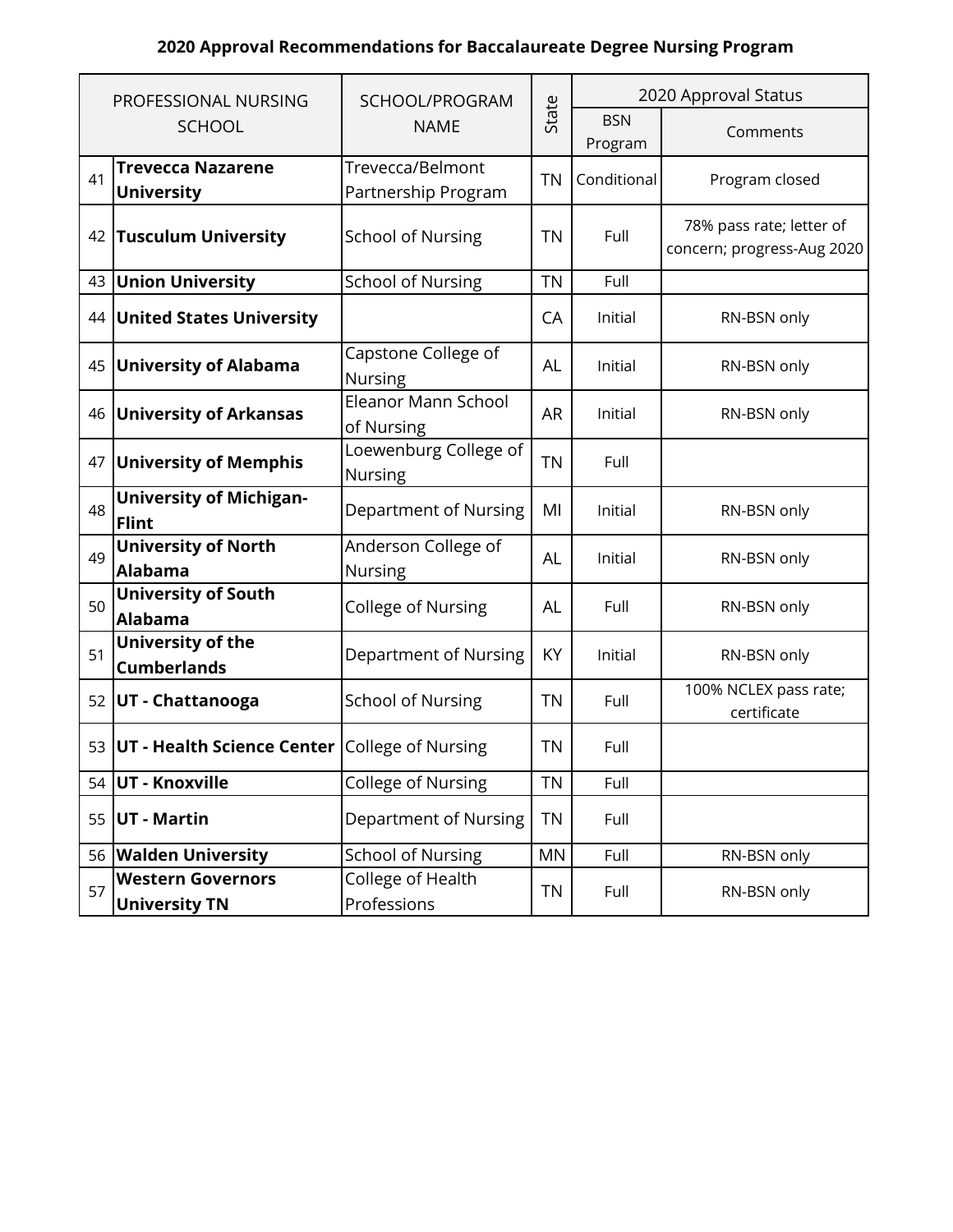# **2020 Approval Recommendations for Graduate Degree Nursing Programs**

|    |                                                              |                                                   |           | 2020 Approval Status  |                    |  |  |
|----|--------------------------------------------------------------|---------------------------------------------------|-----------|-----------------------|--------------------|--|--|
|    | PROFESSIONAL NURSING SCHOOL                                  | SCHOOL/PROGRAM                                    | State     | Graduate              |                    |  |  |
|    |                                                              | <b>NAME</b>                                       |           | Degree                | Comments           |  |  |
|    |                                                              |                                                   |           | Program               |                    |  |  |
|    | <b>American Sentinel University</b>                          | <b>Nursing Program</b>                            | CO        | Full                  | MSN/Doctoral       |  |  |
| 2  | <b>Arkansas State University</b>                             | <b>School of Nursing</b>                          | <b>AR</b> | Initial               | Doctoral           |  |  |
| 3  | <b>Aspen University</b>                                      | <b>School of Nursing</b>                          | <b>CP</b> | Initial               | MSN/Doctoral       |  |  |
| 4  | <b>Austin Peay State University</b>                          | <b>School of Nursing</b>                          | <b>TN</b> | Full                  | MSN; TNeCampus     |  |  |
| 5  | <b>Baptist Memorial College of</b><br><b>Health Sciences</b> | Division of Nursing                               | <b>TN</b> | Initial               | Doctoral           |  |  |
|    |                                                              | Gordon E. Inman                                   |           |                       |                    |  |  |
| 6  | <b>Belmont University</b>                                    | College of Health                                 | <b>TN</b> | Full                  | MSN/Doctoral       |  |  |
|    |                                                              | <b>Sciences &amp; Nursing</b>                     |           |                       |                    |  |  |
| 7  | <b>Carson Newman University</b>                              | Division of Nursing &<br><b>Behavioral Health</b> | <b>TN</b> | Full                  | <b>MSN</b>         |  |  |
| 8  | <b>Chamberlain College</b>                                   | College of Nursing                                | IL        | Full                  | MSN/Doctoral       |  |  |
| 9  | <b>Cumberland University</b>                                 | Jeanette C. Rudy                                  | <b>TN</b> | Initial               | <b>MSN</b>         |  |  |
|    |                                                              | <b>School of Nursing</b>                          |           |                       |                    |  |  |
|    | 10 Drexel University                                         | <b>School of Nursing</b>                          | PA        | Initial               | MSN/Doctoral       |  |  |
| 11 | <b>Duke University</b>                                       | <b>School of Nursing</b>                          | <b>NC</b> | Initial               | <b>MSN</b>         |  |  |
|    |                                                              |                                                   |           | Full                  | MSN/Doctoral       |  |  |
|    | 12 East Tennessee State University                           | <b>College of Nursing</b>                         | <b>TN</b> | Initial:<br>Joint DNP | TNeCampus          |  |  |
|    |                                                              |                                                   |           | with TTU              | Joint DNP with TTU |  |  |
|    | 13 Excelsior College TN                                      | Nursing Program                                   | <b>NY</b> | Initial               | <b>MSN</b>         |  |  |
|    | <b>14 Frontier Nursing University</b>                        | <b>Nursing Program</b>                            | KY        | Full                  | MSN/Doctoral       |  |  |
|    | 15 George Washington University                              | <b>School of Nursing</b>                          | DC        | Initial               | MSN/Doctoral       |  |  |
|    | 16 Harding University                                        | Carr College of<br><b>Nursing</b>                 | <b>AR</b> | Initial               | <b>MSN</b>         |  |  |
|    | 17 Herzing University                                        | <b>School of Nursing</b>                          | <b>AR</b> | Initial               | <b>MSN</b>         |  |  |
|    | 18 Jacksonville State University                             | Lurleen B. Wallace                                | <b>AL</b> | Initial               | MSN/Doctoral       |  |  |
|    |                                                              | Dept. of Nursing                                  | <b>MD</b> | Initial               | MSN/Doctoral       |  |  |
| 19 | Johns Hopkins University                                     | <b>School of Nursing</b>                          |           |                       |                    |  |  |
| 20 | <b>King University</b>                                       | <b>School of Nursing</b>                          | <b>TN</b> | Full                  | MSN/Doctoral       |  |  |
| 21 | <b>Lee University</b>                                        |                                                   | <b>TN</b> | Initial<br>Initial    | Doctoral           |  |  |
|    | 22 Lenoire-Rhyne University                                  | <b>School of Nursing</b>                          | <b>NC</b> | 2019                  | MSN/Doctoral       |  |  |
|    | 23 Liberty University                                        | <b>School of Nursing</b>                          | VA        | Initial               | MSN/Doctoral       |  |  |
|    | 24 Lincoln Memorial University                               | Caylor School of                                  | <b>TN</b> | Full                  | MSN/Doctoral       |  |  |
|    |                                                              | Nursing & Allied                                  |           |                       |                    |  |  |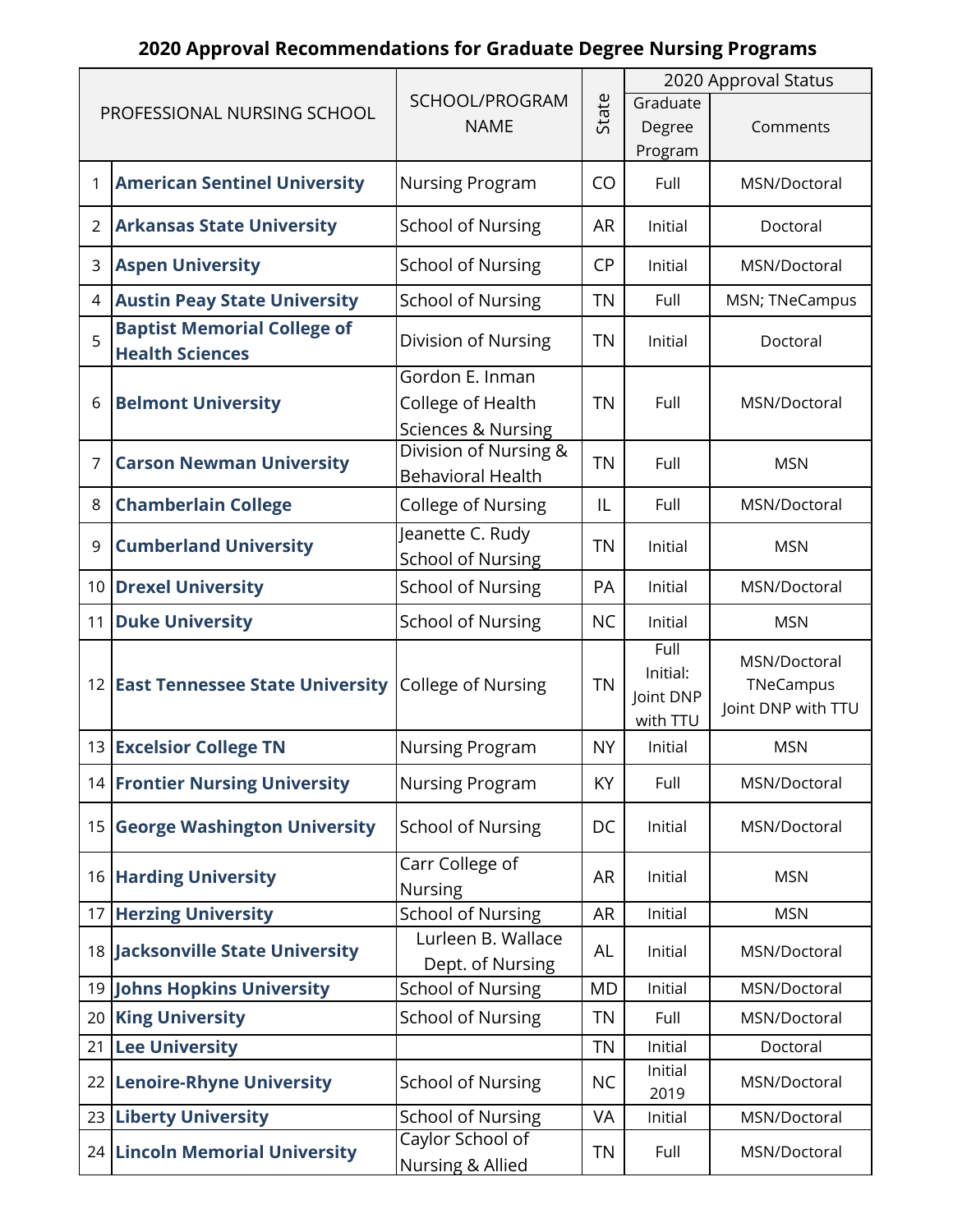# **2020 Approval Recommendations for Graduate Degree Nursing Programs**

|    |                                                                  |                                                 |                   | 2020 Approval Status                       |                                                  |  |  |
|----|------------------------------------------------------------------|-------------------------------------------------|-------------------|--------------------------------------------|--------------------------------------------------|--|--|
|    | PROFESSIONAL NURSING SCHOOL                                      | SCHOOL/PROGRAM<br><b>NAME</b>                   | State             | Graduate<br>Degree<br>Program              | Comments                                         |  |  |
|    | 25 Loyola University                                             | <b>School of Nursing</b>                        | LA                | Initial                                    | MSN/Doctoral                                     |  |  |
|    | 26 Maryville University                                          | <b>School of Nursing</b>                        | <b>MO</b>         | Full                                       | MSN/Doctoral                                     |  |  |
| 27 | <b>Middle Tennessee School of</b><br><b>Anesthesia</b>           | <b>School of Nursing</b>                        | <b>TN</b><br>Full |                                            | MSN/Doctoral                                     |  |  |
| 28 | <b>Middle Tennessee State</b><br><b>University</b>               | <b>School of Nursing</b>                        | <b>TN</b>         | Full                                       | <b>MSN</b>                                       |  |  |
|    | 29 Regis University                                              | Loretto Heights<br><b>School of Nursing</b>     | CO                | Initial                                    | MSN/Doctoral                                     |  |  |
| 30 | <b>Rocky Mountain University of</b><br><b>Health Professions</b> | <b>Nursing Program</b>                          | UT                | Initial                                    | Doctoral                                         |  |  |
| 31 | <b>Sacred Heart University</b>                                   | College of Nursing                              | <b>CT</b>         | Initial                                    | MSN/Doctoral                                     |  |  |
|    | 32 Saint Joseph's College of Maine                               | <b>School of Nursing</b>                        | <b>ME</b>         | Initial                                    | <b>MSN</b>                                       |  |  |
| 33 | <b>Samford University</b>                                        | Ida V. Moffett School<br>of Nursing             | <b>AL</b>         | Initial                                    | MSN/Doctoral                                     |  |  |
|    | 34 South College                                                 | <b>School of Nursing</b>                        | <b>TN</b>         | Initial                                    | <b>MSN</b>                                       |  |  |
|    | 35 Southern Adventist University                                 | <b>School of Nursing</b>                        | <b>TN</b>         | Full                                       | MSN/Doctoral                                     |  |  |
| 36 | <b>Southern New Hampshire</b><br><b>University</b>               | Dept. of Nursing &<br><b>Health Professions</b> | <b>NH</b>         | Initial                                    | <b>MSN</b>                                       |  |  |
|    | 37 Spring Arbor Univerity                                        | <b>School of Nursing</b>                        | MI                | Initial                                    | <b>MSN</b>                                       |  |  |
|    | 38 St. Louis University                                          | <b>School of Nursing</b>                        | <b>MO</b>         | Initial                                    | MSN/Doctoral                                     |  |  |
|    | 39 Tennessee State University                                    | Division of Nursing                             | <b>TN</b>         | Full                                       | <b>MSN</b><br><b>TNeCampus option</b>            |  |  |
| 40 | <b>Tennessee Technological</b><br><b>University</b>              | Whitson-Hester<br><b>School of Nursing</b>      | <b>TN</b>         | Full<br>Initial:<br>Joint DNP<br>with ETSU | MSN/Doctoral<br>TNeCampus<br>Joint DNP with ETSU |  |  |
| 41 | <b>Tusculum College</b>                                          | <b>School of Nursing</b>                        | <b>TN</b>         | Initial                                    | <b>MSN</b>                                       |  |  |
|    | 42 Union University                                              | <b>School of Nursing</b>                        | <b>TN</b>         | Full                                       | MSN/Doctoral                                     |  |  |
|    | 43 United States University                                      |                                                 | CA                | Initial                                    | <b>MSN</b>                                       |  |  |
|    | 44 University of Alabama                                         | Capstone College of<br><b>Nursing</b>           | AL                | Initial                                    | MSN/Doctoral                                     |  |  |
| 45 | <b>University of Alabama -</b><br><b>Birmingham (UAB)</b>        | <b>School of Nursing</b>                        | <b>AL</b>         | Initial                                    | MSN/Doctoral                                     |  |  |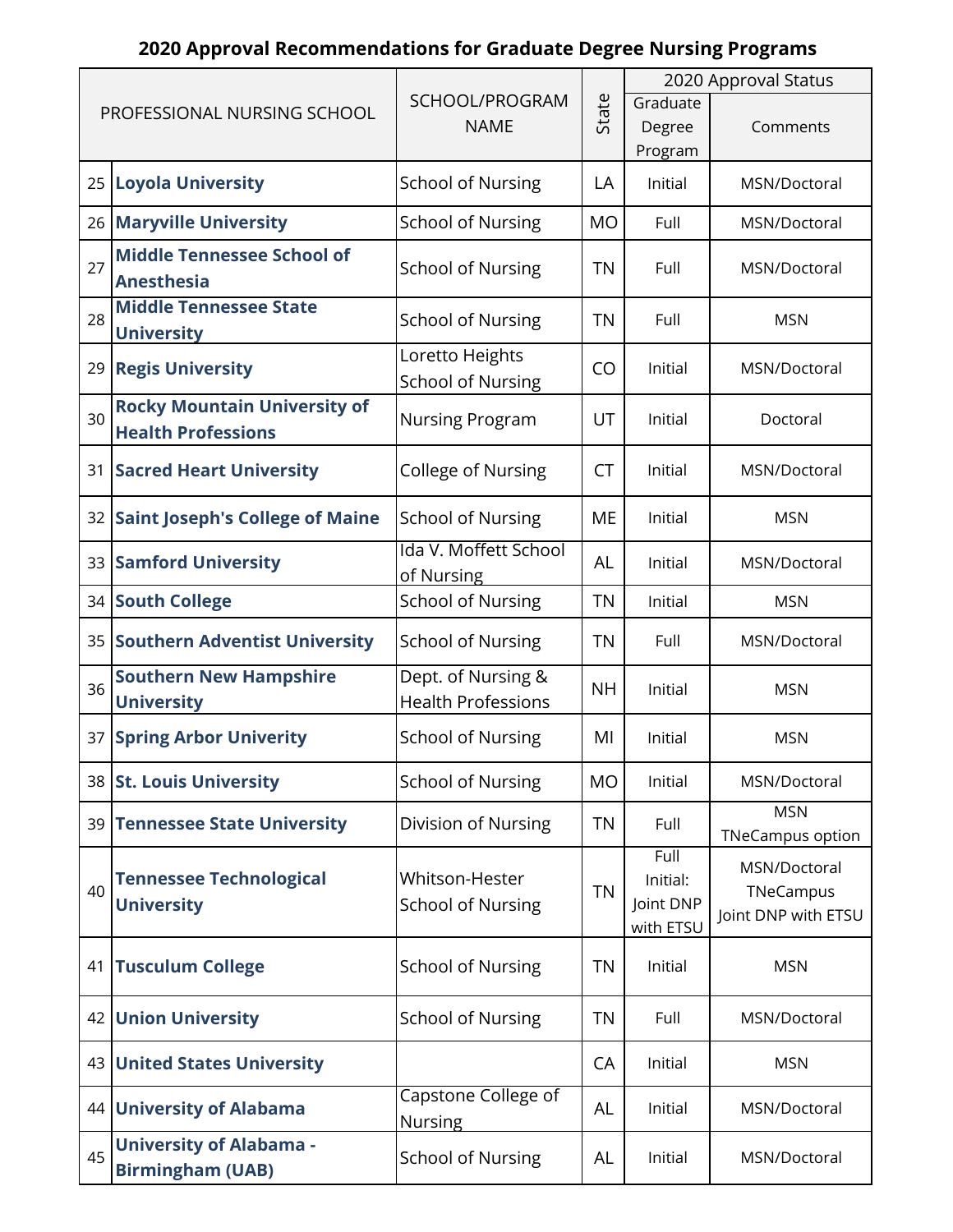# **2020 Approval Recommendations for Graduate Degree Nursing Programs**

|    |                                         |                           |           | 2020 Approval Status |                         |  |  |
|----|-----------------------------------------|---------------------------|-----------|----------------------|-------------------------|--|--|
|    | PROFESSIONAL NURSING SCHOOL             | SCHOOL/PROGRAM            | State     | Graduate             |                         |  |  |
|    |                                         | <b>NAME</b>               |           | Degree               | Comments                |  |  |
|    |                                         |                           |           | Program              |                         |  |  |
|    | 46 University of Arkansas               | Eleanor Mann School       | <b>AR</b> | Initial              | MSN/Doctoral            |  |  |
|    |                                         | of Nursing                |           |                      |                         |  |  |
|    | 47 University of Memphis                | Loewenburg College        | <b>TN</b> | Full                 | <b>MSN</b>              |  |  |
|    |                                         | of Nursing                |           |                      | <b>TNeCampus option</b> |  |  |
|    | 48 University of Michigan- Flint        | <b>School of Nursing</b>  | MI        | Initial              | MSN/Doctoral            |  |  |
|    |                                         | Anderson College of       |           |                      |                         |  |  |
|    | 49 University of North Alabama          |                           | <b>AL</b> | Initial              | <b>MSN</b>              |  |  |
|    |                                         | Nursing                   |           |                      |                         |  |  |
|    | 50 University of South Alabama          | College of Nursing        | <b>AL</b> | Full                 | MSN/Doctoral            |  |  |
| 51 | <b>University of St. Augustine for</b>  |                           |           |                      |                         |  |  |
|    | <b>Health Sciences</b>                  | <b>School of Nursing</b>  | CA        | Initial              | MSN/Doctoral            |  |  |
|    |                                         |                           |           |                      |                         |  |  |
|    | 52 University of TN - Chattanooga       | <b>School of Nursing</b>  | <b>TN</b> | Full                 | MSN/Doctoral            |  |  |
|    | 53 University of TN - Knoxville         | College of Nursing        | <b>TN</b> | Full                 | MSN/Doctoral            |  |  |
|    |                                         |                           |           |                      |                         |  |  |
|    | <b>University of TN- Health Science</b> |                           |           |                      |                         |  |  |
| 54 | <b>Center</b>                           | <b>College of Nursing</b> | <b>TN</b> | Full                 | MSN/Doctoral            |  |  |
|    |                                         |                           |           |                      | MSN/Doctoral            |  |  |
|    |                                         |                           | <b>TN</b> | Full                 | Includes Initial        |  |  |
|    | 55 Vanderbilt University                | <b>School of Nursing</b>  |           |                      |                         |  |  |
|    |                                         |                           |           |                      | License MSN             |  |  |
|    | 56 Walden University                    | <b>School of Nursing</b>  | <b>MN</b> | Full                 | MSN/Doctoral            |  |  |
|    | <b>Western Governors University</b>     | College of Health         |           |                      |                         |  |  |
| 57 | <b>TN</b>                               | Professions               | UT        | Full                 | <b>MSN</b>              |  |  |
|    |                                         |                           |           |                      |                         |  |  |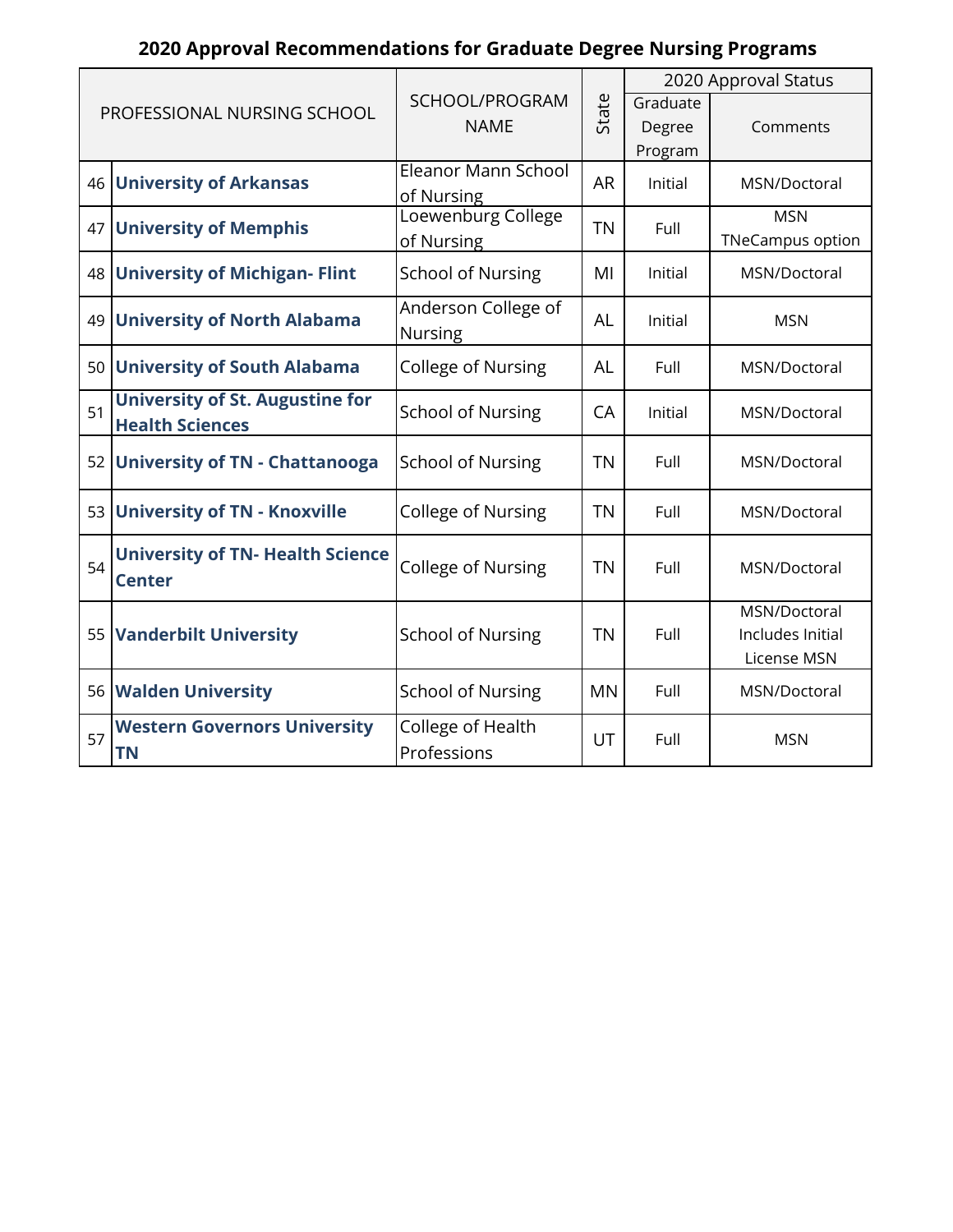| <b>TENNESSEE PROFESSIONAL SCHOOLS OF NURSING</b> |                   |      |      |      |      |  |  |  |  |
|--------------------------------------------------|-------------------|------|------|------|------|--|--|--|--|
|                                                  | <b>ENROLLMENT</b> |      |      |      |      |  |  |  |  |
| <b>Associate Degree Programs</b>                 |                   |      |      |      |      |  |  |  |  |
| <b>School</b>                                    | 2015              | 2016 | 2017 | 2018 | 2019 |  |  |  |  |
| <b>Aquinas College</b>                           | 147               | 62   |      |      |      |  |  |  |  |
| Chattanooga State CC                             | 366               | 317  | 332  | 302  | 304  |  |  |  |  |
| Cleveland State CC                               | 157               | 146  | 86   | 72   | 72   |  |  |  |  |
| Columbia State CC                                | 219               | 214  | 214  | 198  | 406  |  |  |  |  |
| Concorde Career College                          | 46                | 71   | 85   | 66   | 24   |  |  |  |  |
| Dyersburg State CC                               | 183               | 206  | 206  | 195  | 233  |  |  |  |  |
| <b>Excelsior College</b>                         | 777               | 156  | 474  | 284  | 236  |  |  |  |  |
| Fortis Institute - Cookeville                    |                   |      |      |      | 32   |  |  |  |  |
| Fortis Institute - Nashville                     | 67                | 74   | 87   | 116  | 24   |  |  |  |  |
| <b>ITT Technical Institute - Nashville</b>       | 78                |      |      |      |      |  |  |  |  |
| Jackson State CC                                 | 284               | 267  | 235  | 223  | 194  |  |  |  |  |
| <b>Lincoln Memorial University</b>               | 295               | 241  | 321  | 421  | 153  |  |  |  |  |
| <b>Motlow State CC</b>                           | 132               | 138  | 145  | 131  | 126  |  |  |  |  |
| Nashville State CC                               | 75                | 84   | 81   | 82   | 88   |  |  |  |  |
| Northeast State CC                               | 93                | 132  | 135  | 124  | 145  |  |  |  |  |
| Pellissippi State CC                             | 190               | 180  | 168  | 164  | 180  |  |  |  |  |
| Roane State CC                                   | 187               | 191  | 188  | 216  | 179  |  |  |  |  |
| Southern Adventist University                    | 288               | 241  | 241  | 187  | 179  |  |  |  |  |
| Southwest Tennessee CC                           | 189               | 189  | 180  | 183  | 245  |  |  |  |  |
| <b>Tennessee State University</b>                | 163               | 95   | 63   | 13   | 16   |  |  |  |  |
| <b>Volunteer State CC</b>                        |                   |      |      |      |      |  |  |  |  |
| <b>Walters State CC</b>                          | 249               | 250  | 243  | 257  | 248  |  |  |  |  |
| <b>TOTAL</b>                                     | 4185              | 3254 | 3484 | 3234 | 3084 |  |  |  |  |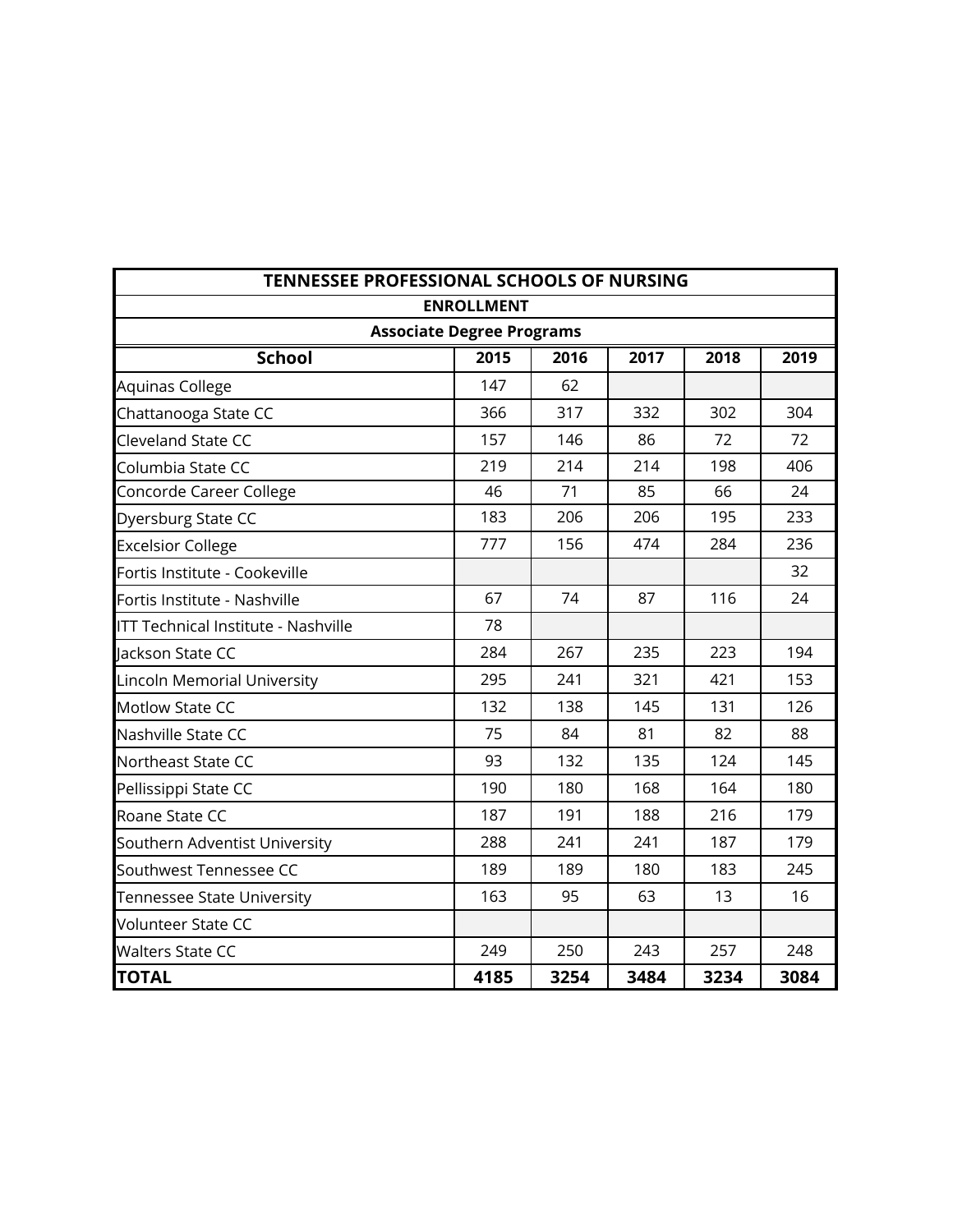| <b>TENNESSEE PROFESSIONAL SCHOOLS OF NURSING</b> |                                |                     |      |      |      |      |                |  |
|--------------------------------------------------|--------------------------------|---------------------|------|------|------|------|----------------|--|
|                                                  | <b>ENROLLMENT</b>              |                     |      |      |      |      |                |  |
|                                                  | <b>BSN PROGRAMS</b>            |                     |      |      |      |      |                |  |
| School                                           | <b>Initial RN</b><br>Licensure | RN to<br><b>BSN</b> | 2015 | 2016 | 2017 | 2018 | 2019           |  |
| American Sentinel University                     |                                | 57                  | 43   | 43   | 54   | 54   | 57             |  |
| Aquinas College                                  |                                |                     | 65   | 107  |      |      |                |  |
| Arkansas State University                        |                                | 41                  | 10   | 27   | 242  | 41   | 138            |  |
| <b>Austin Peay State University</b>              | 392                            | $\overline{0}$      | 295  | 296  | 287  | 299  | 392            |  |
| Baptist Memorial College of Hlth Sciences        | 321                            | 24                  | 504  | 480  | 473  | 398  | 345            |  |
| <b>Belmont University</b>                        | 687                            | $\overline{2}$      | 503  | 609  | 411  | 622  | 689            |  |
| <b>Bethel University</b>                         | 47                             | 5                   | 70   | 78   | 80   | 60   | 52             |  |
| Carson Newman College                            | 97                             | 16                  | 116  | 92   | 106  | 122  | 113            |  |
| Chamberlain College                              |                                | 83                  | 14   | 65   | 87   | 92   | 83             |  |
| Christian Brothers University                    |                                | 7                   | 64   | 40   | 56   | 13   | $\overline{7}$ |  |
| <b>Cumberland University</b>                     | 145                            | 14                  | 343  | 288  | 264  | 213  | 159            |  |
| <b>Drexel University</b>                         |                                | $\boldsymbol{0}$    | 4    | 2    | 1    | 1    | $\mathbf 0$    |  |
| East Coast Polytechnic Institute                 |                                | 1                   |      |      |      |      | 1              |  |
| East Tennessee State University                  | 734                            | 88                  | 742  | 668  | 712  | 755  | 822            |  |
| Excelsior                                        |                                | 9                   |      |      |      |      |                |  |
| Freed-Hardeman University                        | 102                            |                     | 45   | 72   | 104  | 115  | 102            |  |
| <b>Herzing University</b>                        |                                | 1                   |      |      |      |      | $\mathbf{1}$   |  |
| <b>King University</b>                           | 25                             | 192                 | 528  | 434  | 266  | 183  | 217            |  |
| Lee University                                   | 287                            |                     | 100  | 152  | 204  | 269  | 287            |  |
| Liberty University                               |                                | 5                   |      |      |      |      | 5              |  |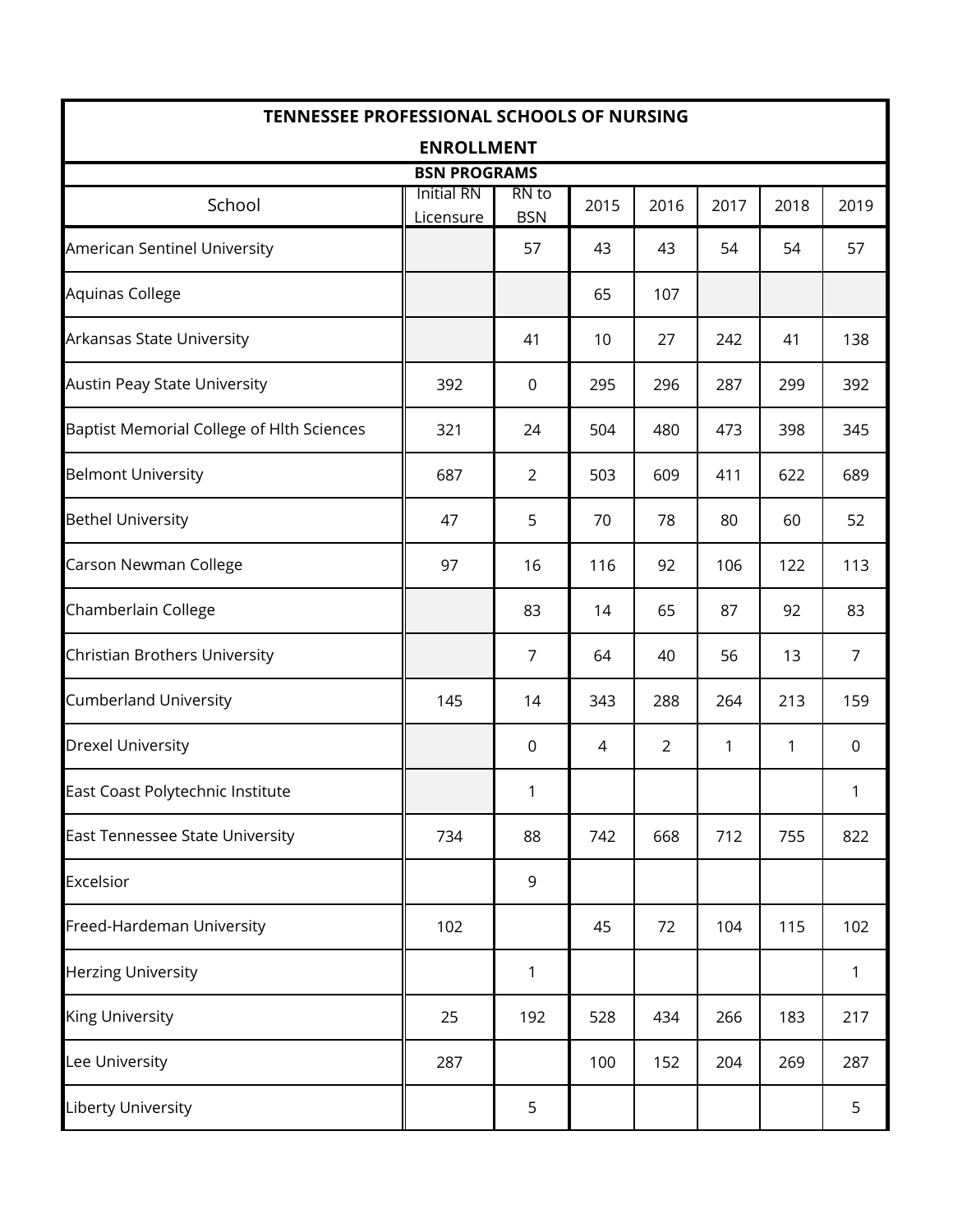| <b>TENNESSEE PROFESSIONAL SCHOOLS OF NURSING</b> |                                |                     |      |      |             |      |                |  |
|--------------------------------------------------|--------------------------------|---------------------|------|------|-------------|------|----------------|--|
|                                                  | <b>ENROLLMENT</b>              |                     |      |      |             |      |                |  |
|                                                  | <b>BSN PROGRAMS</b>            |                     |      |      |             |      |                |  |
| School                                           | <b>Initial RN</b><br>Licensure | RN to<br><b>BSN</b> | 2015 | 2016 | 2017        | 2018 | 2019           |  |
| Lincoln Memorial University                      | 204                            | 102                 | 222  | 257  | 316         | 458  | 306            |  |
| Lindsey Wilson College                           |                                | $\overline{2}$      |      |      |             |      | $\overline{2}$ |  |
| Lipscomb University                              | 96                             | 1                   | 163  | 123  | 102         | 97   | 97             |  |
| Loyola University                                |                                | 1                   |      |      |             |      | $\mathbf{1}$   |  |
| Marian University                                | 147                            |                     | 92   | 107  | 168         | 142  | 147            |  |
| Martin Methodist College                         | 27                             |                     | 96   | 77   | 61          | 40   | 27             |  |
| Middle Tennessee State University                | 256                            |                     | 395  | 349  | 313         | 233  | 256            |  |
| Milligan College                                 | 47                             | $\overline{2}$      | 88   | 66   | 55          | 59   | 49             |  |
| <b>Regis University</b>                          |                                | 0                   | 10   | 1    | $\mathbf 0$ | 1    |                |  |
| <b>Sacred Heart University</b>                   |                                |                     |      |      |             |      |                |  |
| Saint Joseph's College of Maine                  |                                | 0                   | 0    | 0    | 0           | 0    |                |  |
| South College                                    | 356                            | 0                   | 64   | 75   | 111         | 152  | 357            |  |
| Southern Adventist University                    | 87                             | 79                  | 156  | 138  | 129         | 160  | 166            |  |
| Southern New Hampshire University                |                                | 16                  |      | 10   | 17          | 26   | 16             |  |
| <b>Spring Arbor University</b>                   |                                | 42                  |      |      |             |      | 42             |  |
| Tennessee State University                       | $\pmb{0}$                      | $\overline{7}$      | 119  | 58   | 60          | 43   | $\overline{7}$ |  |
| Tennessee Technological University               | 359                            | 8                   | 300  | 313  | 335         | 325  | 367            |  |
| Tennessee Wesleyan College                       | 133                            | 46                  | 150  | 137  | 115         | 137  | 179            |  |
| <b>Trevecca Nazarene University</b>              | 28                             |                     | 40   | 38   | 39          | 30   | 28             |  |
| <b>Tusculum College</b>                          | 42                             | $\mathsf 3$         | 43   | 43   | 49          | 46   | 45             |  |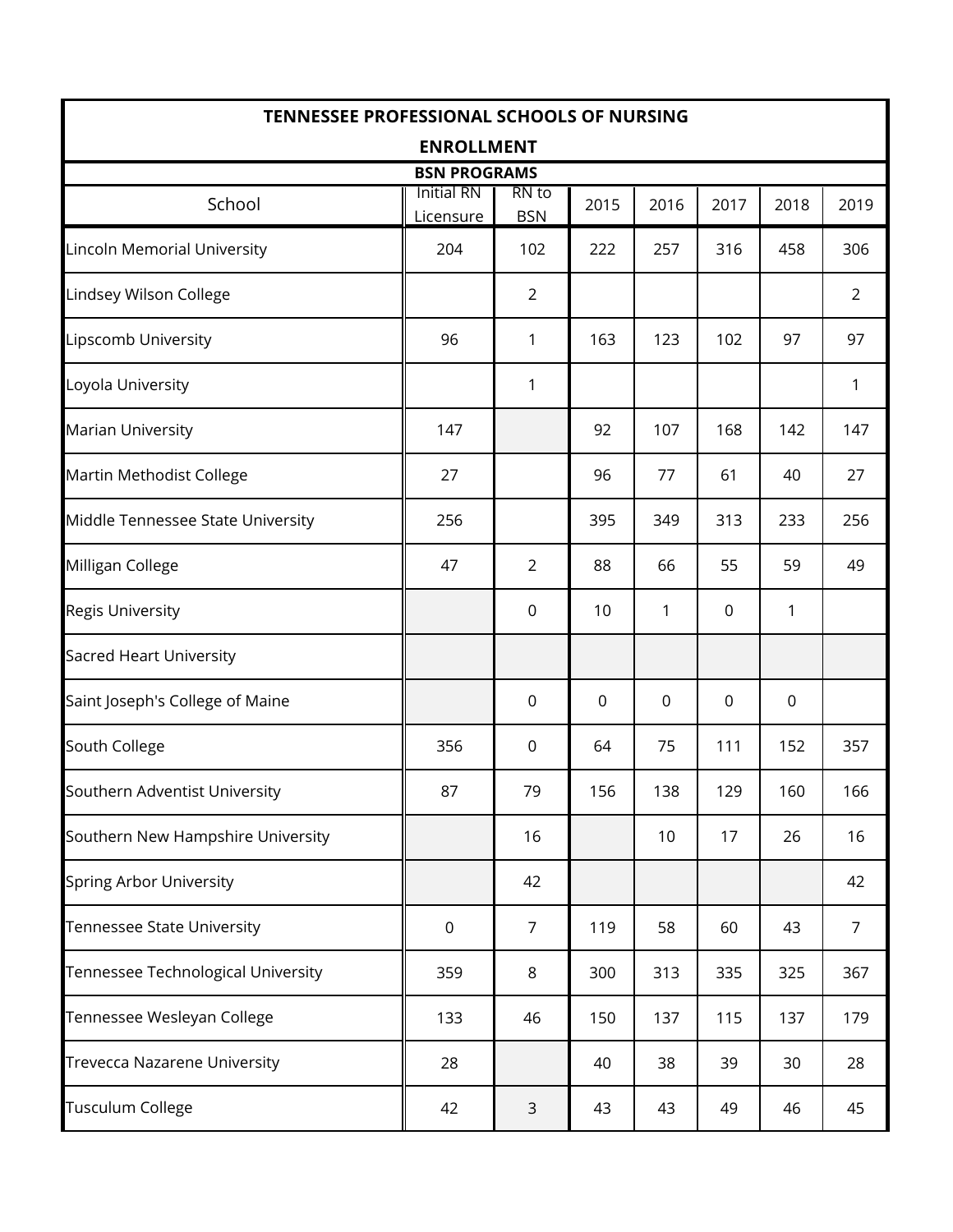| TENNESSEE PROFESSIONAL SCHOOLS OF NURSING |                                |                     |                |             |                |              |              |  |  |  |
|-------------------------------------------|--------------------------------|---------------------|----------------|-------------|----------------|--------------|--------------|--|--|--|
|                                           | <b>ENROLLMENT</b>              |                     |                |             |                |              |              |  |  |  |
| <b>BSN PROGRAMS</b>                       |                                |                     |                |             |                |              |              |  |  |  |
| School                                    | <b>Initial RN</b><br>Licensure | RN to<br><b>BSN</b> | 2015           | 2016        | 2017           | 2018         | 2019         |  |  |  |
| <b>Union University</b>                   | 302                            | $\overline{2}$      | 325            | 372         | 416            | 653          | 304          |  |  |  |
| University of Alabama                     |                                | 5                   | $\overline{2}$ | 6           | 7              | 10           | 5            |  |  |  |
| University of Arkansas                    |                                | 3                   | 205            | 0           | 4              | 6            | 3            |  |  |  |
| University of Memphis                     | 677                            | 93                  | 722            | 791         | 808            | 749          | 770          |  |  |  |
| University of Michigan - Flint            |                                | 0                   | 1              | 0           | $\mathbf{1}$   | 0            | 0            |  |  |  |
| University of North Alabama               |                                | 4                   | 12             | 19          | 6              | 3            | 4            |  |  |  |
| University of South Alabama               |                                | $\mathbf{1}$        | $\mathbf 0$    | $\mathbf 0$ | $\overline{2}$ | $\mathbf{1}$ | $\mathbf{1}$ |  |  |  |
| University of the Cumberlands             |                                | 4                   |                |             |                |              | 4            |  |  |  |
| University of TN - Chattanooga            | 181                            | 83                  | 293            | 295         | 274            | 268          | 264          |  |  |  |
| University of TN - Knoxville              | 623                            | 94                  | 576            | 618         | 633            | 664          | 717          |  |  |  |
| University of TN - Martin                 | 158                            | 29                  | 226            | 205         | 211            | 199          | 187          |  |  |  |
| University of TN Health Science Center    | 128                            | 9                   | 146            | 122         | 194            | 193          | 137          |  |  |  |
| <b>Walden University</b>                  |                                | 29                  |                | 9           | 9              | 20           | 29           |  |  |  |
| Western Governors University Tennessee    |                                | 434                 | 309            | 350         | 391            | 457          | 434          |  |  |  |
| <b>TOTAL</b>                              | 6688                           | 1644                | 7679           | 8201        | 8173           | 8409         | 8421         |  |  |  |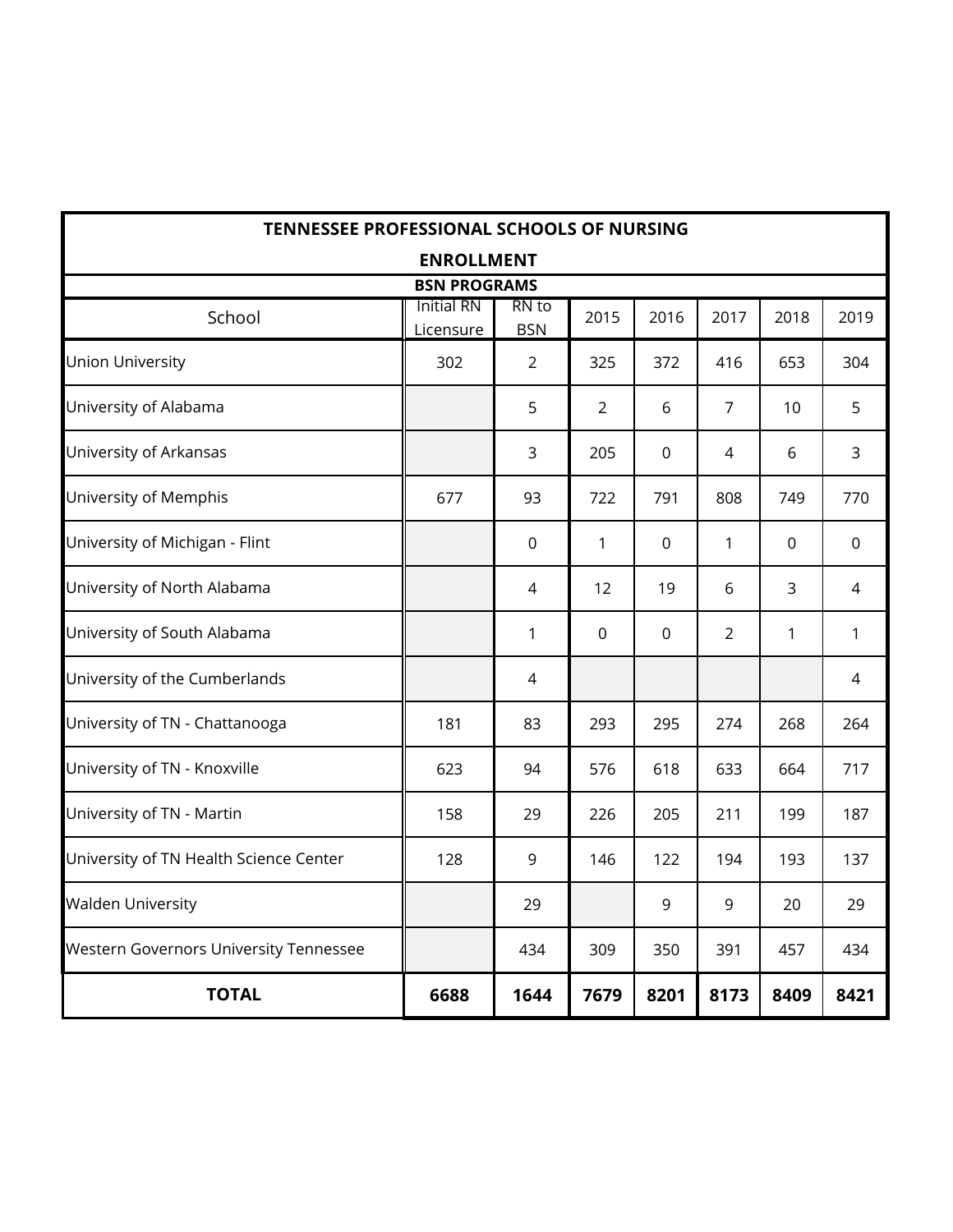| TENNESSEE PROFESSIONAL SCHOOLS OF NURSING<br><b>ENROLLMENT</b> |                         |             |                |                         |              |                |
|----------------------------------------------------------------|-------------------------|-------------|----------------|-------------------------|--------------|----------------|
|                                                                | <b>MASTERS PROGRAMS</b> |             |                |                         |              |                |
|                                                                | Initial License         |             |                | <b>Total Enrollment</b> |              |                |
| School                                                         | 2019                    | 2015        | 2016           | 2017                    | 2018         | 2019           |
| American Sentinel University                                   |                         | 27          | 21             | 19                      | 13           | 15             |
| Aquinas College                                                |                         | 4           | 0              | $\mathbf 0$             | $\mathbf 0$  | 0              |
| Aspen University                                               |                         |             |                |                         | 27           | 14             |
| Austin Peay State University                                   |                         | 167         | 154            | 149                     | 154          | 132            |
| <b>Belmont University</b>                                      |                         | 49          | 52             | 53                      | 67           | 56             |
| Carson Newman College                                          |                         | 49          | 50             | 45                      | 56           | 136            |
| Chamberlain College                                            |                         | 4           | 34             | 73                      | 93           | 108            |
| <b>Cumberland University</b>                                   |                         | $\mathbf 0$ | 9              | 18                      | 21           | 29             |
| <b>Drexel University</b>                                       |                         | 8           | 16             | 8                       | 7            | 9              |
| Duke University                                                |                         |             | 5              | 13                      | 10           | 10             |
| East Tennessee State University                                |                         | 411         | 298            | 300                     | 343          | 308            |
| <b>Excelsior College TN</b>                                    |                         |             |                |                         | 3            | 3              |
| <b>Frontier Nursing University</b>                             |                         | 43          | 52             | 56                      | 67           | 70             |
| George Washington University                                   |                         |             |                | 5                       | 1            | $\overline{2}$ |
| Georgetown University                                          |                         |             |                |                         |              | $\overline{2}$ |
| Harding University                                             |                         |             |                |                         | 48           | $\overline{2}$ |
| <b>Herzing University</b>                                      |                         |             |                |                         | 2            | 4              |
| King University                                                |                         | 177         | 181            | 184                     | 121          | 133            |
| Liberty University                                             |                         |             |                |                         |              | 12             |
| Lincoln Memorial University                                    |                         | 160         | 155            | 149                     | 189          | 148            |
| Loyola University                                              |                         |             |                | 4                       | 3            | 4              |
| Maryville University                                           |                         | 52          | 87             | 65                      | 68           | 61             |
| Middle Tennessee School of Anesthesia                          |                         | 204         | 213            | 210                     | 208          | 139            |
| Middle Tennessee State University                              |                         | 190         | 176            | 187                     | 195          | 180            |
| Regis University                                               |                         | 5           | 5              | 1                       | 1            | 0              |
| Rocky Mountain University                                      |                         |             | $\mathsf 0$    | $\mathsf 0$             | $\mathbf 0$  | 0              |
| Sacred Heart University                                        |                         |             |                |                         | 6            | 5              |
| Saint Joseph's College of Maine                                |                         | 4           | $\overline{2}$ | $\overline{2}$          | $\mathbf{1}$ | 1              |
| Saint Louis University                                         |                         | 6           | 7              | $\overline{2}$          | 3            | 1              |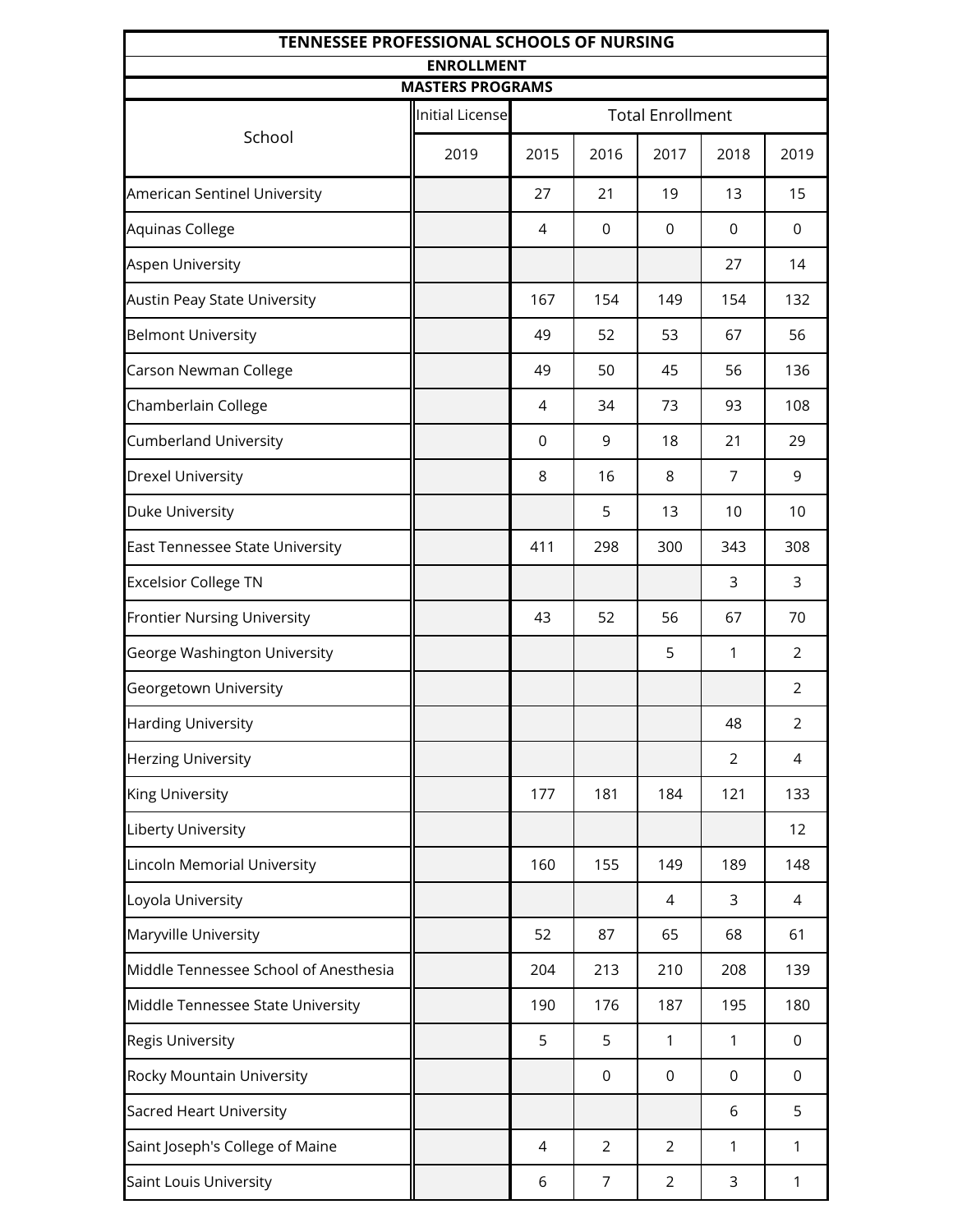| TENNESSEE PROFESSIONAL SCHOOLS OF NURSING |                                              |          |             |                         |                |                |  |
|-------------------------------------------|----------------------------------------------|----------|-------------|-------------------------|----------------|----------------|--|
|                                           | <b>ENROLLMENT</b><br><b>MASTERS PROGRAMS</b> |          |             |                         |                |                |  |
|                                           | <b>Initial License</b>                       |          |             | <b>Total Enrollment</b> |                |                |  |
| School                                    | 2019                                         | 2015     | 2016        | 2017                    | 2018           | 2019           |  |
| Samford University                        |                                              | 18       | 14          | 11                      | 2              | $\overline{2}$ |  |
| South College                             |                                              |          |             | 6                       | 44             | 99             |  |
| Southern Adventist University             |                                              | 197      | 183         | 181                     | 162            | 131            |  |
| Southern New Hampshire University         |                                              |          | 1           | 1                       | 5              | 5              |  |
| Spring Arbor University                   |                                              |          |             |                         |                |                |  |
| Tennessee State University                |                                              | 423      | 334         | 190                     | 56             | 47             |  |
| Tennessee Technological University        |                                              | 117      | 102         | 101                     | 97             | 108            |  |
| Tusculum University                       |                                              |          |             | 38                      | 33             | 40             |  |
| <b>Union University</b>                   |                                              | 93       | 101         | 137                     | 86             | 90             |  |
| <b>United States University</b>           |                                              |          |             |                         |                | 10             |  |
| University of Alabama                     |                                              | 5        | 4           | 3                       | $\overline{4}$ | $\overline{2}$ |  |
| University of Alabama - Birmingham        |                                              | 45       | 66          | 77                      | 93             | 120            |  |
| University of North Alabama               |                                              | 8        | 10          | 3                       | 3              | 10             |  |
| University of South Alabama               |                                              | 52       | 35          | 122                     | 124            | 68             |  |
| University of Arkansas                    |                                              | 17       | 0           | 0                       | 0              | 0              |  |
| University of Michigan - Flint            |                                              | $\Omega$ | 0           | 0                       | 0              | $\Omega$       |  |
| University of Memphis                     |                                              | 252      | 290         | 235                     | 288            | 295            |  |
| University of TN at Chattanooga           |                                              | 66       | 80          | 95                      | 94             | 94             |  |
| University of TN at Knoxville             |                                              | 129      | 137         | 121                     | 76             | 31             |  |
| University of TN Health Science Center    |                                              | 3        | $\mathsf 0$ | $\mathsf 0$             | $\mathsf 0$    | $\mathbf 0$    |  |
| Vanderbilt University                     | 333                                          | 621      | 669         | 668                     | 628            | 378            |  |
| <b>Walden University</b>                  |                                              |          | 53          | 77                      | 252            | 334            |  |
| <b>Western Governors University</b>       |                                              | 86       | 165         | 359                     | 448            | 449            |  |
| <b>Total</b>                              | 333                                          | 3692     | 3554        | 3968                    | 4202           | 3897           |  |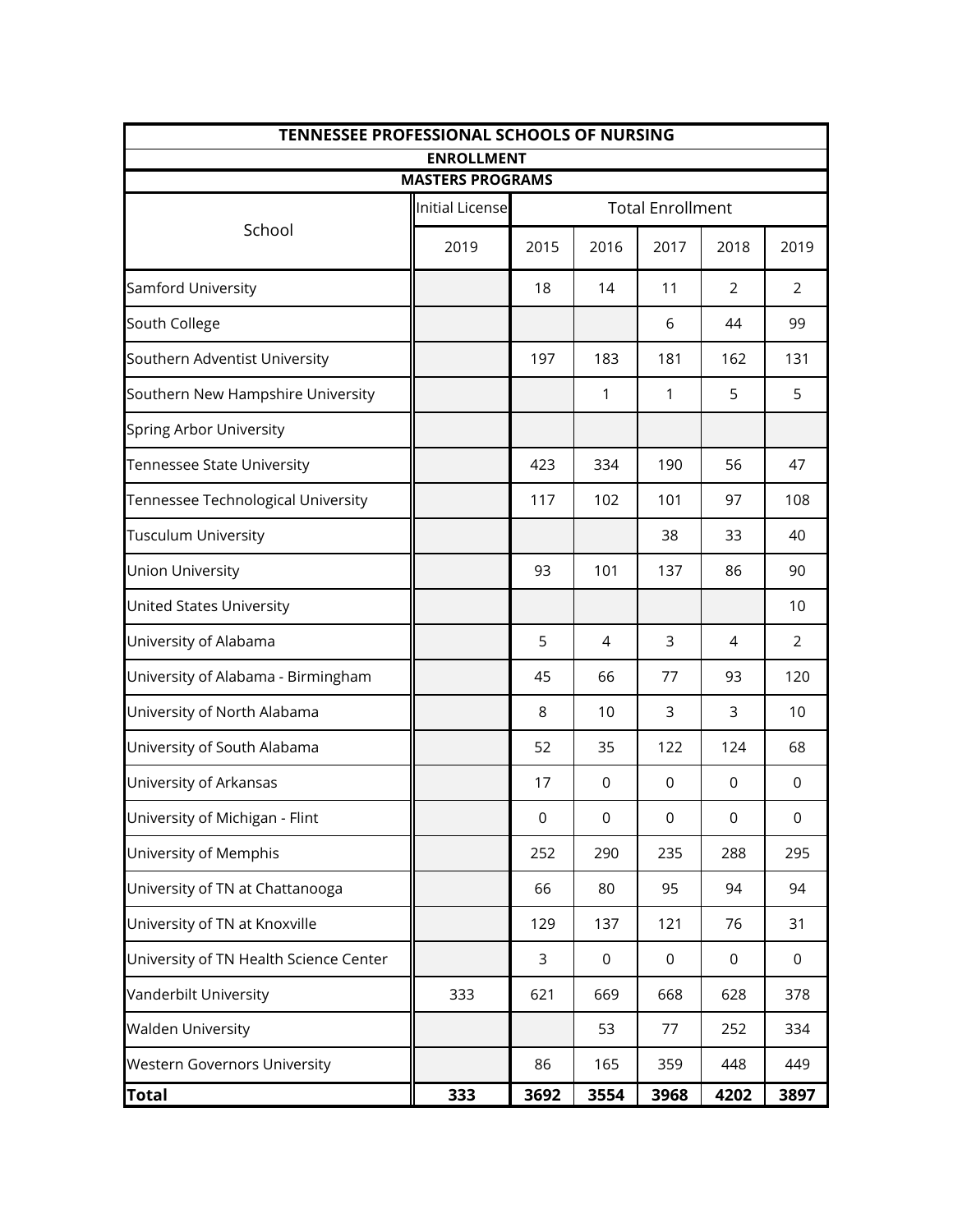| TENNESSEE PROFESSIONAL SCHOOLS OF NURSING |                          |     |             |                         |                |                |                |
|-------------------------------------------|--------------------------|-----|-------------|-------------------------|----------------|----------------|----------------|
|                                           | <b>TOTAL ENROLLMENT</b>  |     |             |                         |                |                |                |
|                                           | <b>DOCTORAL PROGRAMS</b> |     |             |                         |                |                |                |
| School                                    | Program Type             |     |             | <b>Total Enrollment</b> |                |                |                |
|                                           | DNP/<br><b>DNAP</b>      | PhD | 2015        | 2016                    | 2017           | 2018           | 2019           |
| American Sentinel University              | 12                       |     | 8           | 9                       | 8              | 11             | 12             |
| Arkansas State University                 |                          |     | 15          | 1                       | 3              | 22             |                |
| Aspen University                          | $\overline{2}$           |     |             |                         |                | 3              | 2              |
| <b>Baptist Memorial College</b>           |                          |     |             |                         |                | 8              |                |
| <b>Belmont University</b>                 | 40                       |     | 40          | 38                      | 34             | 38             | 40             |
| Chamberlain College                       | 19                       |     | 1           | $\overline{2}$          | $\overline{7}$ | $\overline{7}$ | 19             |
| <b>Drexel University</b>                  |                          |     | 3           | $\overline{2}$          | $\overline{2}$ | $\mathbf 0$    |                |
| East Tennessee State University           | 48                       | 20  | 100         | 94                      | 77             | 71             | 81             |
| <b>Frontier Nursing University</b>        | $\,8\,$                  |     | 4           | 5                       | $\overline{7}$ | 10             | $\,8\,$        |
| George Washingon University               |                          |     |             |                         | 3              | 1              |                |
| <b>King University</b>                    | 11                       |     | 9           | $\overline{7}$          | 9              | 12             | 11             |
| <b>Liberty University</b>                 | $\overline{2}$           | 1   |             |                         |                |                | 3              |
| <b>Lincoln Memorial University</b>        | $\overline{7}$           |     | 8           | $\overline{7}$          | 4              | 5              | $\overline{7}$ |
| Loyola University                         | 3                        |     |             |                         | 1              | $\overline{2}$ | 3              |
| Maryville University                      | 3                        |     | 8           | 6                       | 6              | 5              | 3              |
| Middle TN School of Anesthesia            | 135                      |     | 25          | 14                      | 49             | 74             | 184            |
| <b>Regis University</b>                   | 10                       |     | $\mathbf 0$ | $\mathbf 0$             | $\mathbf 0$    | $\mathbf 0$    | 10             |
| Rocky Mountain University                 |                          |     |             | $\mathbf 0$             | $\mathbf 0$    | $\mathbf 0$    |                |
| <b>Sacred Heart University</b>            |                          |     |             |                         |                | $\mathbf 0$    |                |
| Saint Louis University                    |                          |     | 4           | 1                       | $\mathbf{1}$   | $\mathbf 0$    |                |
| Samford University                        |                          |     | 6           | 9                       | 6              | 4              |                |
| Southern Adventist University             | 71                       |     | 27          | 20                      | 30             | 48             | 71             |
| Tennessee Technological University        | 32                       |     |             |                         | $\overline{7}$ | 16             | 32             |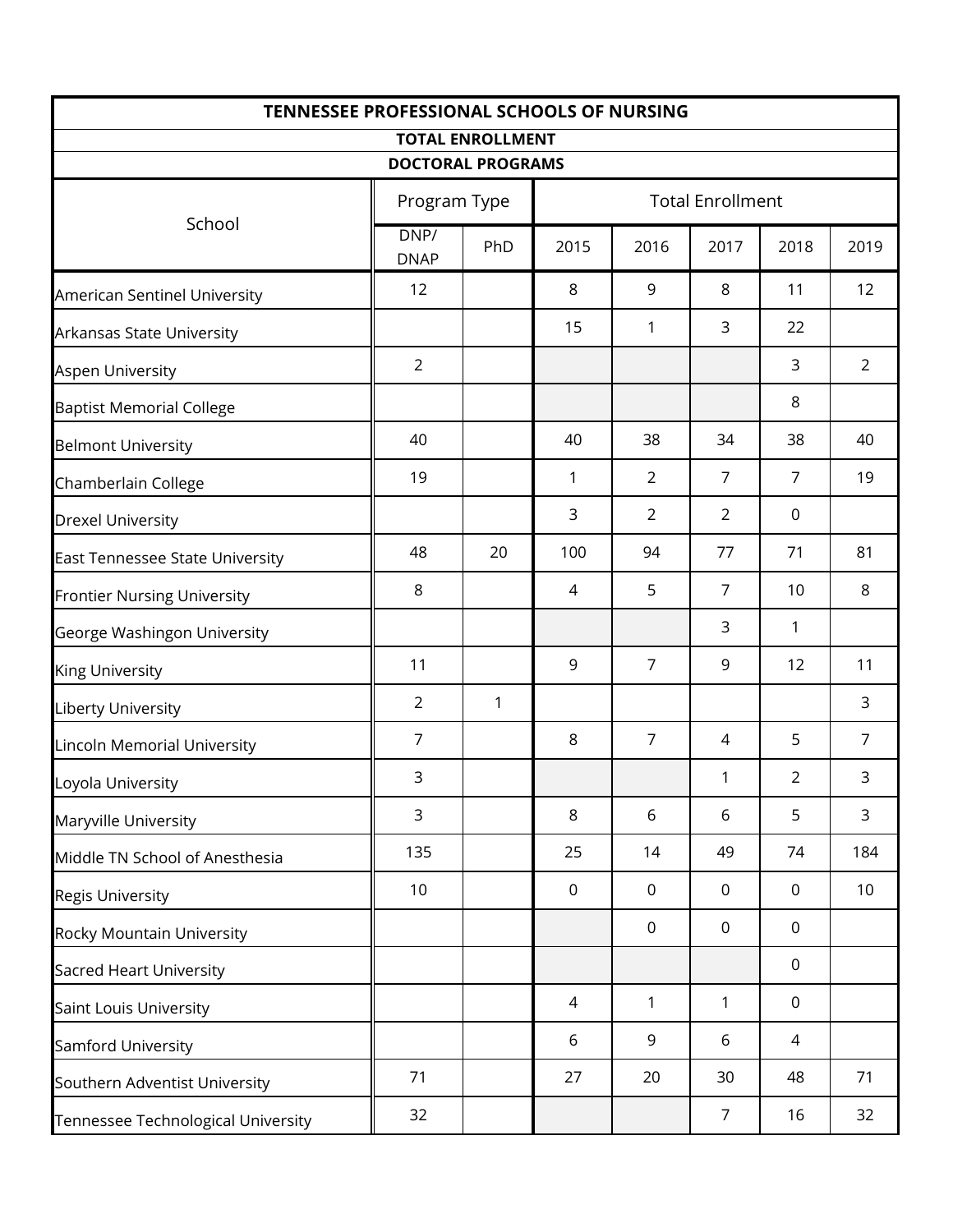|                                        | <b>TENNESSEE PROFESSIONAL SCHOOLS OF NURSING</b> |                          |      |                |                         |      |                |
|----------------------------------------|--------------------------------------------------|--------------------------|------|----------------|-------------------------|------|----------------|
|                                        |                                                  | <b>TOTAL ENROLLMENT</b>  |      |                |                         |      |                |
|                                        |                                                  | <b>DOCTORAL PROGRAMS</b> |      |                |                         |      |                |
|                                        |                                                  | Program Type             |      |                | <b>Total Enrollment</b> |      |                |
| School                                 | DNP/<br><b>DNAP</b>                              | PhD                      | 2015 | 2016           | 2017                    | 2018 | 2019           |
| <b>Union University</b>                | 111                                              |                          | 128  | 131            | 131                     | 116  | 111            |
| University of Alabama                  | 13                                               |                          | 5    | 10             | 13                      | 16   | 19             |
| University of Alabama - Birmingham     | 9                                                |                          | 4    | $\overline{7}$ | 5                       | 11   | 21             |
| University of South Alabama            | 59                                               |                          | 14   | 44             | 22                      | 11   | 59             |
| University of Arkansas                 | 1                                                |                          | 0    | 1              | $\overline{2}$          | 1    | $\mathbf{1}$   |
| University of Memphis                  |                                                  | $\overline{7}$           |      |                |                         |      | $\overline{7}$ |
| University of Michigan-Flint           |                                                  |                          | 2    | $\mathbf{1}$   | $\overline{2}$          |      |                |
| University of TN - Chattanooga         | 31                                               |                          | 27   | 36             | 33                      | 30   | 31             |
| University of TN - Knoxville           | 98                                               | 32                       | 52   | 48             | 50                      | 88   | 130            |
| University of TN Health Science Center |                                                  |                          | 287  | 273            | 274                     | 271  |                |
| <b>Walden University</b>               | 22                                               |                          |      | 15             | 17                      | 26   | 22             |
| Vanderbilt University                  | 150                                              | 31                       | 200  | 219            | 190                     | 183  | 181            |
| <b>TOTAL</b>                           | 897                                              | 91                       | 977  | 1000           | 993                     | 1090 | 1068           |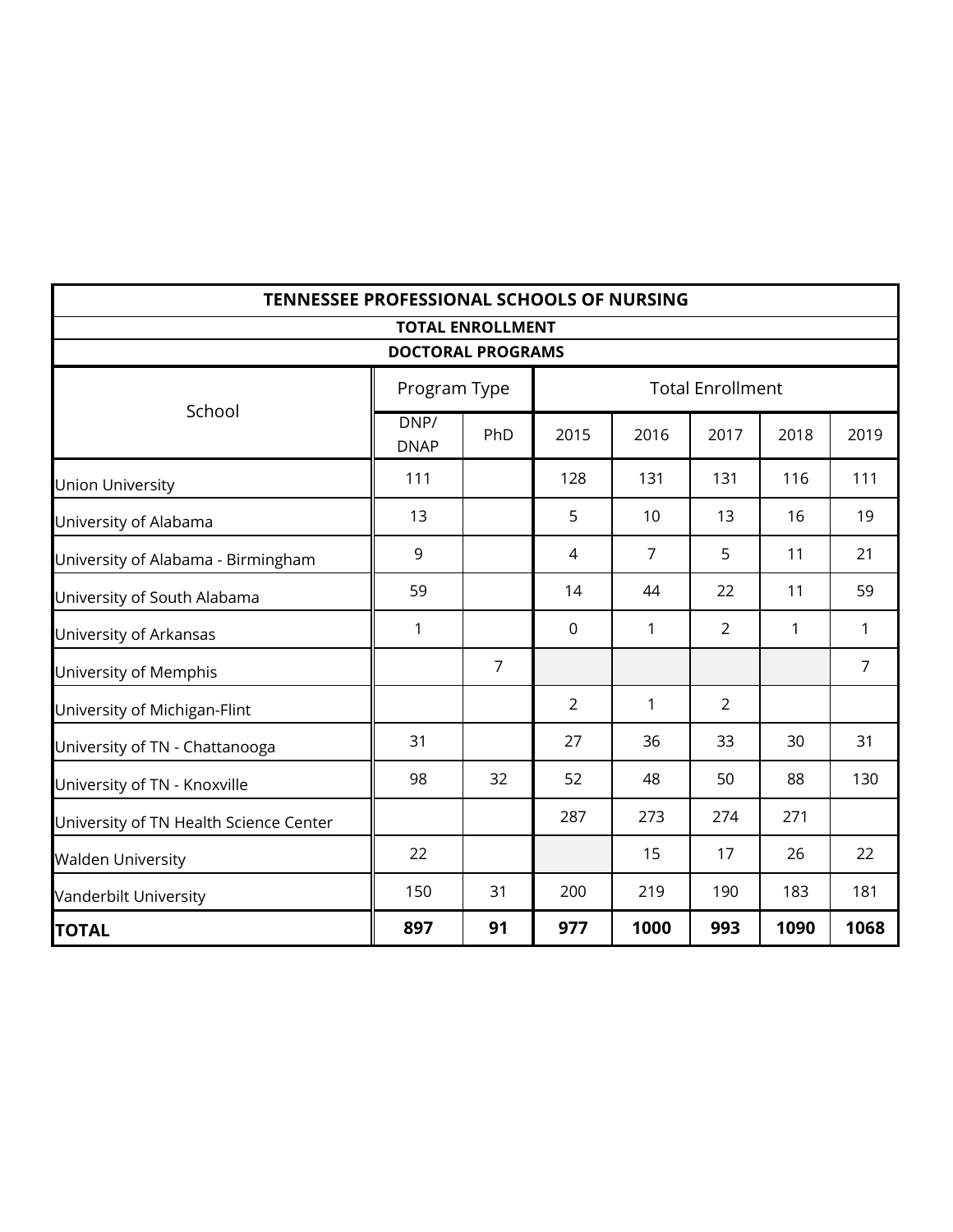| <b>TENNESSEE PROFESSIONAL SCHOOLS OF NURSING</b> |                   |                                                |                           |             |                   |  |
|--------------------------------------------------|-------------------|------------------------------------------------|---------------------------|-------------|-------------------|--|
|                                                  | <b>GRADUATION</b> |                                                |                           |             |                   |  |
| <b>ASSOCIATE DEGREE PROGRAMS</b>                 |                   |                                                |                           |             |                   |  |
| School                                           |                   | Graduation Data for 12 Month Reporting Periods | (November 1 - October 31) |             |                   |  |
|                                                  | 2015              | 2016                                           | 2017                      | 2018        | 2019              |  |
| <b>Aquinas College</b>                           | 99                | 80                                             | closed                    | closed      | closed            |  |
| <b>Chattanooga State Comm. College</b>           | 103               | 144                                            | 108                       | 120         | 117               |  |
| <b>Cleveland State Community College</b>         | 41                | 34                                             | 43                        | 72          | 15                |  |
| <b>Columbia State Community College</b>          | 114               | 110                                            | 85                        | 76          | 78                |  |
| <b>Concorde Career College</b>                   | 18                | 28                                             | 36                        | 41          | 32                |  |
| <b>Dyersburg State Comm. College</b>             | 81                | 95                                             | 99                        | 121         | 85                |  |
| <b>Excelsior College</b>                         | 49                | 64                                             | 22                        | 52          | 29                |  |
| Fortis Institute - Cookeville                    |                   |                                                |                           |             |                   |  |
| <b>Fortis Institute - Nashville</b>              | 14                | 8                                              | 13                        | 32          | 40                |  |
| <b>ITT Technical Institute</b>                   | 35                | 43                                             | closed                    | closed      | closed            |  |
| <b>Jackson State Community College</b>           | 142               | 117                                            | 85                        | 79          | 93                |  |
| <b>Lincoln Memorial University</b>               | 96                | 88                                             | 81                        | 108         | 131               |  |
| <b>Motlow State Community College</b>            | 52                | 57                                             | 62                        | 63          | 61                |  |
| <b>Nashville State Community College</b>         | 33                | 30                                             | 31                        | 27          | 29                |  |
| <b>Northeast State Community College</b>         | 46                | 83                                             | 58                        | 56          | 55                |  |
| Pellissippi State Community College              | 78                | 74                                             | 88                        | 84          | 69                |  |
| <b>Roane State Community College</b>             | 66                | 82                                             | 76                        | 70          | 85                |  |
| <b>Southern Adventist University</b>             | 117               | 189                                            | 105                       | 135         | 94                |  |
| <b>Southwest Tennessee Community College</b>     | 48                | 53                                             | 73                        | 73          | 67                |  |
| <b>Tennessee State University</b>                | 93                | 78                                             | 81                        | $\mathbf 0$ | $\overline{7}$    |  |
| <b>Volunteer State Community College</b>         |                   |                                                |                           |             |                   |  |
| <b>Walters State Community College</b>           | 132               | 118                                            | 113                       | 124         | 123               |  |
| <b>TOTAL</b>                                     | 1457              | 1575                                           | 1259                      | 1333        | $\overline{12}10$ |  |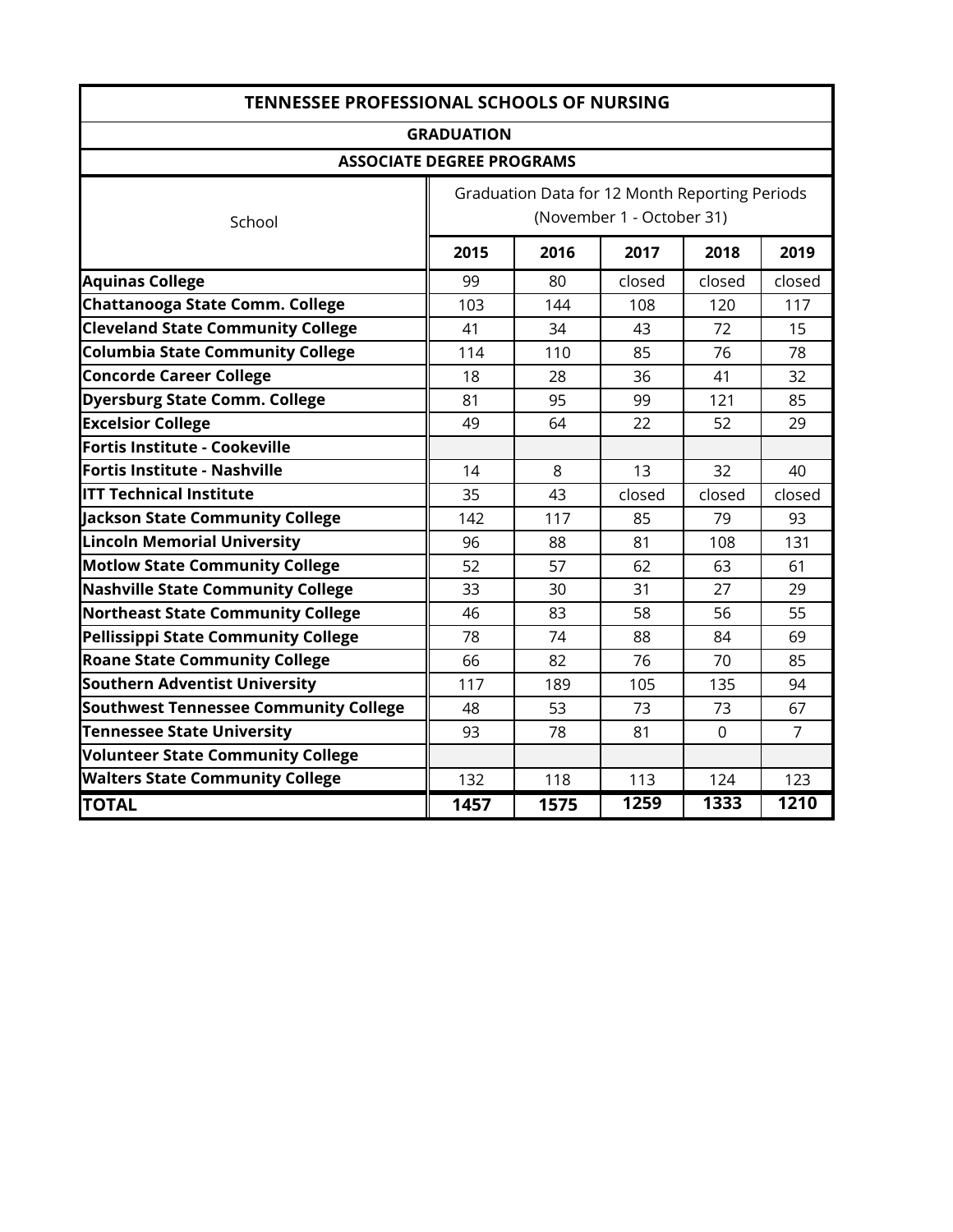| <b>TENNESSEE PROFESSIONAL SCHOOLS OF NURSING</b> |                                      |      |                           |                                                |      |  |  |  |
|--------------------------------------------------|--------------------------------------|------|---------------------------|------------------------------------------------|------|--|--|--|
| <b>GRADUATION</b>                                |                                      |      |                           |                                                |      |  |  |  |
| <b>BSN PROGRAMS - INITIAL LICENSURE</b>          |                                      |      |                           |                                                |      |  |  |  |
|                                                  |                                      |      |                           | Graduation Data for 12 Month Reporting Periods |      |  |  |  |
| School                                           |                                      |      | (November 1 - October 31) |                                                |      |  |  |  |
|                                                  | 2015                                 | 2016 | 2017                      | 2018                                           | 2019 |  |  |  |
| <b>Austin Peay State University</b>              | 95<br>94<br>92<br>100<br>92          |      |                           |                                                |      |  |  |  |
| <b>Baptist Memorial College</b>                  | 147                                  | 119  | 193                       | 149                                            | 136  |  |  |  |
| <b>Belmont University</b>                        | 144                                  | 155  | 165                       | 144                                            | 150  |  |  |  |
| <b>Bethel University</b>                         | 14                                   | 13   | 15                        | 27                                             | 17   |  |  |  |
| <b>Carson Newman College</b>                     | 40                                   | 40   | 33                        | 36                                             | 47   |  |  |  |
| <b>Cumberland University</b>                     | 96                                   | 114  | 90                        | 113                                            | 80   |  |  |  |
| <b>East Tennessee State University</b>           | 230                                  | 281  | 214                       | 362                                            | 267  |  |  |  |
| <b>Freed-Hardeman University</b>                 | 19                                   | 18   | 26                        | 40                                             | 47   |  |  |  |
| <b>King University</b>                           | 58                                   | 50   | 45                        | 39                                             | 12   |  |  |  |
| <b>Lincoln Memorial University</b>               | 97                                   | 91   | 86                        | 70                                             | 104  |  |  |  |
| <b>Lipscomb University</b>                       | 69                                   | 63   | 65                        | 37                                             | 49   |  |  |  |
| <b>Marian University</b>                         | 10                                   | 54   | 57                        | 104                                            | 124  |  |  |  |
| <b>Martin Methodist College</b>                  | 42                                   | 45   | 34                        | 14                                             | 19   |  |  |  |
| <b>Middle Tennessee State University</b>         | 121                                  | 109  | 96                        | 91                                             | 75   |  |  |  |
| <b>Milligan College</b>                          | 51                                   | 46   | 37                        | 13                                             | 30   |  |  |  |
| <b>South College</b>                             | 30                                   | 44   | 17                        | 51                                             | 107  |  |  |  |
| <b>Tennessee State University</b>                | 48                                   | 40   | 50                        | 43                                             | 28   |  |  |  |
| <b>Tennessee Technological University</b>        | 61                                   | 101  | 96                        | 96                                             | 126  |  |  |  |
| <b>Tennessee Wesleyan College</b>                | 57                                   | 63   | 55                        | 36                                             | 18   |  |  |  |
| <b>Trevecca Nazarene University</b>              | 11                                   | 12   | 12                        | 10                                             | 14   |  |  |  |
| <b>Tusculum College</b>                          | 14                                   | 27   | 14                        | 28                                             | 18   |  |  |  |
| <b>Union University</b>                          | 155                                  | 102  | 150                       | 160                                            | 165  |  |  |  |
| <b>University of Memphis</b>                     | 204                                  | 205  | 290                       | 282                                            | 275  |  |  |  |
| <b>University of TN - Chattanooga</b>            | 64                                   | 70   | 70                        | 76                                             | 71   |  |  |  |
| <b>University of TN - Knoxville</b>              | 119                                  | 132  | 136                       | 141                                            | 192  |  |  |  |
| <b>University of TN - Martin</b>                 | 32                                   | 33   | 39                        | 38                                             | 32   |  |  |  |
| <b>University of TN - Health Science Center</b>  | $\overline{36}$                      | 56   | 46                        | 96                                             | 124  |  |  |  |
| <b>TOTAL</b>                                     | 2223<br>2396<br>2419<br>2064<br>2177 |      |                           |                                                |      |  |  |  |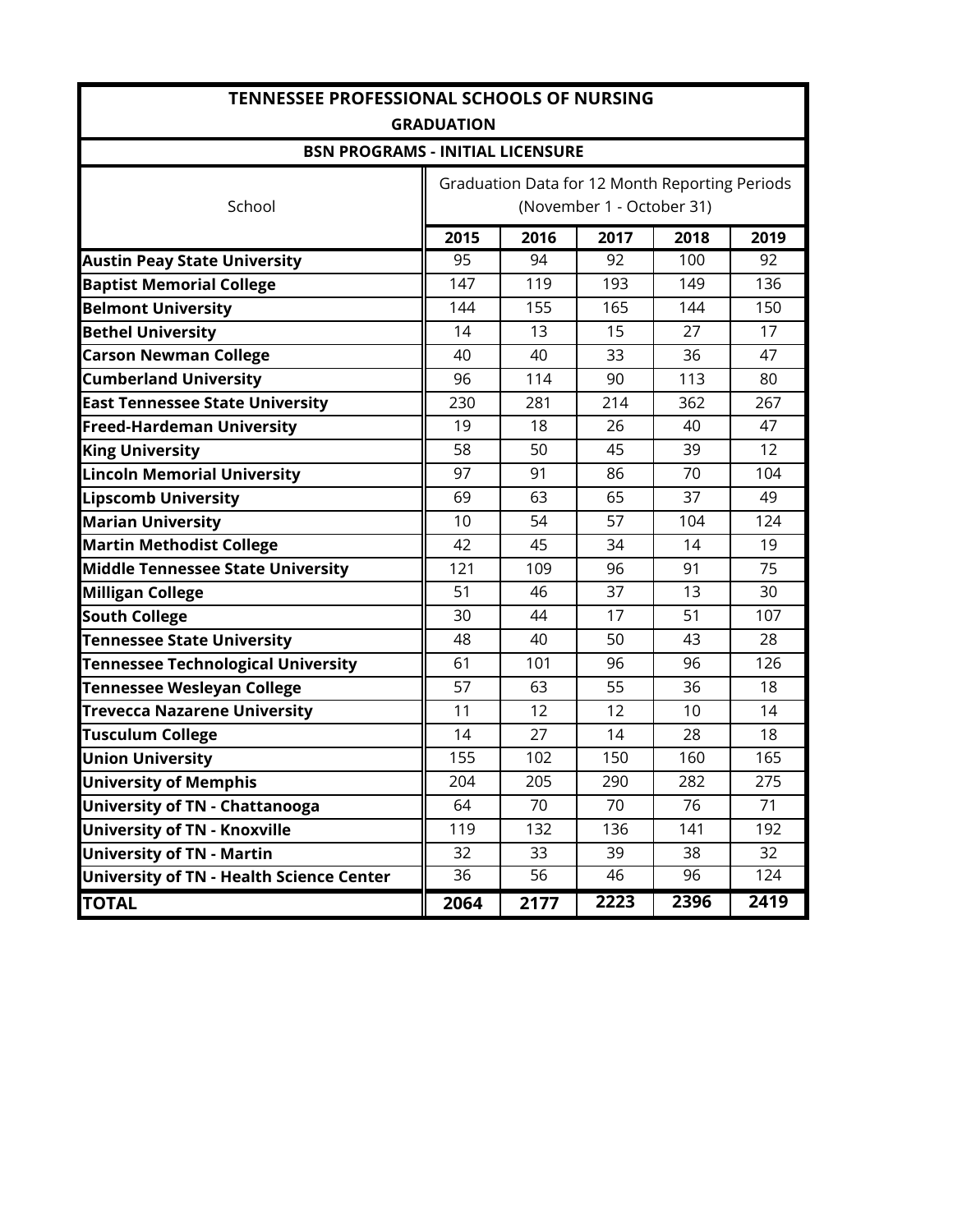| <b>TENNESSEE PROFESSIONAL SCHOOLS OF NURSING</b><br><b>GRADUATION</b> |                                      |                 |                                                |                 |                |  |  |
|-----------------------------------------------------------------------|--------------------------------------|-----------------|------------------------------------------------|-----------------|----------------|--|--|
|                                                                       | <b>RN to BSN COMPLETION PROGRAMS</b> |                 |                                                |                 |                |  |  |
|                                                                       |                                      |                 | Graduation Data for 12 Month Reporting Periods |                 |                |  |  |
|                                                                       |                                      |                 | (November 1 - October 31)                      |                 |                |  |  |
|                                                                       | 2015                                 | 2016            | 2017                                           | 2018            | 2019           |  |  |
| <b>American Sentinel University</b>                                   | 27                                   | 21              | 14                                             | 17              | 47             |  |  |
| <b>Aquinas College</b>                                                | 9                                    | 9               | Closed                                         | Closed          | Closed         |  |  |
| <b>Arkansas State University</b>                                      | 0                                    | 2               | 13                                             | 80              | 104            |  |  |
| <b>Austin Peay State University</b>                                   | 22                                   | 37              | 36                                             | 27              | 30             |  |  |
| <b>Baptist Memorial College</b>                                       | 19                                   | 3               | 16                                             | 18              | 10             |  |  |
| <b>Belmont University</b>                                             | 10                                   | $\Omega$        | 0                                              | 0               | 1              |  |  |
| <b>Bethel University</b>                                              | 14                                   | 16              | 10                                             | 9               | 11             |  |  |
| <b>Carson Newman University</b>                                       |                                      | 2               | 1                                              | 0               | 3              |  |  |
| <b>Chamberlain College</b>                                            | 0                                    | 6               | $\mathbf 0$                                    | 0               | 60             |  |  |
| <b>Christian Brothers University</b>                                  | $\overline{13}$                      | $\overline{14}$ | $\overline{22}$                                | $\overline{12}$ | 7              |  |  |
| <b>Cumberland University</b>                                          | 105                                  | 73              | 38                                             | 12              | 14             |  |  |
| <b>Drexel University</b>                                              | $\overline{2}$                       | 1               | 0                                              | 0               | 1              |  |  |
| <b>East Coast Polytechnic Institute</b>                               |                                      |                 |                                                |                 | 1              |  |  |
| <b>East Tennessee State University</b>                                | 104                                  | 88              | 115                                            | 94              | 77             |  |  |
| <b>Excelsior College - TN</b>                                         |                                      |                 |                                                | 5               | $\overline{2}$ |  |  |
| <b>King University</b>                                                | 248                                  | 284             | 217                                            | 156             | 86             |  |  |
| <b>Liberty University</b>                                             |                                      |                 |                                                |                 | 185            |  |  |
| <b>Lincoln Memorial University</b>                                    | 29                                   | 27              | 26                                             | 33              | 33             |  |  |
| <b>Lindsey Wilson College</b>                                         |                                      |                 |                                                |                 | 1              |  |  |
| <b>Loyola University</b>                                              |                                      |                 |                                                |                 | 3              |  |  |
| <b>Martin Methodist College</b>                                       | 0                                    | 1               | $\Omega$                                       | 0               |                |  |  |
| <b>Middle Tennessee State University</b>                              | 32                                   | 30              | 37                                             | 0               |                |  |  |
| <b>Milligan College</b>                                               |                                      | 5               | $\Omega$                                       | 3               | $\overline{2}$ |  |  |
| <b>Regis University</b>                                               | 2                                    | 1               | 0                                              | 0               |                |  |  |
| <b>Saint Joseph's College of Maine</b>                                | $\overline{0}$                       | 0               | $\overline{0}$                                 | $\Omega$        |                |  |  |
| <b>South College</b>                                                  |                                      |                 |                                                |                 | 1              |  |  |
| <b>Southern Adventist University</b>                                  | 74                                   | 100             | 88                                             | 83              | 93             |  |  |
| <b>Southern New Hampsire University</b>                               |                                      | 0               | 5                                              | $\overline{2}$  | 8              |  |  |
| <b>Spring Arbor University</b>                                        |                                      |                 |                                                |                 | 43             |  |  |
| <b>Tennessee State University</b>                                     | 19                                   | 15              | 5                                              | 6               |                |  |  |
| <b>Tennessee Technological University</b>                             | 2                                    | 7               | 5                                              | 5               | 5              |  |  |
| <b>Tennessee Wesleyan College</b>                                     | 8                                    | $\overline{2}$  | 12                                             | $\overline{7}$  | 17             |  |  |
| <b>Union University</b>                                               | 22                                   | 0               | 0                                              | 0               |                |  |  |
| <b>University of Alabama</b>                                          | 1                                    | 0               | 3                                              | 3               | 3              |  |  |
| <b>University of Arkansas</b>                                         | 0                                    | $\overline{2}$  | $\mathbf 0$                                    | 0               |                |  |  |
| <b>University of Memphis</b>                                          | 39                                   | 28              | 50                                             | 57              | 35             |  |  |
| <b>University of Michigan - Flint</b>                                 | 0                                    | 0               | 0                                              |                 |                |  |  |
| <b>Univerity of North Alabama</b>                                     | $\overline{4}$                       | 5               | 2                                              | 3               | 4              |  |  |
| <b>University of South Alabama</b>                                    | 0                                    | 0               | 0                                              | 1               |                |  |  |
| <b>University of the Cumberlands</b>                                  |                                      |                 |                                                |                 | 57             |  |  |
| <b>University of TN - Chattanooga</b>                                 | 33                                   | 64              | 62                                             | 0               | 45             |  |  |
| University of TN Health Science Ctr                                   | 8                                    | 8               | $\mathbf{1}$                                   | 5               | 4              |  |  |
| <b>University of TN - Knoxville</b>                                   | 42                                   | 8               | 49                                             | 36              |                |  |  |
| <b>University of TN - Martin</b>                                      | 28                                   | $\overline{11}$ | $\overline{20}$                                | $\overline{15}$ | 21             |  |  |
| <b>Walden University</b>                                              |                                      | 16              | 10                                             | 3               |                |  |  |
| <b>Western Governors University</b>                                   | 46                                   | 127             | 197                                            | 139             | 494            |  |  |
| <b>TOTAL</b>                                                          | 962                                  | 1013            | 1054                                           | 831             | 1508           |  |  |
|                                                                       |                                      |                 |                                                |                 |                |  |  |
| RN to BSN graduation totals for previous years                        |                                      |                 |                                                |                 |                |  |  |
| 2010                                                                  |                                      |                 | 548                                            |                 |                |  |  |
| 2011                                                                  |                                      |                 | 499                                            |                 |                |  |  |
| 2012                                                                  |                                      |                 | 680                                            |                 |                |  |  |
| 2013                                                                  |                                      |                 | 873                                            |                 |                |  |  |
| 2014                                                                  | 856                                  |                 |                                                |                 |                |  |  |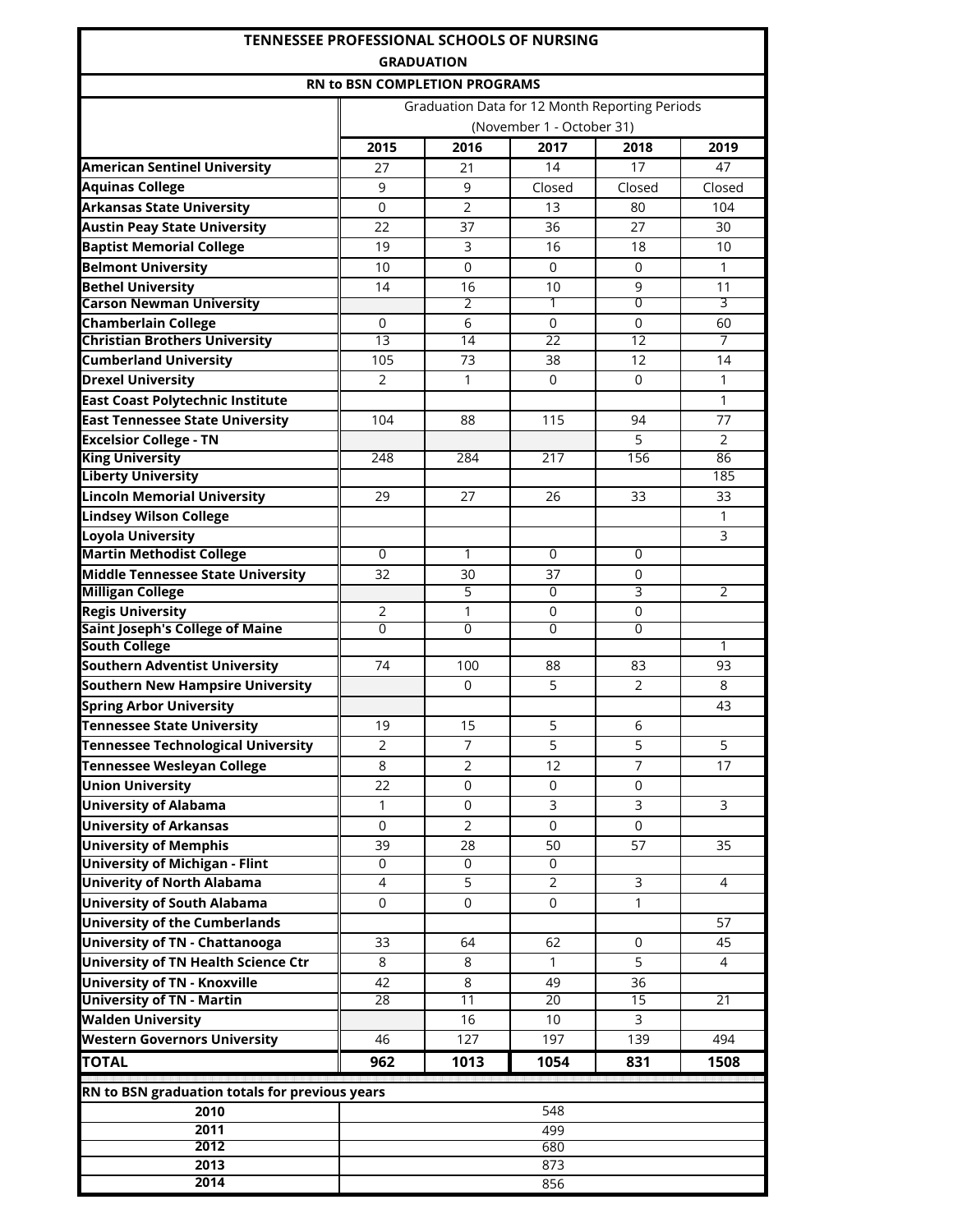| <b>TENNESSEE PROFESSIONAL SCHOOLS OF NURSING</b>                               |                         |                      |                                                |                   |                   |  |  |
|--------------------------------------------------------------------------------|-------------------------|----------------------|------------------------------------------------|-------------------|-------------------|--|--|
| <b>GRADUATION</b>                                                              |                         |                      |                                                |                   |                   |  |  |
|                                                                                | <b>MASTERS PROGRAMS</b> |                      |                                                |                   |                   |  |  |
|                                                                                |                         |                      | Graduation Data for 12 Month Reporting Periods |                   |                   |  |  |
| School                                                                         |                         |                      | (November 1 - October 31)                      |                   |                   |  |  |
|                                                                                | 2015                    | 2016                 | 2017                                           | 2018              | 2019              |  |  |
| <b>American Sentinel University</b>                                            | $\overline{7}$          | 18                   | 10                                             | $\overline{7}$    | 11                |  |  |
| <b>Aquinas College</b>                                                         | 10                      | 4                    | Closed                                         | Closed            | Closed            |  |  |
| <b>Aspen University</b>                                                        |                         |                      |                                                | $\mathbf 0$       | 6                 |  |  |
| <b>Austin Peay State University</b>                                            | 60                      | 69                   | 44                                             | 40                | $\mathbf 0$       |  |  |
| <b>Belmont University</b>                                                      | 27                      | 26                   | 16                                             | 16                | 31                |  |  |
| <b>Carson Newman College</b>                                                   | 16                      | 16                   | 0                                              | 14                | 16                |  |  |
| <b>Chamberlain College</b>                                                     | $\overline{0}$          | $\overline{0}$       | 8                                              | 24                | 30                |  |  |
| <b>Cumberland University</b>                                                   | $\overline{0}$          | $\overline{0}$       | $\overline{0}$                                 | 8                 | 8                 |  |  |
| <b>Drexel University</b>                                                       | $\overline{0}$          | $\overline{2}$       | $\mathbf 0$                                    | $\Omega$          | 4                 |  |  |
| <b>Duke University</b>                                                         |                         | 3                    | 0                                              | 2                 | 4                 |  |  |
| <b>East Tennessee State University</b>                                         | 80                      | 152                  | 115                                            | 99                | 129               |  |  |
| <b>Excelsior College TN</b>                                                    |                         |                      |                                                | 1                 | $\overline{2}$    |  |  |
| <b>Frontier Nursing University</b>                                             | 23                      | 13                   | 16                                             | 24                | 29                |  |  |
| <b>George Washington University</b>                                            |                         |                      |                                                | 4                 | 0                 |  |  |
| <b>Georgetown University</b>                                                   |                         |                      |                                                |                   | 1                 |  |  |
| <b>Harding University</b>                                                      |                         |                      |                                                | 13                | $\mathbf 0$       |  |  |
| <b>Herzing University</b>                                                      |                         |                      |                                                | $\mathbf 0$       | $\mathbf 0$       |  |  |
| <b>King University</b>                                                         | 53                      | 91                   | 117                                            | 92                | 68                |  |  |
| <b>Liberty University</b>                                                      |                         |                      |                                                |                   | 5                 |  |  |
| <b>Lincoln Memorial University</b>                                             | 62                      | 64                   | 55                                             | 77                | 81                |  |  |
| Loyola University                                                              |                         |                      |                                                | $\mathbf{0}$      | 1                 |  |  |
| <b>Maryville University</b>                                                    | 0                       | $\mathbf 0$          | 0                                              | 0                 | 17                |  |  |
| <b>Middle Tennessee School of Anesthesia</b>                                   | 65                      | 61                   | 71                                             | 69                | 70                |  |  |
| <b>Middle Tennessee State University</b>                                       | 92<br>0                 | 81<br>$\overline{3}$ | 51<br>$\Omega$                                 | 45<br>$\Omega$    | 57<br>$\Omega$    |  |  |
| <b>Regis University</b>                                                        |                         |                      |                                                |                   | $\mathbf{1}$      |  |  |
| <b>Sacred Heart University</b>                                                 |                         |                      |                                                |                   |                   |  |  |
| <b>Saint Joseph's College of Maine</b>                                         | 0<br>$\overline{4}$     | $\mathbf{1}$<br>6    | $\mathbf 0$                                    | 0<br>$\mathsf{3}$ | $\mathbf{1}$      |  |  |
| <b>Samford University</b>                                                      |                         |                      | 10                                             |                   | 0                 |  |  |
| <b>South College</b>                                                           | 81                      | 69                   | 59                                             | 54                | $\mathbf 0$<br>64 |  |  |
| <b>Southern Adventist University</b>                                           |                         |                      |                                                |                   |                   |  |  |
| <b>Southern New Hampshire University</b>                                       |                         | 0                    | $\mathbf 0$                                    | $\mathbf{0}$      | 0                 |  |  |
| <b>Spring Arbor University</b>                                                 |                         |                      |                                                | 43                | 0                 |  |  |
| <b>St. Louis University</b>                                                    | 1                       | $\mathbf 0$          | 1                                              | $\overline{2}$    | $\overline{2}$    |  |  |
| <b>Tennessee State University</b><br><b>Tennessee Technological University</b> | 230<br>42               | 120<br>18            | $\mathbf 0$<br>41                              | $\mathbf 0$<br>32 | 35<br>0           |  |  |
| <b>Tusculum University</b>                                                     |                         |                      |                                                |                   | $\overline{0}$    |  |  |
| <b>Union University</b>                                                        | 52                      | $\overline{32}$      | 40                                             | $\overline{38}$   | 45                |  |  |
| <b>United States University</b>                                                |                         |                      |                                                |                   | 1                 |  |  |
| <b>University of Alabama</b>                                                   | $\mathbf{1}$            | $\overline{2}$       | $\overline{2}$                                 | $\mathbf 0$       | $\mathbf{1}$      |  |  |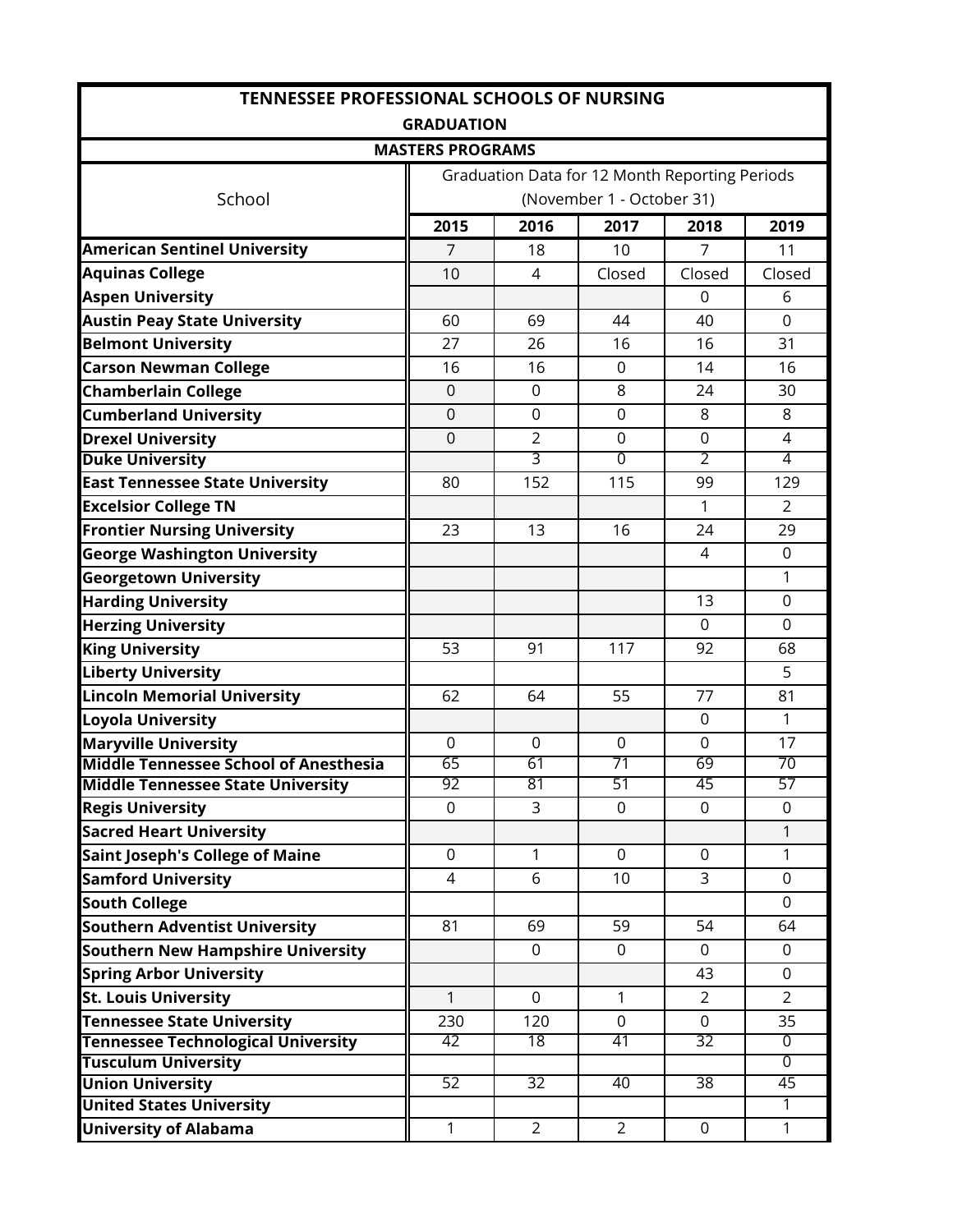| University of Alabama - Birmingham     | 13   | 13            | 20   | 37       | 28       |
|----------------------------------------|------|---------------|------|----------|----------|
| <b>University of Arkansas</b>          | 12   | 0             | 0    | 0        | 0        |
| <b>University of North Alabama</b>     |      | 5             | 3    | $\Omega$ | $\Omega$ |
| <b>University of South Alabama</b>     | 19   | 11            | 15   | 17       | 7        |
| <b>University of Memphis</b>           | 80   | 62            | 114  | 65       | 51       |
| <b>University of Michigan - Flint</b>  |      | $\Omega$      | 0    |          | 0        |
| <b>University of TN - Chattanooga</b>  | 42   | 35            | 25   | 68       | 46       |
| <b>University of TN - Knoxville</b>    | 52   | 70            | 70   | 59       | 61       |
| University of TN Health Science Center | 30   | $\mathcal{P}$ | 0    | $\Omega$ |          |
| <b>Vanderbilt University</b>           | 353  | 357           | 444  | 344      | 323      |
| <b>Walden University</b>               |      | 44            | 0    | 26       | 27       |
| <b>Western Governors University</b>    | 20   | 44            | 154  | 98       | 109      |
| <b>TOTAL</b>                           | 1511 | 1472          | 1491 | 1421     | 1372     |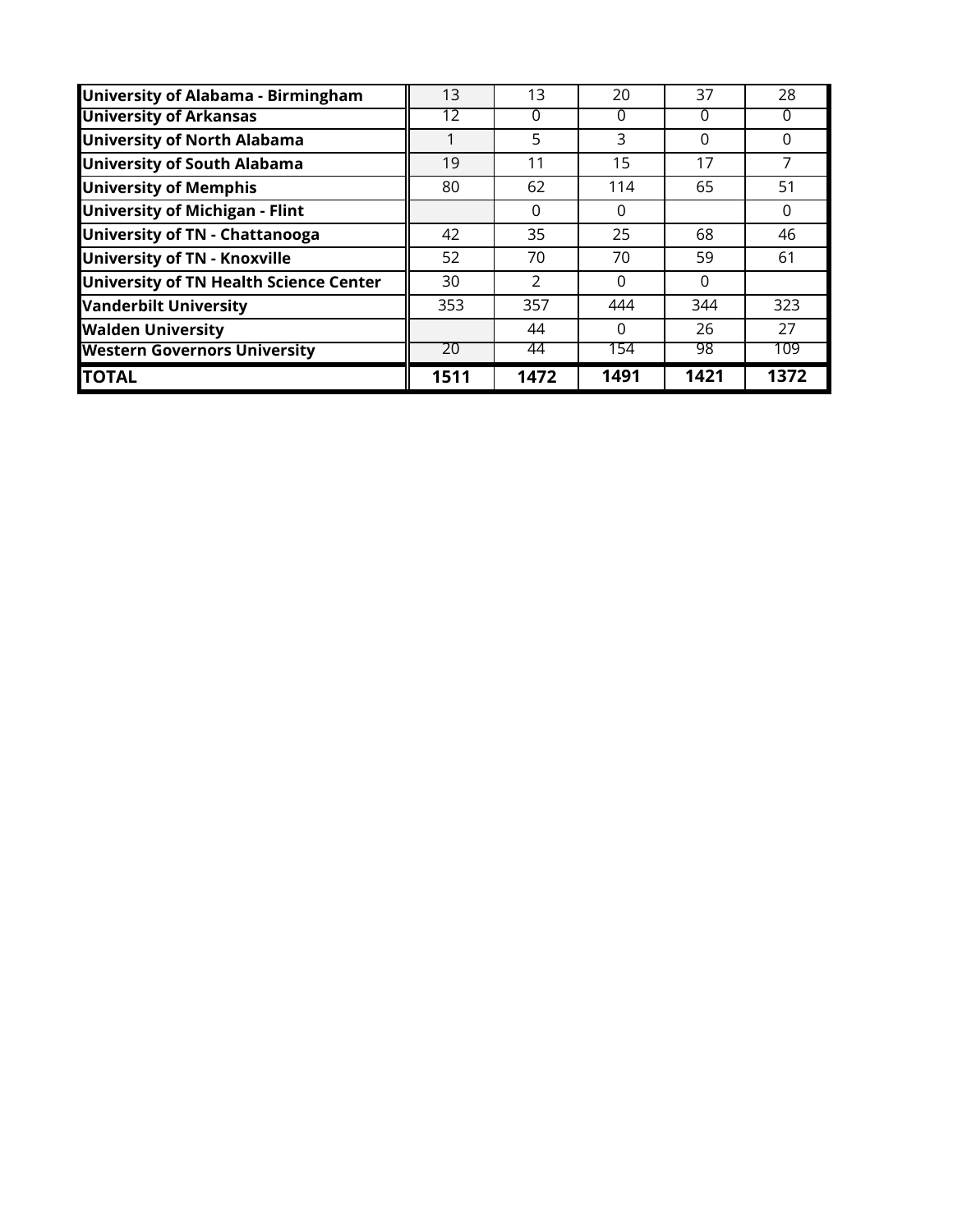| <b>TENNESSEE PROFESSIONAL NURSING PROGRAMS</b> |                     |                |                          |                |                           |                                                |                |
|------------------------------------------------|---------------------|----------------|--------------------------|----------------|---------------------------|------------------------------------------------|----------------|
|                                                | <b>GRADUATION</b>   |                |                          |                |                           |                                                |                |
|                                                |                     |                | <b>DOCTORAL PROGRAMS</b> |                |                           |                                                |                |
|                                                | Program Type        |                |                          |                |                           | Graduation Data for 12 Month Reporting Periods |                |
| School                                         |                     |                |                          |                | (November 1 - October 31) |                                                |                |
|                                                | DNP/<br><b>DNAP</b> | <b>PhD</b>     | 2015                     | 2016           | 2017                      | 2018                                           | 2019           |
| <b>American Sentinel University</b>            |                     |                | 1                        | 0              | 0                         | 4                                              | 1              |
| <b>Arkansas State University</b>               |                     |                | $\mathbf 0$              | $\mathbf{1}$   | 3                         | 3                                              |                |
| <b>Belmont University</b>                      |                     |                | 2                        | 2              | $\overline{2}$            | 12                                             | $\overline{7}$ |
| <b>Chamberlain College</b>                     |                     |                | 0                        | 0              | $\overline{2}$            | 1                                              | 6              |
| <b>Drexel University</b>                       |                     |                | $\mathbf 0$              | 0              | $\mathbf 0$               | $\mathbf 0$                                    |                |
| <b>East Tennessee State University</b>         | 20                  | 1              | 13                       | 24             | 30                        | 25                                             | 20             |
| <b>Frontier Nursing University</b>             |                     |                | 2                        | 3              | 4                         | 5                                              | 6              |
| <b>George Washington University</b>            |                     |                |                          |                | 1                         | $\overline{2}$                                 |                |
| <b>King University</b>                         |                     |                | $\Omega$                 | $\Omega$       | 3                         | 1                                              | 5              |
| <b>Liberty University</b>                      | 25                  |                |                          |                |                           |                                                | 25             |
| <b>Lincoln Memorial University</b>             | 2                   |                | $\mathbf 0$              | $\Omega$       | 3                         | 3                                              | $\overline{2}$ |
| <b>Loyola University</b>                       | 18                  |                |                          |                |                           |                                                | $\overline{2}$ |
| <b>Maryville University</b>                    | 2                   |                | 0                        | $\mathbf 0$    | $\overline{4}$            | 0                                              | $\overline{2}$ |
| <b>Middle Tennessee School of Anesthesia</b>   |                     |                | 8                        | $\overline{7}$ | 6                         | 5                                              |                |
| <b>Regis University</b>                        |                     |                | 0                        | $\mathbf 0$    | $\mathbf 0$               | $\mathbf 0$                                    |                |
| <b>Rocky Mountain University</b>               |                     |                |                          | $\overline{2}$ | $\Omega$                  | $\Omega$                                       |                |
| <b>Sacred Heart University</b>                 |                     |                |                          |                |                           | $\mathbf 0$                                    |                |
| <b>Samford University</b>                      | 5                   |                |                          | 6              | 9                         | $\Omega$                                       | 5              |
| <b>Southern Adventist University</b>           | 5                   |                | $\Omega$                 | 5              | 8                         | 11                                             | 5              |
| <b>St. Louis University</b>                    |                     |                | $\mathbf{1}$             | $\mathbf{1}$   | 1                         | $\mathbf 0$                                    |                |
| <b>Tennessee Technological University</b>      |                     |                |                          |                | $\mathbf 0$               | 0                                              |                |
| <b>Union University</b>                        | 36                  |                | 13                       | 47             | 44                        | 47                                             | 36             |
| <b>University of Alabama</b>                   | 5                   |                | 7                        | 0              | $\mathbf 0$               | 3                                              | 5              |
| <b>University of Alabama - Birmingham</b>      | 2                   |                | 3                        | 3              | 3                         | 0                                              | $\overline{2}$ |
| <b>University of Arkansas</b>                  |                     |                | 5                        | 0              | 0                         | 0                                              |                |
| <b>University of Michigan - Flint</b>          |                     |                | 0                        | 0              | 0                         |                                                |                |
| <b>University of South Alabama</b>             | 16                  |                | 9                        | 2              | 7                         | 7                                              | 16             |
| <b>University of TN - Chattanooga</b>          | 11                  |                | 18                       | 8              | $\mathsf{O}$              | 19                                             | 11             |
| <b>University of TN - Knoxville</b>            | $\overline{2}$      | $\overline{3}$ | $\overline{7}$           | $\overline{2}$ | $\overline{7}$            | 11                                             | $\overline{2}$ |
| <b>University of TN Health Science Center</b>  |                     |                | 77                       | 98             | 80                        | 88                                             |                |
| <b>Vanderbilt University</b>                   | 65                  | 3              | 55                       | 61             | 69                        | 67                                             | 68             |
| <b>Walden University</b>                       |                     |                |                          | $\overline{3}$ | $\overline{3}$            | $\overline{3}$                                 |                |
| <b>TOTAL</b>                                   | 214                 | $\overline{7}$ | 220                      | 274            | 289                       | 317                                            | 226            |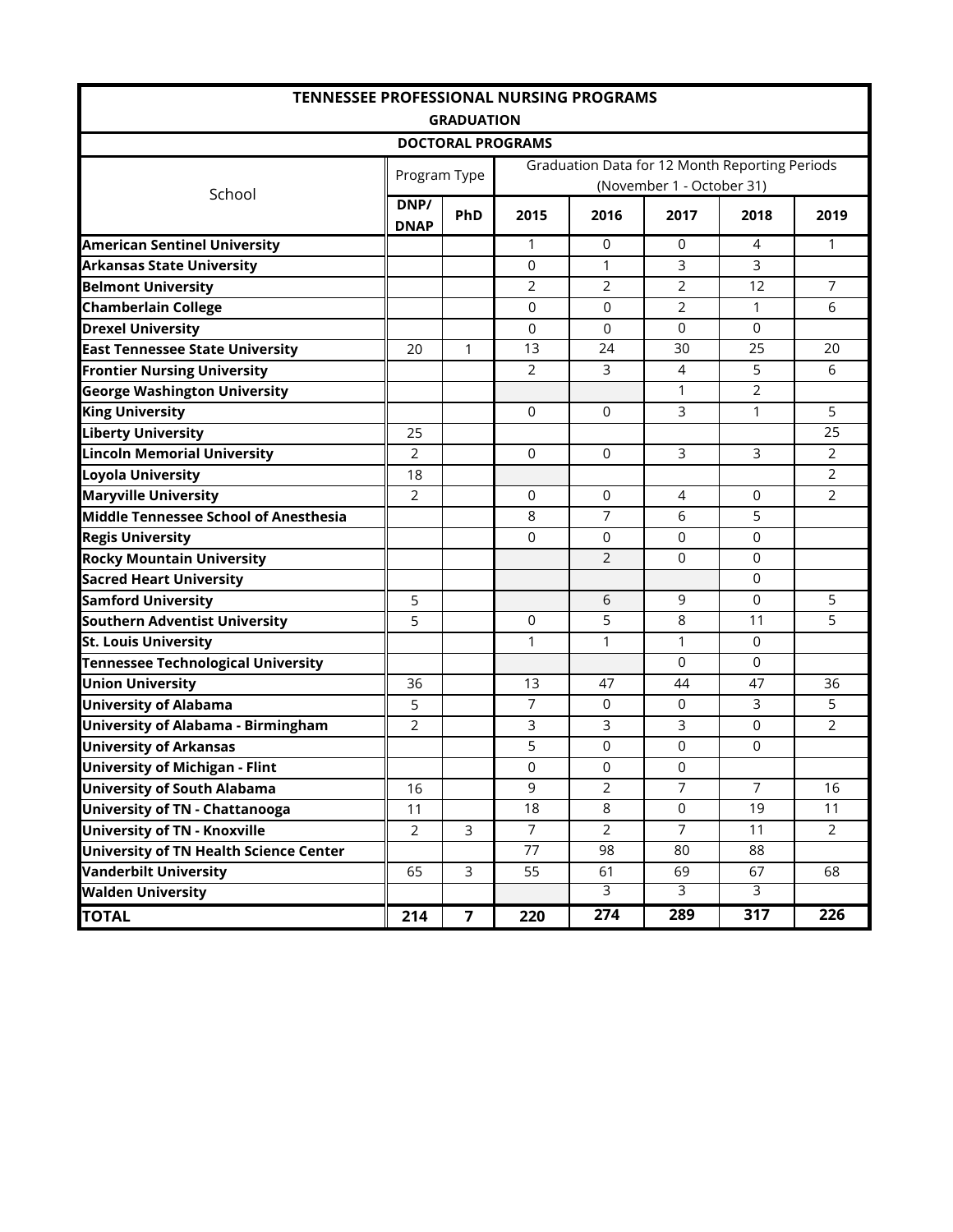| <b>TENNESSEE PROFESSIONAL SCHOOLS OF NURSING</b> |                                 |                       |                     |                |                                      |  |  |
|--------------------------------------------------|---------------------------------|-----------------------|---------------------|----------------|--------------------------------------|--|--|
| <b>2019 ADDITIONAL DATA</b>                      |                                 |                       |                     |                |                                      |  |  |
| <b>ASSOCIATE DEGREE PROGRAMS</b>                 |                                 |                       |                     |                |                                      |  |  |
| School                                           | <b>Nursing</b><br>Accreditation | <b>Predictor Test</b> | Acceptable<br>Score | Simulation     | Faculty<br>Registered<br>in e-Notify |  |  |
| <b>Aquinas College</b>                           | Closed                          | Closed                | Closed              | Closed         | Closed                               |  |  |
| <b>Chattanooga State Community College</b>       | <b>ACEN</b>                     | ATI                   | 94%                 | $0 - 24%$      | yes                                  |  |  |
| <b>Cleveland State Community College</b>         | <b>ACEN</b>                     | ATI                   | 78%                 | 25-49%         | no                                   |  |  |
| <b>Columbia State Community College</b>          | <b>ACEN</b>                     | N/A                   | N/A                 | $0 - 24%$      | no                                   |  |  |
| <b>Concorde Career College</b>                   | none                            | N/A                   | N/A                 | $0 - 24%$      | no                                   |  |  |
| <b>Dyersburg State Community College</b>         | <b>ACEN</b>                     | ATI                   | 90%                 | $0 - 24%$      | yes                                  |  |  |
| <b>Excelsior College</b>                         | <b>ACEN</b>                     | Virtual ATI           | 50% of course       | not identified | yes                                  |  |  |
| Fortis Institute - Cookeville                    | none                            | Kaplan                | 65                  | 25-49%         | no                                   |  |  |
| Fortis Institute - Nashville                     | none                            | <b>HESI</b>           | 850/900             | 25-49%         | no                                   |  |  |
| <b>Jackson State Community College</b>           | <b>ACEN</b>                     | <b>HESI</b>           | 90000%              | 0-24%          | yes                                  |  |  |
| <b>Lincoln Memorial University</b>               | <b>ACEN</b>                     | ATI                   | 94%                 | $0 - 24%$      | no                                   |  |  |
| <b>Motlow State Community College</b>            | <b>ACEN</b>                     | <b>HESI</b>           | 850                 | 25-50%         | no                                   |  |  |
| <b>Nashville State Community College</b>         | <b>ACEN</b>                     | Kaplan                | 5700%               | $0 - 24%$      | yes                                  |  |  |
| <b>Northeast State Community College</b>         | <b>ACEN</b>                     | <b>HESI</b>           | 900                 | $0 - 24%$      | yes                                  |  |  |
| <b>Pellissippi State Community College</b>       | <b>ACEN</b>                     | <b>HESI</b>           | 850                 | $0 - 24%$      | yes                                  |  |  |
| <b>Roane State Community College</b>             | <b>ACEN</b>                     | <b>HESI</b>           | 800                 | $0 - 24%$      | no                                   |  |  |
| <b>Southern Adventist University</b>             | <b>ACEN</b>                     | Kaplan                | 63                  | $0 - 24%$      | no                                   |  |  |
| <b>Southwest Tennessee Community College</b>     | <b>ACEN</b>                     | <b>HESI</b>           | 900                 | 0-24%          | no                                   |  |  |
| <b>Tennessee State University</b>                | <b>ACEN</b>                     | ATI                   | 72.7%               | 25-49%         | no                                   |  |  |
| <b>Volunteer State Community College</b>         |                                 |                       |                     |                |                                      |  |  |
| <b>Walters State Community College</b>           | <b>ACEN</b>                     | <b>HESI</b>           | 900                 | 0-24%          | no                                   |  |  |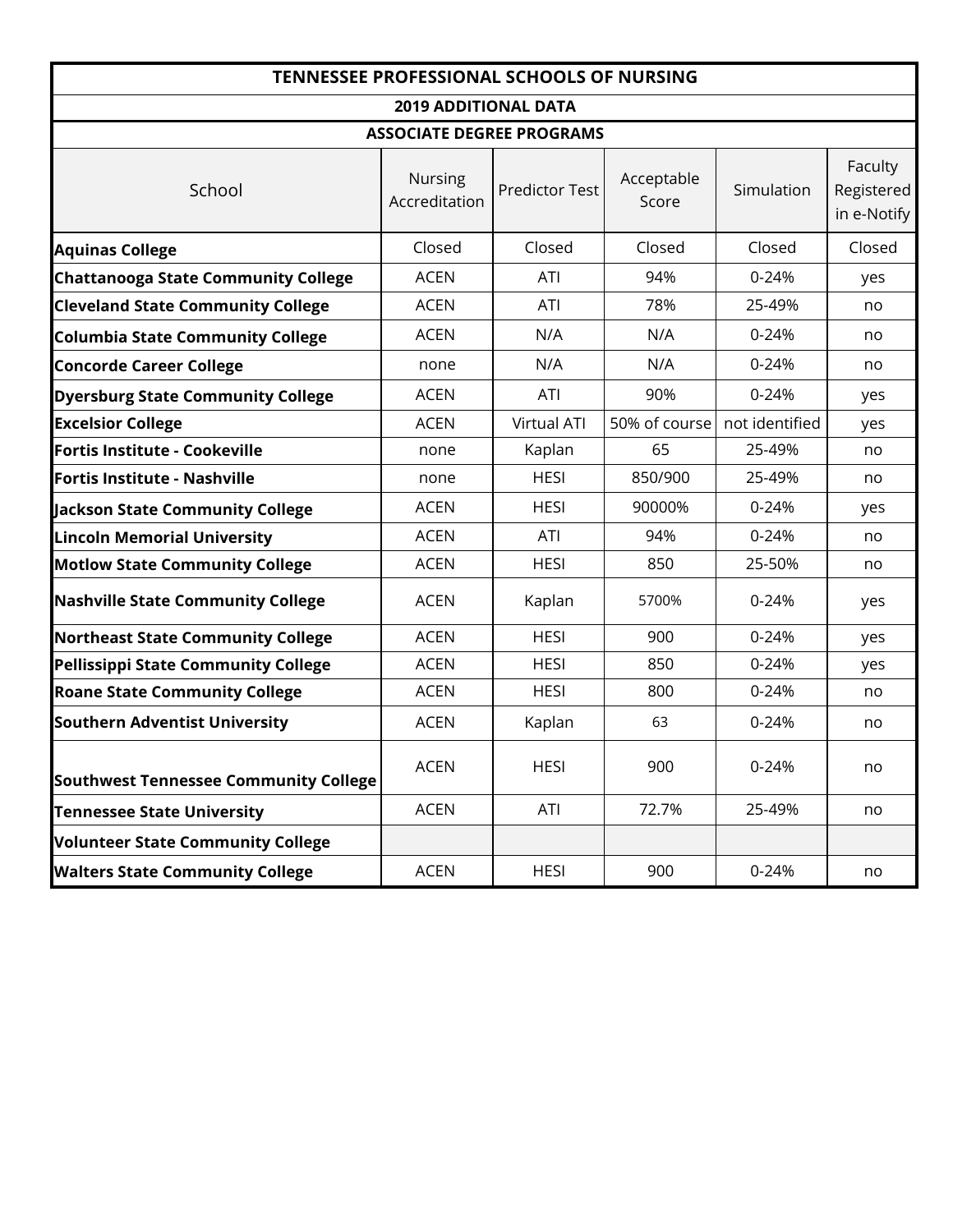| <b>TENNESSEE PROFESSIONAL SCHOOLS OF NURSING</b> |                                         |                       |                     |            |  |  |
|--------------------------------------------------|-----------------------------------------|-----------------------|---------------------|------------|--|--|
|                                                  | <b>2019 ADDITIONAL DATA</b>             |                       |                     |            |  |  |
|                                                  | <b>BSN PROGRAMS - INITIAL LICENSURE</b> |                       |                     |            |  |  |
| School                                           | <b>Nursing</b><br>Accreditation         | <b>Predictor Test</b> | Acceptable<br>Score | Simulation |  |  |
| <b>Aquinas College</b>                           | Closed                                  | Closed                | Closed              | Closed     |  |  |
| <b>Austin Peay State University</b>              | <b>ACEN</b>                             | ATI                   | nat. norm           | 0-25%      |  |  |
| <b>Baptist Memorial College</b>                  | <b>CCNE</b>                             | <b>ATI</b>            | 73.3                | 0-25%      |  |  |
| <b>Belmont University</b>                        | <b>CCNE</b>                             | Kaplan                | 65                  |            |  |  |
| <b>Bethel University</b>                         | <b>CCNE</b>                             | <b>ATI</b>            | 72%                 | 26-50%     |  |  |
| <b>Carson Newman University</b>                  | <b>CCNE</b>                             | <b>HESI</b>           | 850                 | 0-25%      |  |  |
| <b>Cumberland University</b>                     | <b>CCNE</b>                             | Kaplan                | 63                  | 0-25%      |  |  |
| <b>East TN State University</b>                  | <b>CCNE</b>                             | ATI                   | Green Light         | 0-25%      |  |  |
| <b>Freed-Hardeman University</b>                 | <b>CCNE</b>                             | ATI                   | 95%                 | $0 - 25%$  |  |  |
| <b>King University</b>                           | <b>CCNE</b>                             | Kaplan                | 95%                 | 0-25%      |  |  |
| <b>Lee University</b>                            | <b>CCNE</b>                             | <b>ATI</b>            | 74%                 | 0-25%      |  |  |
| <b>Lincoln Memorial University</b>               | <b>ACEN</b>                             | ATI                   | 94%                 | 0-25%      |  |  |
| <b>Lipscomb University</b>                       | <b>ACEN</b>                             | <b>HESI</b>           | 850                 | 0-25%      |  |  |
| <b>Marian University</b>                         | <b>CCNE</b>                             | Kaplan                | 67.7%               | 0-25%      |  |  |
| <b>Martin Methodist College</b>                  | <b>CCNE</b>                             | Kaplan                | 65                  | 0-25%      |  |  |
| <b>Middle Tennessee State University</b>         | <b>CCNE</b>                             | Kaplan                | none                | 0-25%      |  |  |
| <b>Milligan College</b>                          | <b>CCNE</b>                             | <b>ATI</b>            | 94%                 | 0-25%      |  |  |
| <b>South College</b>                             | <b>CCNE</b>                             | ATI                   | 93%                 | 0-25%      |  |  |
| <b>Tennessee State University</b>                | <b>ACEN</b>                             | ATI                   | 72.7%               | 0-25%      |  |  |
| <b>Tennessee Tech University</b>                 | <b>CCNE</b>                             | <b>HESI</b>           | 900                 | 0-25%      |  |  |
| <b>Tennessee Wesleyan College</b>                | <b>CCNE</b>                             | ATI                   | 69.3/90%            | 0-25%      |  |  |
| <b>Trevecca Nazarene University</b>              | <b>CCNE</b>                             | Kaplan                | 65                  | 0-25%      |  |  |
| <b>Tusculum College</b>                          | <b>CCNE</b>                             | <b>HESI</b>           | 70                  | 0-25%      |  |  |
| <b>Union University</b>                          | <b>CCNE</b>                             | ATI                   | 72.70%              | 0-25%      |  |  |
| <b>University of Memphis</b>                     | <b>CCNE</b>                             | <b>HESI</b>           | 850                 | $0 - 25%$  |  |  |
| <b>University of TN- Chattanooga</b>             | <b>CCNE</b>                             | <b>ATI</b>            | 90                  | 0-25%      |  |  |
| <b>University of TN Health Science Center</b>    | <b>CCNE</b>                             | ATI                   | 95%                 | 0-25%      |  |  |
| <b>University of TN- Knoxville</b>               | <b>CCNE</b>                             | ATI                   | none                | 0-25%      |  |  |
| <b>University of TN- Martin</b>                  | <b>ACEN</b>                             | Kaplan                | 65%                 | 0-25%      |  |  |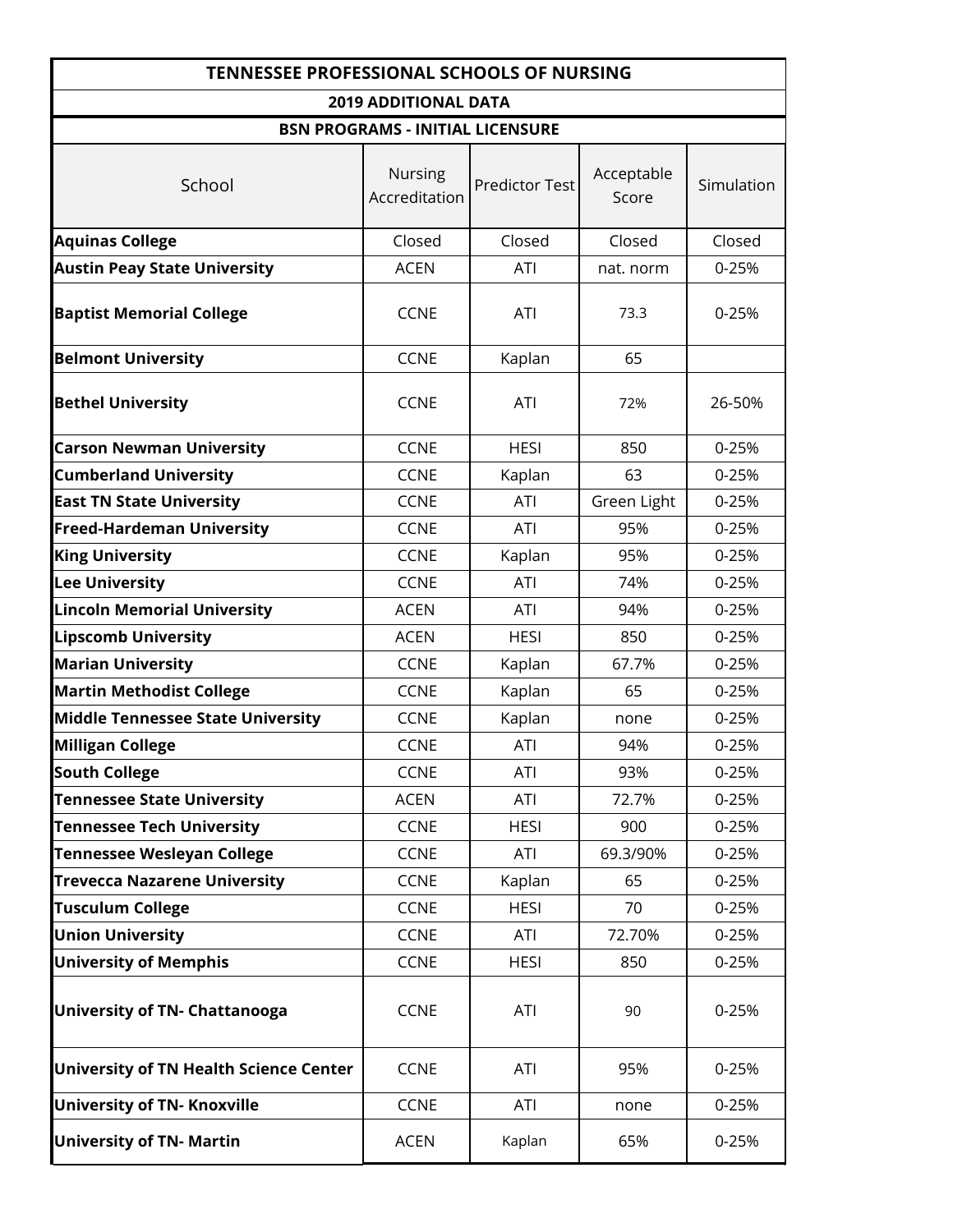| <b>Vanderbilt University</b> | CCNE | HES | 900 | J-25% |
|------------------------------|------|-----|-----|-------|
| <b>MSN Initial Licensure</b> |      |     |     |       |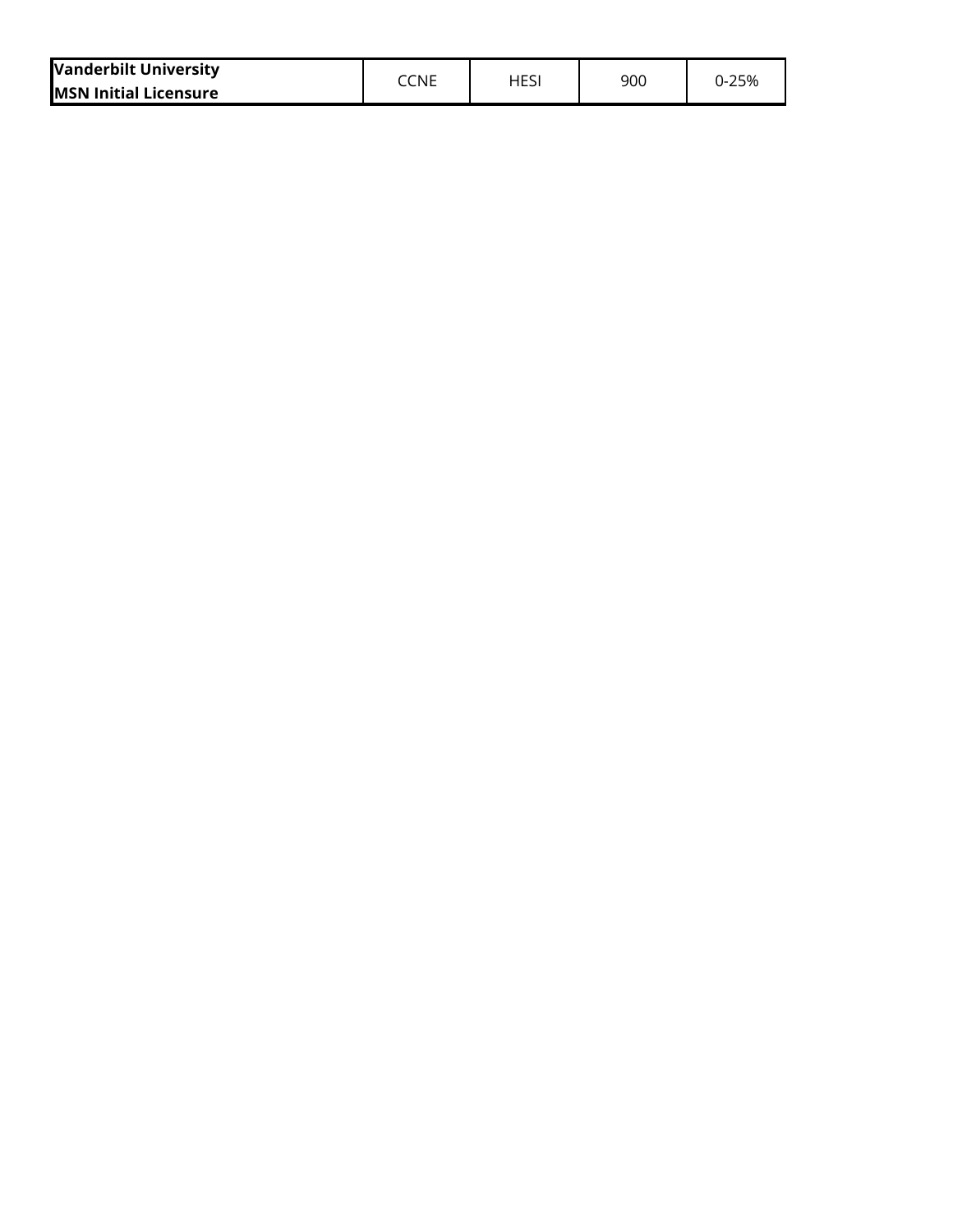| <b>TENNESSEE PROFESSIONAL SCHOOLS OF NURSING</b>                 |                           |                           |              |              |              |  |  |  |  |  |  |
|------------------------------------------------------------------|---------------------------|---------------------------|--------------|--------------|--------------|--|--|--|--|--|--|
|                                                                  |                           | <b>CLINICAL HOURS</b>     |              |              |              |  |  |  |  |  |  |
|                                                                  |                           | <b>RN to BSN PROGRAMS</b> | 2017         | 2018         |              |  |  |  |  |  |  |
| School<br><b>American Sentinel University</b>                    | 2015<br>90                | 2016<br>90                | not reported | not reported | 2019<br>90   |  |  |  |  |  |  |
|                                                                  |                           |                           |              |              |              |  |  |  |  |  |  |
| <b>Aguinas College</b>                                           | Clinically based projects | 63                        | closed       | closed       | closed       |  |  |  |  |  |  |
| Arkansas State University<br><b>Austin Peay State University</b> | 84<br>168                 | not reported              | 84           | 84           | 3            |  |  |  |  |  |  |
|                                                                  | 180                       | 168                       | 168<br>180   | 168<br>180   | 168<br>180   |  |  |  |  |  |  |
| <b>Baptist Memorial College of Hith Sciences</b>                 |                           | 180                       |              |              |              |  |  |  |  |  |  |
| <b>Belmont University</b><br><b>Bethel University</b>            | 216<br>240                | 216<br>330                | 216<br>180   | 216<br>360   | 96<br>360    |  |  |  |  |  |  |
| <b>Carson Newman College</b>                                     | 202                       | 225                       | 225          | 225          | 225          |  |  |  |  |  |  |
| <b>Chamberlain College</b>                                       | 90                        | 90                        | 90           | 48           | 48           |  |  |  |  |  |  |
| <b>Christian Brothers University</b>                             | 180                       | 168                       | 45           | 180          | 180          |  |  |  |  |  |  |
|                                                                  |                           |                           | 100          | 100          |              |  |  |  |  |  |  |
| <b>Cumberland University</b>                                     | Clinically based projects | Clinically based projects |              |              | not reported |  |  |  |  |  |  |
| <b>Drexel University</b>                                         | 42                        | 42                        | not reported | not reported | $\mathbf 0$  |  |  |  |  |  |  |
| East Coast Polytechnic Institute                                 |                           |                           |              |              | 90           |  |  |  |  |  |  |
| <b>East Tennessee State University</b>                           | 120                       | 120                       | 120          | 150          | 150          |  |  |  |  |  |  |
| <b>Herzing University</b>                                        |                           |                           |              | 15           | 45           |  |  |  |  |  |  |
| <b>King University</b>                                           | 67                        | $\overline{71}$           | 90           | 90           | 106          |  |  |  |  |  |  |
| <b>Lee University</b>                                            | 90                        | 90                        | n/a          | n/a          | n/a          |  |  |  |  |  |  |
| Lincoln Memorial University                                      | 180                       | 180                       | 180          | 180          | 180          |  |  |  |  |  |  |
| <b>Martin Methodist College</b>                                  | 45                        | 90                        | 90           | 90           | 90           |  |  |  |  |  |  |
| Middle Tennessee State University                                | 180                       | 180                       | 180          | n/a          | n/a          |  |  |  |  |  |  |
| Milligan College                                                 | 296                       | 120                       | 120          | 120          | 120          |  |  |  |  |  |  |
| <b>Regis University</b>                                          | 45                        | 45                        | not reported | 45           | 45           |  |  |  |  |  |  |
| Saint Joseph's College of Maine                                  | 135                       | 135                       | 135          | 135          | 135          |  |  |  |  |  |  |
| <b>South College</b>                                             | 330                       | 90                        | 120          | 60           | 60           |  |  |  |  |  |  |
| Southern Adventist University                                    | 135                       | 135                       | 150          | 150          | 150          |  |  |  |  |  |  |
| Southern New Hampshire University                                |                           | 270                       | 270          | 270          | 270          |  |  |  |  |  |  |
| <b>Spring Arbor University</b>                                   |                           |                           |              |              | 114          |  |  |  |  |  |  |
| Tennessee State University                                       | 120                       | 120                       | 135          | 35           | 35           |  |  |  |  |  |  |
| <b>Tennessee Technological University</b>                        | $315*$                    | $315*$                    | $315*$       | 315          | 315          |  |  |  |  |  |  |
| Tennessee Wesleyan College                                       | 270                       | 120                       | 180          | $\Omega$     | $\Omega$     |  |  |  |  |  |  |
| Tusculum University                                              | 90                        | 135                       | 90           | 165          | 120          |  |  |  |  |  |  |
| <b>Union University</b>                                          | 80                        | 80                        | not reported | not reported | not reported |  |  |  |  |  |  |
| University of Alabama                                            | 61                        | 106                       | 90           | 90           | 61           |  |  |  |  |  |  |
| <b>University of Arkansas</b>                                    | 75                        | 75                        | not reported | 75           | 75           |  |  |  |  |  |  |
| <b>University of Memphis</b>                                     | 156                       | 450                       | not reported | 405          | 45-360       |  |  |  |  |  |  |
| <b>University of Michigan - Flint</b>                            | 168                       | 168                       | 168          | not reported | not reported |  |  |  |  |  |  |
| University of North Alabama                                      | 72                        | 72                        | not reported | 180          | 180          |  |  |  |  |  |  |
| University of South Alabama                                      | 120                       | 120                       | 120          | 120          | 120          |  |  |  |  |  |  |
| University of TN - Chattanooga                                   | 120                       | 120                       | 90           | 90           | 90           |  |  |  |  |  |  |
| University of TN - Knoxville                                     | 140                       | 140                       | 140          | 105          | 140          |  |  |  |  |  |  |
| <b>University of TN - Martin</b>                                 | 275                       | 180                       | 360          | 360          | 390          |  |  |  |  |  |  |
| University of TN Health Science Center                           | 45                        | 180                       | 45           | 45           | 45           |  |  |  |  |  |  |
| <b>Walden University</b>                                         |                           | 144                       | not reported | not reported | not reported |  |  |  |  |  |  |
| <b>Western Governors University Tennessee</b>                    | 90                        | 90                        | 90           | 90           | 90           |  |  |  |  |  |  |
| * Can receive experiential credit                                |                           |                           |              |              |              |  |  |  |  |  |  |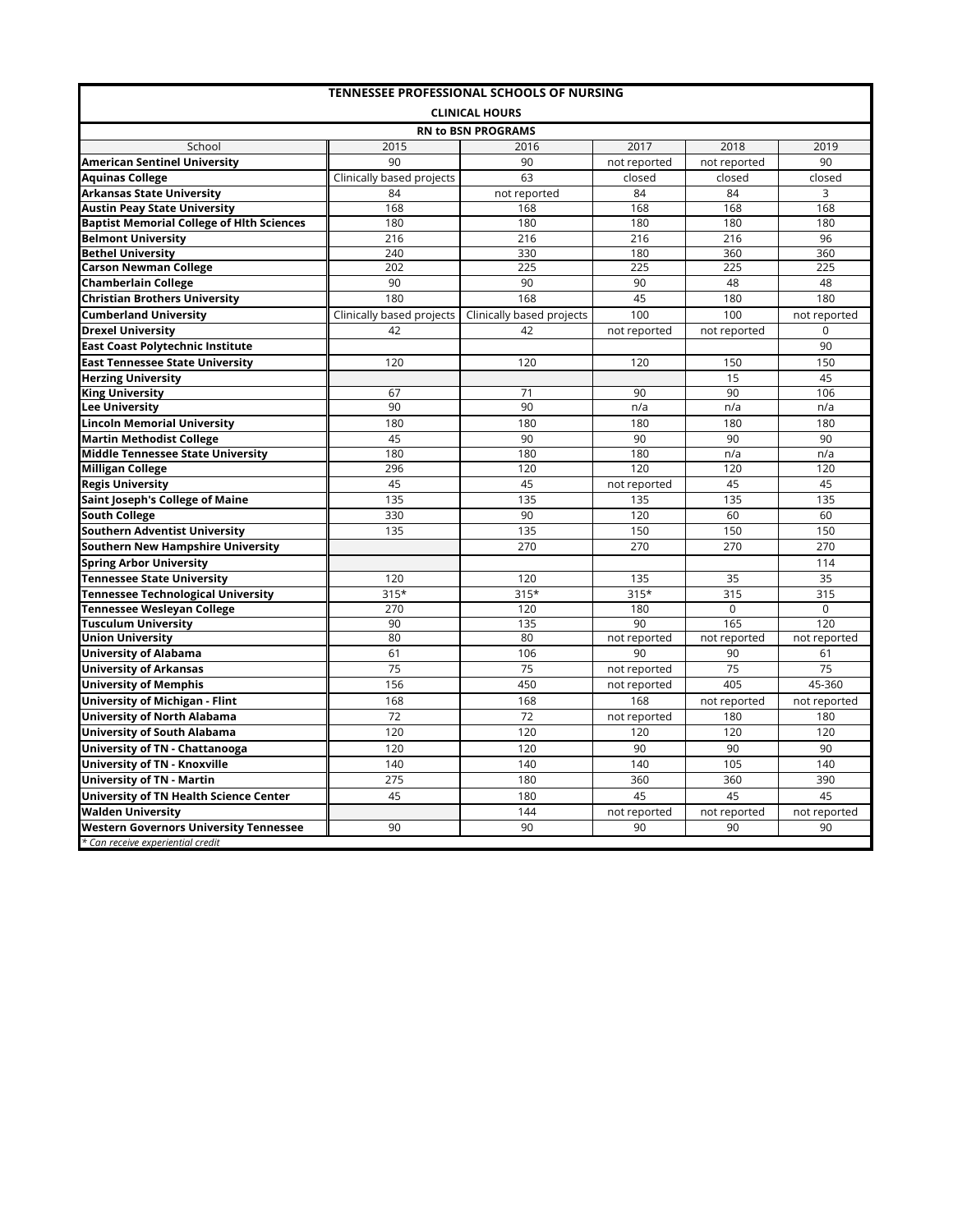**2019 ANNUAL REPORT**

**FACULTY**

|                                          |                | <b>Full-time Faculty</b> |                  | Part-time Faculty |  |
|------------------------------------------|----------------|--------------------------|------------------|-------------------|--|
| School                                   | Vacancy        | Number                   | Vacancy          | Number            |  |
| <b>American Sentinel University</b>      | 0              | 16                       | 0                | 80                |  |
| <b>Arkansas State University</b>         | 1              | 13                       | 0                | $\Omega$          |  |
| <b>Aspen University</b>                  | $\mathbf 0$    | $\mathbf{1}$             | 0                | 8                 |  |
| <b>Auburn University</b>                 |                |                          |                  |                   |  |
| <b>Austin Peay State University</b>      | $\overline{2}$ | 24                       | 0                | 44                |  |
| <b>Baptist Memorial College</b>          | 1              | 31                       | 0                | 30                |  |
| <b>Belmont University</b>                | 0              | 50                       | 0                | 63                |  |
| <b>Bethel University</b>                 | $\overline{2}$ | 6                        | 0                | 2                 |  |
| <b>Carson Newman University</b>          | 1              | 13                       | 0                | 17                |  |
| <b>Chamberlain College</b>               | $\Omega$       | 23                       | 0                | 69                |  |
| Chattanooga State Comm. College          | $\overline{2}$ | 19                       | 0                | 22                |  |
| <b>Christian Brothers University</b>     | $\overline{0}$ | $\overline{2}$           | 0                | 1                 |  |
| <b>Cleveland State Community College</b> | 3              | 9                        | $\overline{2}$   | 20                |  |
| <b>Columbia State Community College</b>  | 1              | 13                       | 0                | 12                |  |
| <b>Concorde Career College</b>           | 1              | 5                        | 0                | 0                 |  |
| <b>Cumberland University</b>             | $\overline{0}$ | 16                       | 0                | $\overline{2}$    |  |
| <b>Drexel University</b>                 | 0              | 11                       | 0                | 7                 |  |
| <b>Duke University</b>                   | $\Omega$       | 13                       | 0                | 8                 |  |
| <b>Dyersburg State Community College</b> | 0              | 13                       | 0                | 22                |  |
| East Coast Polytechnic Institute Univ.   | $\mathbf 0$    | $\overline{2}$           | $\mathsf 0$      | $\overline{7}$    |  |
| <b>East Tennessee State University</b>   | 3              | 74                       | 0                | 86                |  |
| <b>Excelsior College</b>                 | 4              | 14                       | $\boldsymbol{0}$ | 36                |  |
| Fortis Institute - Cookeville            | $\mathbf 0$    | $\mathbf{1}$             | $\mathbf 0$      | $\mathbf 0$       |  |
| Fortis Institute - Nashville             | 0              | 5                        | 0                | $\overline{7}$    |  |
| <b>Freed-Hardeman University</b>         | 1              | 8                        | 0                | 13                |  |
| <b>Frontier Nursing University</b>       | 0              | $\overline{7}$           | $\boldsymbol{0}$ | 1                 |  |
| <b>George Washington University</b>      | $\overline{0}$ | 13                       | 0                | 5                 |  |
| <b>Harding University</b>                | 0              | 5                        | 0                | 1                 |  |
| <b>Herzing University</b>                | $\overline{0}$ | 6                        | 0                | 23                |  |
| Jackson State Community College          | 0              | 22                       | $\boldsymbol{0}$ | 1                 |  |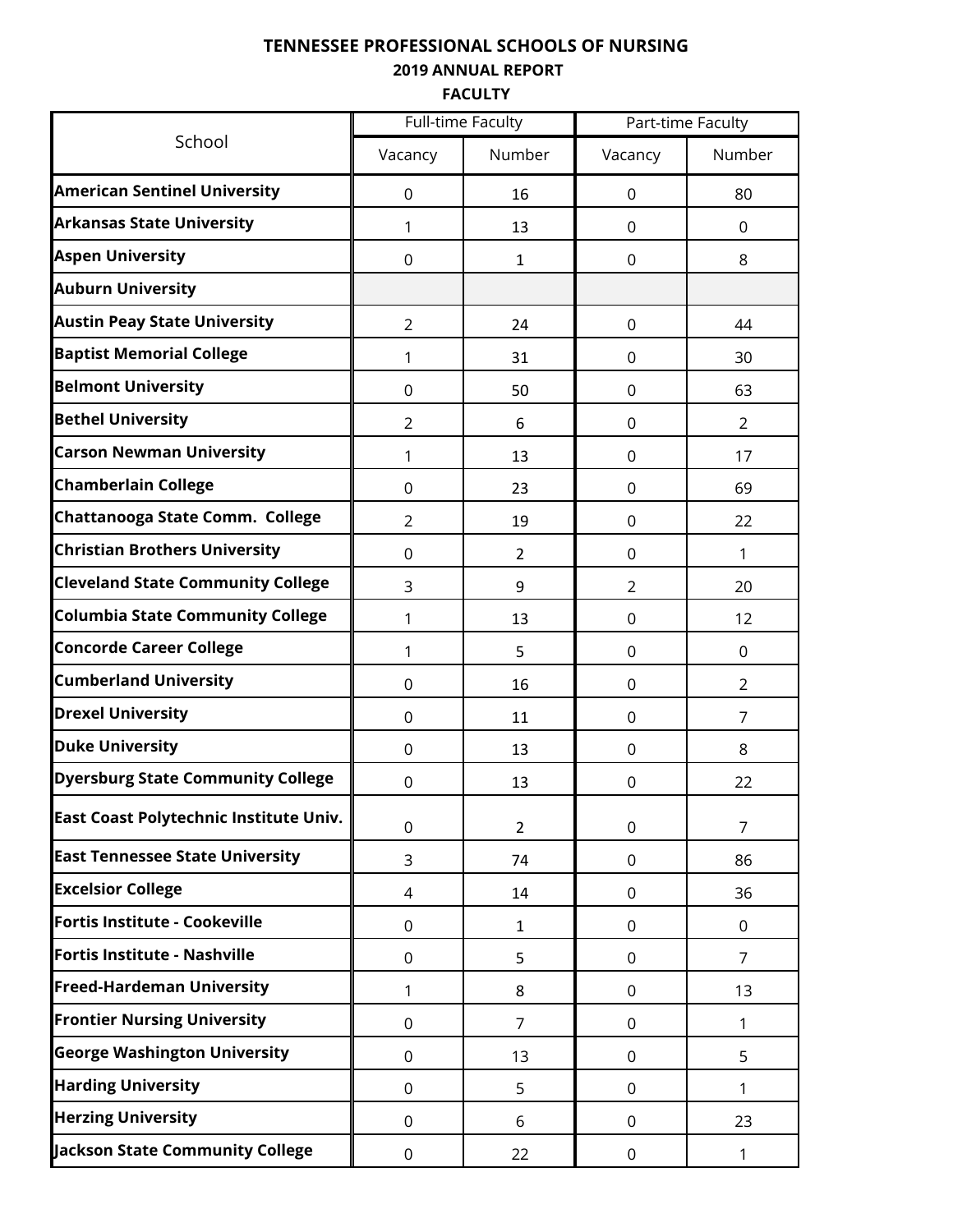**2019 ANNUAL REPORT**

**FACULTY**

|                                          |                | <b>Full-time Faculty</b> | Part-time Faculty |                |  |  |
|------------------------------------------|----------------|--------------------------|-------------------|----------------|--|--|
| School                                   | Vacancy        | Number                   | Vacancy           | Number         |  |  |
| Jacksonville State University            |                |                          |                   |                |  |  |
| Johns Hopkins University                 |                |                          |                   |                |  |  |
| <b>King University</b>                   | 0              | 20                       | 0                 | 30             |  |  |
| <b>Lee University</b>                    | 1              | 20                       | 0                 | 27             |  |  |
| <b>Lenoire-Rhyne University</b>          |                |                          |                   |                |  |  |
| <b>Liberty University</b>                | $\mathbf 0$    | 36                       | $\overline{2}$    | 102            |  |  |
| <b>Lincoln Memorial University</b>       | 0              | 58                       | $\pmb{0}$         | $\overline{2}$ |  |  |
| <b>Lindsey Wilson College</b>            | $\overline{0}$ | 2                        | 0                 | 1              |  |  |
| <b>Lipscomb University</b>               | 0              | 12                       | 0                 | 19             |  |  |
| <b>Loyola University</b>                 | $\overline{2}$ | 16                       | 0                 | 5              |  |  |
| <b>Marian University</b>                 | $\overline{2}$ | 20                       | 0                 | 33             |  |  |
| <b>Martin Methodist College</b>          | $\mathbf 0$    | 5                        | 0                 | 3              |  |  |
| <b>Maryville University</b>              | 1              | 23                       | 5                 | 135            |  |  |
| Middle TN School of Anesthesia           | 1              | 8                        | 1                 | 10             |  |  |
| <b>Middle Tennessee State University</b> | 3              | 30                       | 0                 | 0              |  |  |
| <b>Milligan College</b>                  | $\overline{0}$ | 9                        | 0                 | $\overline{2}$ |  |  |
| <b>Motlow State Community College</b>    | $\overline{2}$ | 11                       | 0                 | 11             |  |  |
| <b>Nashville State Community College</b> | $\overline{0}$ | $\overline{7}$           | 0                 | 15             |  |  |
| <b>Northeast State Comm. College</b>     | 0              | 12                       |                   | 3              |  |  |
| Pellissippi State Community College      | 0              | 13                       | 0                 | 22             |  |  |
| <b>Regis University</b>                  | 0              | $\overline{2}$           | 0                 | $\overline{2}$ |  |  |
| <b>Roane State Community College</b>     | 0              | 12                       | 0                 | $\overline{7}$ |  |  |
| <b>Rocky Mountain University</b>         | 0              | 5                        | 1                 | 5              |  |  |
| <b>Sacred Heart University</b>           | 1              | $\overline{7}$           | $\mathbf 0$       | $\overline{7}$ |  |  |
| <b>Saint Joseph's College of Maine</b>   | 0              | $\overline{2}$           | 0                 | 6              |  |  |
| <b>Samford University</b>                | 1              | 4                        | 0                 | $\mathbf 0$    |  |  |
| <b>South College</b>                     | 3              | 28                       | 4                 | 57             |  |  |
| <b>Southern Adventist University</b>     | 0              | 29                       | $\mathbf 0$       | 50             |  |  |
| <b>Southern New Hampshire University</b> | $\overline{2}$ | 25                       | 0                 | 119            |  |  |
| <b>Southwest TN Comm. College</b>        | 0              | 16                       | 0                 | 6              |  |  |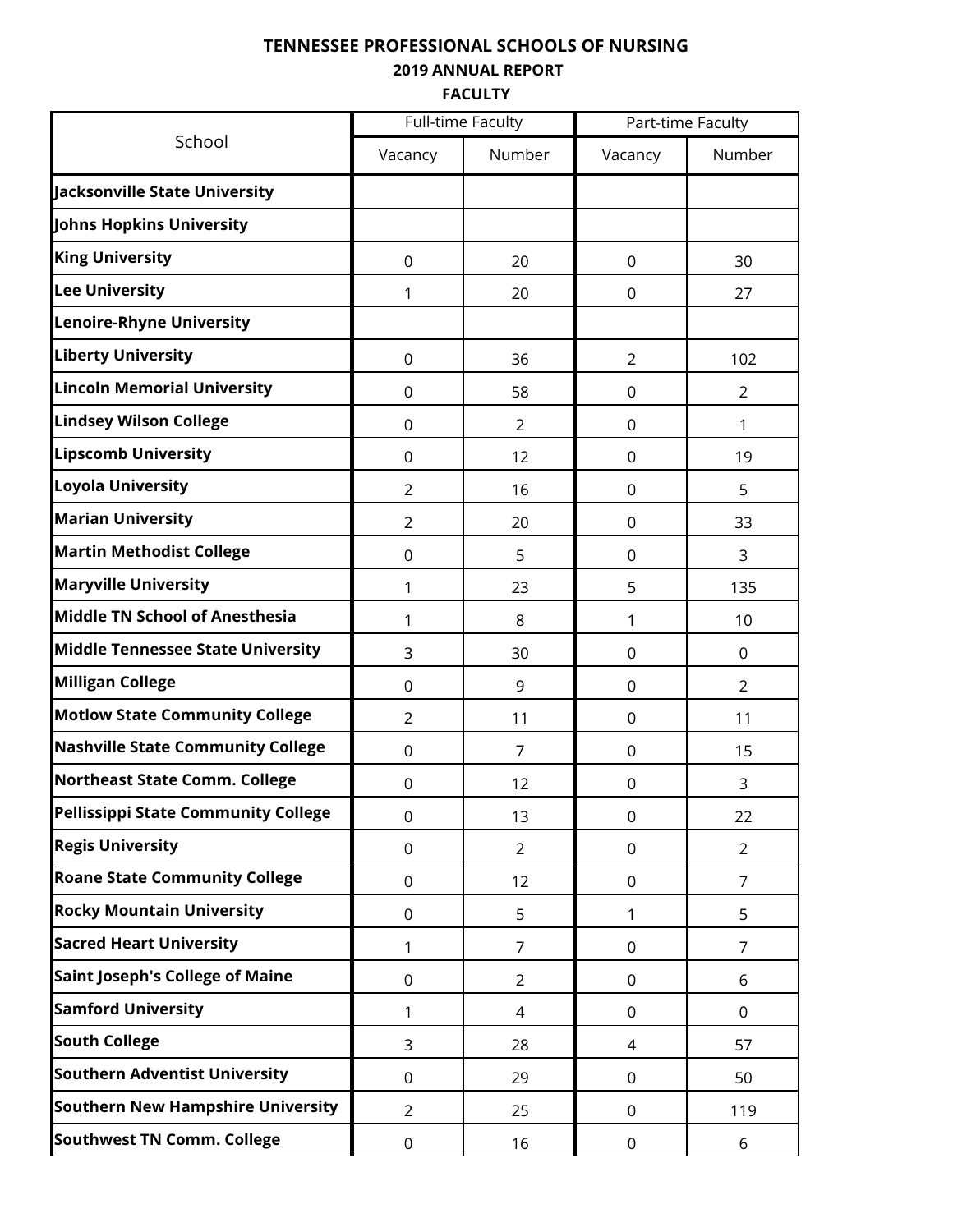**2019 ANNUAL REPORT**

**FACULTY**

|                                           |                | <b>Full-time Faculty</b> |             | Part-time Faculty |  |
|-------------------------------------------|----------------|--------------------------|-------------|-------------------|--|
| School                                    | Vacancy        | Number                   | Vacancy     | Number            |  |
| <b>Spring Arbor University</b>            | $\overline{0}$ | 14                       | 0           | 1                 |  |
| <b>St. Louis University</b>               | $\overline{2}$ | 52                       | 0           | 81                |  |
| <b>Tennessee State University</b>         | 4              | 14                       | 0           | 11                |  |
| <b>Tennessee Technological University</b> | $\overline{0}$ | 25                       | 0           | 32                |  |
| <b>Tennessee Wesleyan College</b>         | $\overline{0}$ | 9                        | 0           | 16                |  |
| Trevecca Nazarene University*             | $\overline{0}$ | 50                       | 0           | 63                |  |
| <b>Tusculum University</b>                | $\mathbf 0$    | 11                       | $\mathbf 0$ | 4                 |  |
| <b>Union University</b>                   | $\overline{0}$ | 40                       | 0           | 1                 |  |
| <b>United States University</b>           | $\overline{0}$ | $\mathbf 0$              | 0           | 2                 |  |
| <b>University of Alabama</b>              | $\overline{2}$ | 19                       | 0           | $\overline{2}$    |  |
| <b>University of Alabama-Birmingham</b>   | $\overline{0}$ | 10                       | $\mathbf 0$ | 0                 |  |
| <b>University of Arkansas</b>             | 1              | 35                       | 0           | 8                 |  |
| <b>University of Memphis</b>              | 5              | 59                       | 0           | 65                |  |
| <b>University of Michigan - Flint</b>     | $\overline{0}$ | 30                       | 0           | 89                |  |
| <b>University of North Alabama</b>        | $\overline{0}$ | 10                       | 0           | $\mathbf 0$       |  |
| <b>University of South Alabama</b>        | 8              | 17                       | 0           | 42                |  |
| <b>University of the Cumberlands</b>      | $\Omega$       | $\overline{2}$           | 0           | 8                 |  |
| <b>University of St. Augustine</b>        |                |                          |             |                   |  |
| <b>University of TN - Chattanooga</b>     | $\mathbf 0$    | 29                       | 0           | 3                 |  |
| <b>University of TN - Health Science</b>  | $\overline{2}$ | 62                       | 1           | 1                 |  |
| <b>University of TN - Knoxville</b>       | 4              | 75                       | 0           | 12                |  |
| <b>University of TN - Martin</b>          | $\overline{0}$ | 18                       | $\mathbf 0$ | $\mathbf 0$       |  |
| <b>Vanderbilt University</b>              | 3              | 140                      | 0           | 36                |  |
| <b>Volunteer State Community College</b>  |                |                          |             |                   |  |
| <b>Walden University</b>                  | $\mathbf 0$    | 35                       | 7           | 121               |  |
| <b>Walters State Community College</b>    | $\Omega$       | 21                       | $\mathbf 0$ | 13                |  |
| <b>Western Governors University TN</b>    | 0              | 82                       | 0           | 63                |  |
| <b>TOTALS</b>                             | 72             | 1726                     | 23          | 1715              |  |
| *Belmont faculty                          |                |                          |             |                   |  |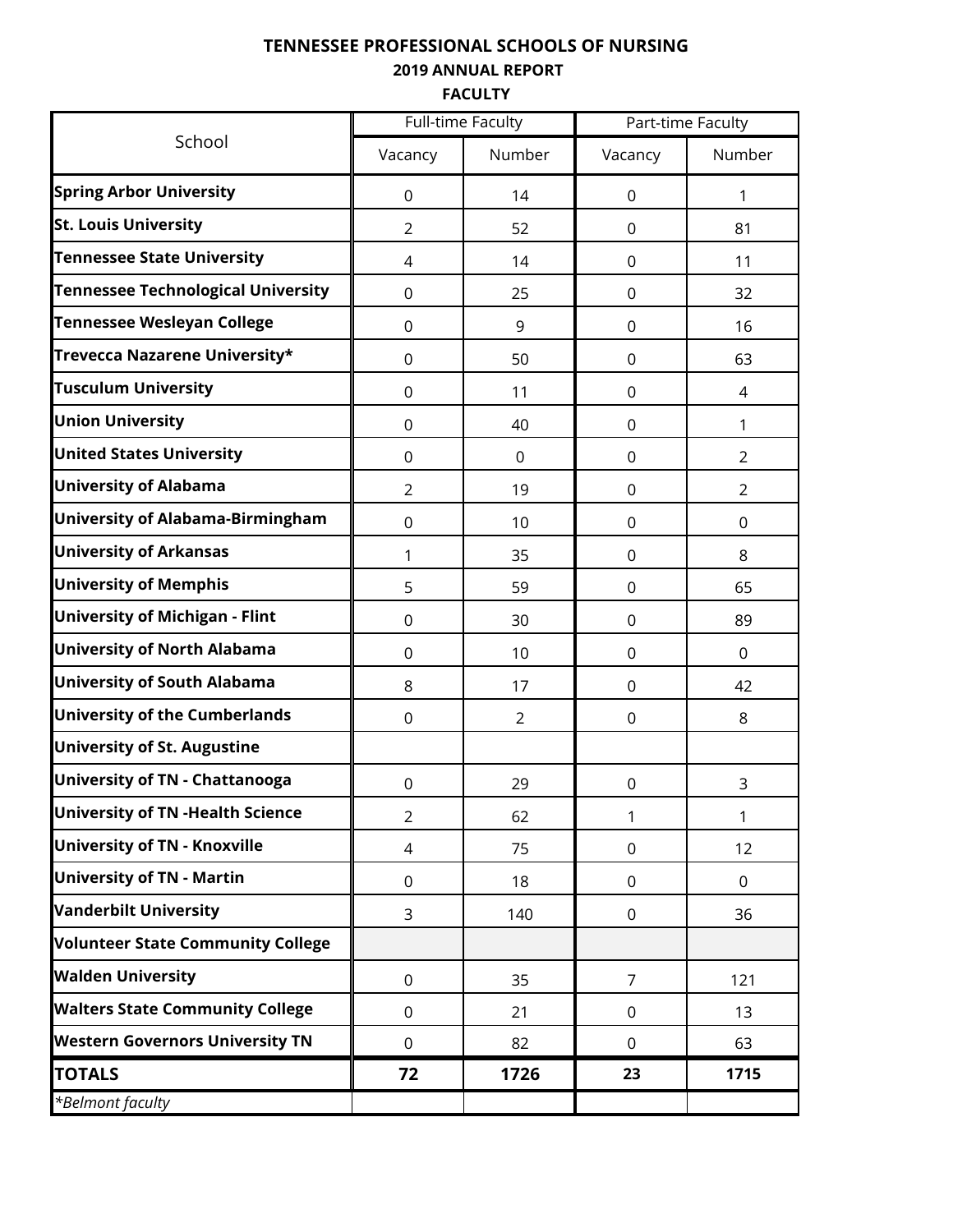| <b>TENNESSEE PROFESSIONAL SCHOOLS OF NURSING</b> |                                                                             |      |       |      |                |       |                |      |       |              |      |       |      |      |       |
|--------------------------------------------------|-----------------------------------------------------------------------------|------|-------|------|----------------|-------|----------------|------|-------|--------------|------|-------|------|------|-------|
|                                                  | Tennessee National Council Licensure Examination Results by Year and School |      |       |      |                |       |                |      |       |              |      |       |      |      |       |
| <b>First Time Candidates: Associates Degree</b>  |                                                                             |      |       |      |                |       |                |      |       |              |      |       |      |      |       |
| <b>SCHOOL</b>                                    |                                                                             | 2015 |       |      | 2016           |       |                | 2017 |       |              | 2018 |       |      | 2019 |       |
|                                                  | No.                                                                         | Pass | %Pass | No.  | Pass           | %Pass | No.            | Pass | %Pass | No.          | Pass | %Pass | No.  | Pass | %Pass |
| <b>ASSOCIATE DEGREE</b>                          |                                                                             |      |       |      |                |       |                |      |       |              |      |       |      |      |       |
| Aquinas College**                                | 95                                                                          | 80   | 84    | 80   | 68             | 85    | 63             | 39   | 62    | $\mathbf{1}$ | 1    | 100   |      |      |       |
| Chattanooga State Community College              | 110                                                                         | 105  | 95    | 158  | 154            | 97    | 107            | 107  | 100   | 132          | 129  | 98    | 118  | 115  | 97    |
| <b>Cleveland State Community College</b>         | 39                                                                          | 32   | 82    | 68   | 56             | 82    | 42             | 37   | 88    | 75           | 69   | 92    | 16   | 15   | 94    |
| Columbia State Community College                 | 113                                                                         | 104  | 92    | 92   | 80             | 87    | 86             | 79   | 92    | 74           | 72   | 97    | 79   | 79   | 100   |
| Concorde Career College                          | 16                                                                          | 15   | 94    | 26   | 21             | 81    | 28             | 17   | 61    | 33           | 21   | 64    | 31   | 19   | 61    |
| <b>Dyersburg State Community College</b>         | 80                                                                          | 74   | 93    | 85   | 75             | 88    | 99             | 90   | 91    | 94           | 6    | 94    | 97   | 92   | 95    |
| Excelsior College TN                             |                                                                             |      |       | 31   | 24             | 77    | 16             | 12   | 75    | 34           | 31   | 91    | 14   | 10   | 71    |
| Fortis Institute                                 | 15                                                                          | 15   | 100   | 8    | $\overline{7}$ | 88    | 10             | 10   | 100   | 31           | 26   | 84    | 25   | 22   | 88    |
| ITT-Technical Institute*                         | 24                                                                          | 17   | 71    | 43   | 27             | 63    | $\overline{2}$ | 0    | 0     |              |      |       |      |      |       |
| Jackson State Community College                  | 112                                                                         | 108  | 96    | 89   | 85             | 96    | 86             | 86   | 100   | 81           | 80   | 99    | 70   | 69   | 99    |
| <b>Lincoln Memorial University</b>               | 114                                                                         | 105  | 92    | 119  | 108            | 91    | 120            | 112  | 93    | 128          | 124  | 97    | 136  | 125  | 92    |
| Motlow State Community College                   | 51                                                                          | 51   | 100   | 55   | 51             | 93    | 63             | 59   | 94    | 71           | 67   | 94    | 61   | 56   | 92    |
| Nashville State Community College                | 33                                                                          | 31   | 94    | 30   | 30             | 100   | 31             | 29   | 94    | 27           | 27   | 100   | 29   | 29   | 100   |
| Northeast State Community College                | 58                                                                          | 51   | 88    | 68   | 59             | 87    | 59             | 54   | 92    | 53           | 46   | 87    | 56   | 51   | 91    |
| Pellissippi State Community College              | 77                                                                          | 71   | 92    | 74   | 66             | 89    | 89             | 85   | 96    | 82           | 78   | 95    | 69   | 68   | 99    |
| Roane State Community College                    | 67                                                                          | 62   | 93    | 82   | 75             | 91    | 71             | 67   | 94    | 70           | 65   | 93    | 86   | 76   | 88    |
| Southern Adventist University                    | 123                                                                         | 102  | 83    | 175  | 144            | 82    | 99             | 87   | 88    | 140          | 129  | 92    | 98   | 90   | 92    |
| Southwest Tennessee Community College            | 59                                                                          | 53   | 90    | 61   | 46             | 75    | 66             | 58   | 88    | 70           | 56   | 80    | 60   | 55   | 92    |
| Tennessee State University***                    | 96                                                                          | 78   | 81    | 81   | 59             | 73    | 74             | 47   | 64    | 38           | 35   | 92    | 13   | 10   | 77    |
| <b>Walters State Community College</b>           | 114                                                                         | 106  | 93    | 112  | 101            | 90    | 113            | 104  | 92    | 106          | 96   | 91    | 122  | 112  | 92    |
| <b>SUBTOTAL</b>                                  | 1396                                                                        | 1260 | 90    | 1537 | 1336           | 89    | 1324           | 1179 | 83    | 1340         | 1158 | 92    | 1180 | 1093 | 93    |
| *2014 AD program enrollment closed               |                                                                             |      |       |      |                |       |                |      |       |              |      |       |      |      |       |
| **2016 AD program closed                         |                                                                             |      |       |      |                |       |                |      |       |              |      |       |      |      |       |
| ***2020 AD program closed                        |                                                                             |      |       |      |                |       |                |      |       |              |      |       |      |      |       |